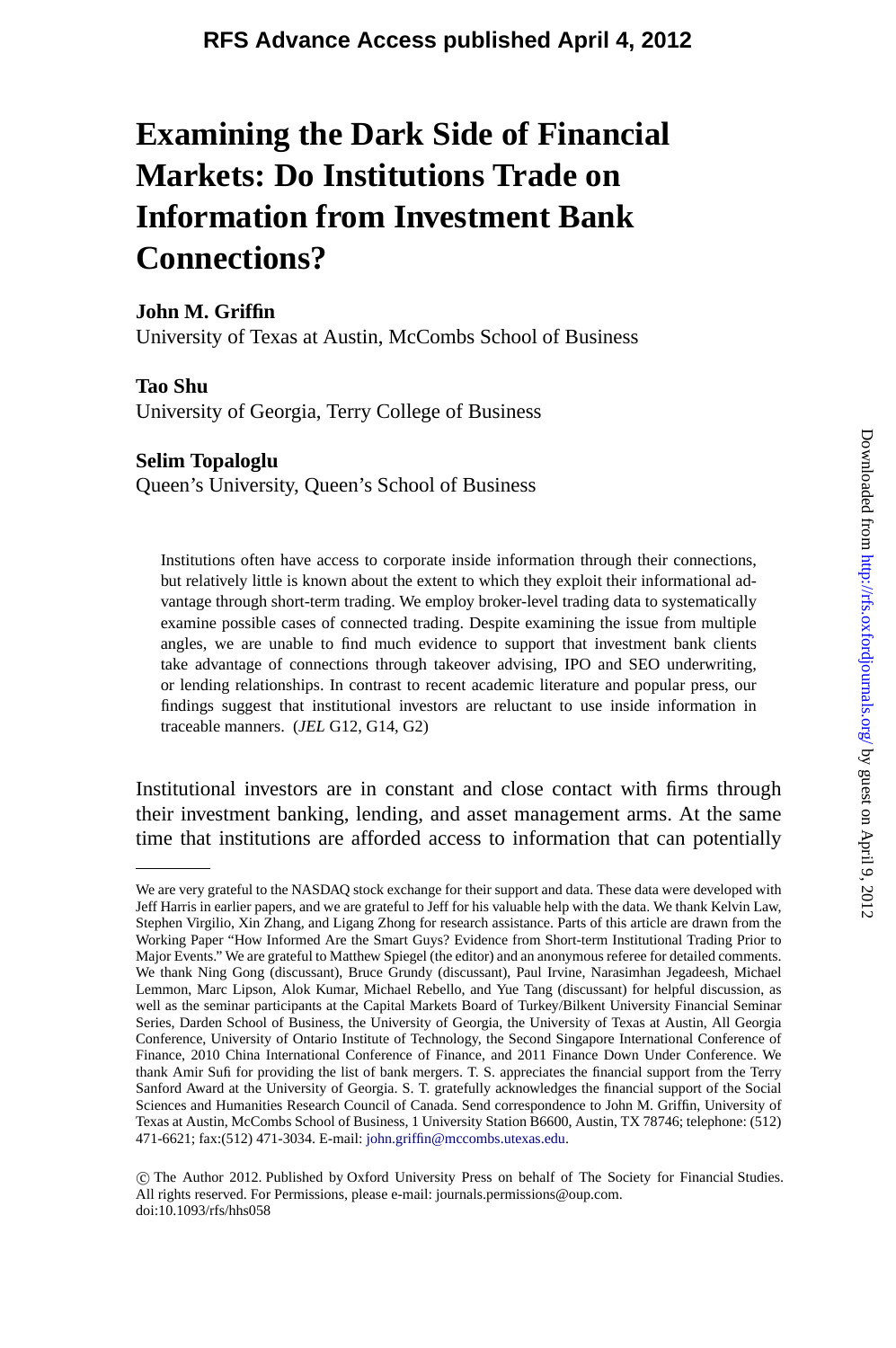be used for extremely profitable trading, they are told to not trade on it. Nevertheless, skeptics contend that the short-term profit motive is strong and informed institutions make substantial short-term trading profits by using their connections. They further argue that high-profile cases, such as the Galleon hedge fund, illustrate that insider trading is "rampant."<sup>1</sup> Institutions are quick to emphasize that they would not dare use such information, because their integrity is important and future business depends on reputation. Goldman Sachs' CEO has emphasized that they are "greedy, but long-term greedy."2 The evidence for insider trading mainly consists of financial press articles about prosecuted cases and academic articles that find evidence of some form of connected and possibly illicit trading. Our article broadens this literature substantially by using daily broker-level data to provide a systematic examination of whether brokerage house clients trade on information through their informing investment banks prior to major announcements.

We first examine trading by clients of connected brokerage houses prior to takeover announcements for windows ranging from two to twenty days. Investment banks act as advisors to target and acquirer firms and, at the same time, have separate trading arms. If investment banks pass on valuable information to their clients, then the clients may purchase shares in takeover targets prior to public announcements. We test this proposition but find no evidence of buying ahead of takeover announcements by target or acquirer advisors' clients.

We then turn to clients of investment banks who had a previous initial public offering (IPO) underwriting relationship with the takeover target firm and fail to find client buying ahead of takeovers for IPO underwriters overall or various subgroups, such as book runners and past profitable underwriters. We do find some evidence of buying ahead of takeovers by clients of investment banks who are underwriters of recent IPOs, but this result is insignificant when using multiple significance tests that account for the many IPO connection types examined. Clients of investment ban[ks](#page-31-0) [with](#page-31-0) [a](#page-31-0) [previous](#page-31-0) [IPO](#page-31-0) relationship do no[t](#page-31-0) [trade](#page-31-0) [in](#page-31-0) [the](#page-31-0) [right](#page-31-0) [d](#page-31-0)irection or earn abnormal returns prior to earnings announcements.

In a similar fashion, we examine if the clients of investment banks who were an advisor in a previous seasoned equity offering (SEO) engage in profitable trading prior to takeover or earnings announcements, but find little evidence of connected trading. Furthermore, there is little evidence that lending relationships are associated with profitable trading ahead of major events. In sum, clients of connected brokerage houses generally fail to make abnormal profits ahead of takeover and earnings announcements. We also examine

<sup>1</sup> As discussed recently in *Bloomberg Businessweek* by Barrett, Burton, and Kishan (2011).

<sup>2</sup> See Arlidge and Beresford (2009). The article also states, "Goldman dismisses charges of 'casino capitalism'. . . It emphatically denies it misuses information or acts unethically. Strict 'Chinese walls' between traders and advisers prevent any conflicts of interest."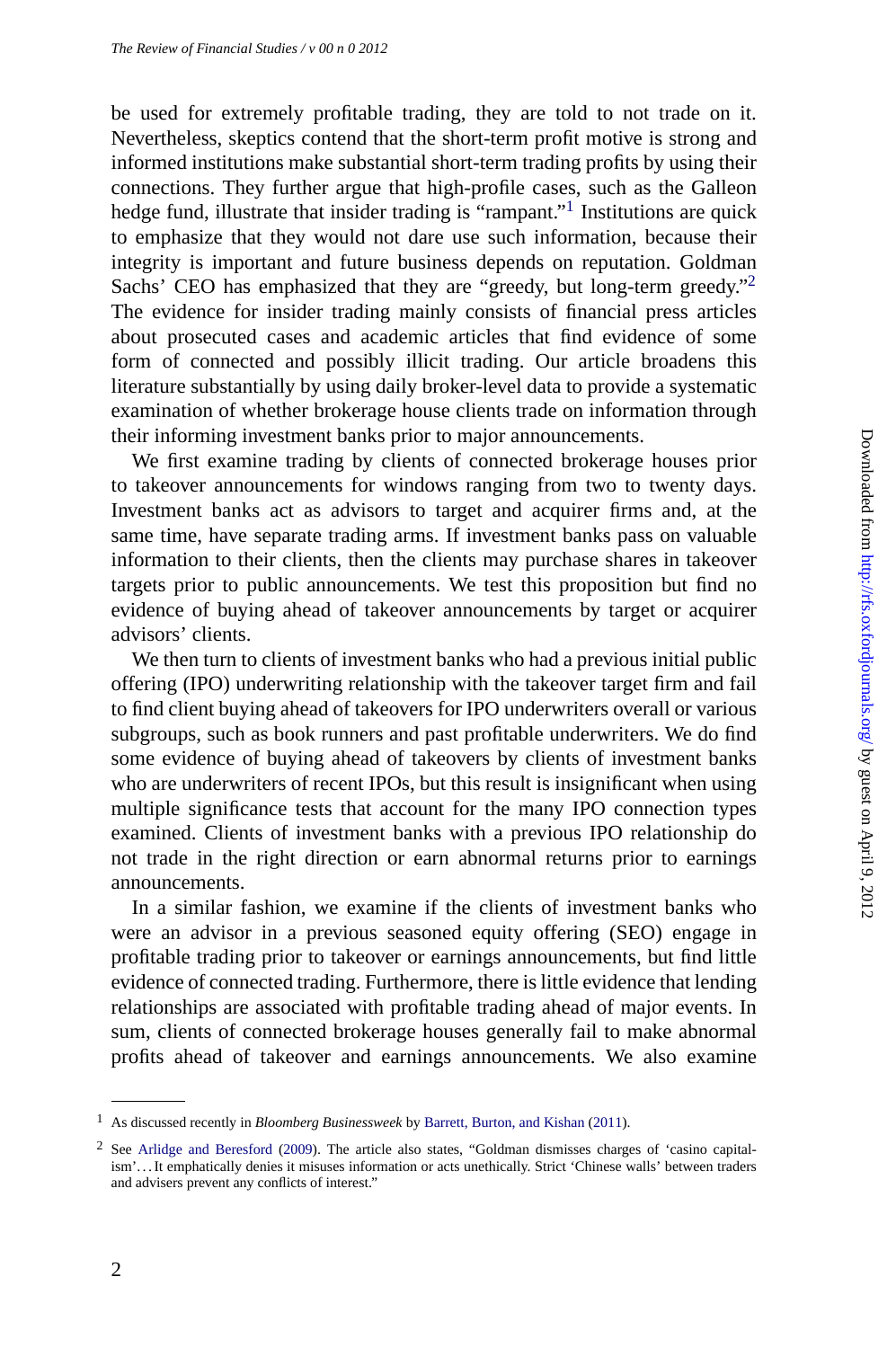market maker trading by connected brokerage houses but find little evidence that market making arms trade profitably before the announcement[s by firms](#page-32-0) [to which t](#page-32-0)h[ey ha](#page-32-0)ve investment banking or lending connections.

Our results to this point show that neither brokerage house [clients nor](#page-33-0) [the brok](#page-33-0)e[rage](#page-33-0) houses [themselves trade](#page-32-0) [on ins](#page-32-0)ide information through the brokerage house associated with the information. This finding may not seem surprising to some, but it would be surprising to careful readers of the rapidly growing body of academic literature that argues for evidence of links between investor holdings (or trading) and investment bank connections (Massa and Rehman 2008; Bodnaruk, Massa, and Simonov 2009; Jegadeesh and Tang 2010; Kedia and Zhou 2010; Ivashina and Sun 2011). For example, using quarterly 13f filings, Bodnaruk, Massa, and Simonov (2009) argue that funds affiliated with takeover bidder advisors take positions in target firms before a takeover announcement. In contrast, using higher-frequency data, Jegadeesh and Tang (2010) find no evidence of [suspicious trading activity](#page-33-0) [for bidder](#page-31-0) [advisors but do find](#page-31-0) [profit](#page-31-0)a[ble trading through targ](#page-32-0)et advisors.<sup>3</sup> Massa and Rehman (2008) and Ivashina and Sun (2011) use quarterly mutual fund and 13f filings to provide evidence that access to confidential banking and loan renegotiation information is followed by profitable affiliated i[nstitutional](#page-32-0) [trading. We find](#page-32-0) no support for any of these activities.

Why do our findings differ? Our data and approach have three potential advantages compared with the previously mentioned literature: high-frequency data, a direct study of brokerage house trading, and comprehensive analysis through multiple channels of relationships and connections. First, if institutions trade on short-term information, or they carefully avoid taking positions at the end of the quarter, then studies using quarterly government filings, such as 13f or N-30D holdings (e.g., Massa and Rehman 2008; Bodnaruk, Massa, and Simonov 2009; Ivashina and Sun 2011), may noisily observe or understate the importance of connections. Second, we are able to directly examine trading at the broker level and at a high frequency that leads to more [power](#page-33-0) [in](#page-33-0) [detecti](#page-33-0)ng abn[ormal tradin](#page-32-0)g ahead of information events. Jegadeesh and Tang (2010) also use detailed trading data, except that their data comprise self-reported institutional trades that account for only about 8% of the market. In contrast, our data capture all reported NASDAQ trades. Third, we assemble an extensive list of connections through takeover advising, IPO and SEO underwriting, lending, and past trading profitability, whereas the previously mentioned articles focus on a single channel.

Next, we turn to further examining the information content of trading that is not directly linked to investment banking information. We investigate historical connections between brokerage houses and firms. The motivation is similar

<sup>3</sup> Kedia and Zhou (2010) suggest that bond dealers affiliated with takeover target advisors engage in suspicious bond trading prior to takeovers. Dai et al. (2011) argue that hedge funds take stakes in target firms prior to announcements.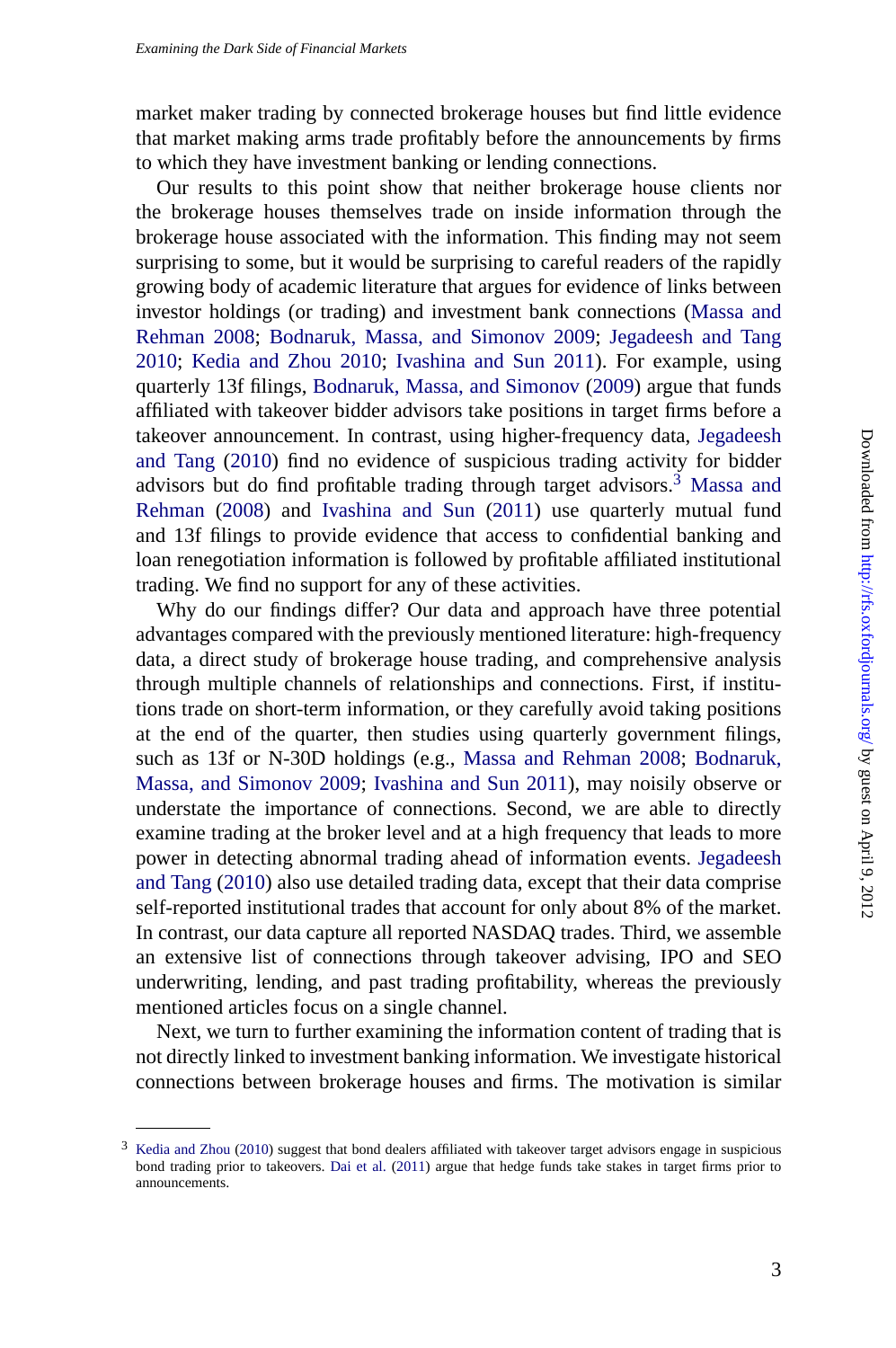to that employed by the Galleon hedge fund, where connections at firms are garnered and used repeatedly.<sup>4</sup> However, we find no evidence of consistently connected trading ahead of earnings announcements by historically connected brokerage house clients. We then examine whether clients of some brokerage houses consistently make profits ahead of announcements at the expense of less-connected or -sophisticated clients. We find that clients of some brokerage houses consistently earn profits during the twenty days prior to earnings announcements. Since the general trading through a brokerage house is not linked to any specific investment banking relationship, and the patterns are not statistically significant at short windows, the persistence in trading profits is also consistent with some investors processing public news better than [others.](#page-32-0)

[The lack of evide](#page-32-0)n[ce fo](#page-32-0)r informed trading by clients of the connected brokerage houses or the brokerage houses themselves could be due to their routing informed t[rades through other](#page-31-0) b[rokera](#page-31-0)ge houses. If this is true, then we expect to observe that aggregate institutional trading is informed prior to takeover and earnings announcements. However, institutions in the [aggregate do not trade in the righ](#page-32-0)t direction ahead of takeover or earnings announcements. We do find evidence that some wealthy individuals are net buyers prior to takeover announcements. This finding suggests that connected individuals may choose to use inside information for themselves and/or their friends, instead of their firms.

Our article adds to the rapidly growing body of literature on connections and trading profitability. In addition to the articles discussed above, Irvine, Lipson, and Puckett (2007) use a high-frequency database of institutional trades and find that institutions trade in the same direction as impending analyst recommendations.5 Acharya and Johnson (2010) find that stock price run-up prior to buyouts is increasing in the number of private equity participants and attribute this finding to information leakage through corporate connections. [Cohen, Frazzini, and Ma](#page-32-0)lloy (2008) show that educational affiliations between [mutual fund and corpora](#page-32-0)te board managers are associated with more profitable mutual [fund](#page-32-0) [trading](#page-32-0) [ar](#page-32-0)[o](#page-33-0)[und](#page-32-0) corporate news announcements.<sup>6</sup>

Despite the fact that we examine a broader set of possible connections and have a more powerful data set compared with much of the literature, we find little evidence of connected trading. It seems intuitive that articles featuring evidence in favor of insider trading are more surprising, intriguing,

<sup>4</sup> In October 2009, the SEC filed a complaint alleging that Raj Rajaratnam obtained nonpublic information, such as corporate earnings and takeover activity, at several companies, including Google, Hilton, Intel, and IBM. He then repeatedly traded on those tips on behalf of his Galleon hedge fund. In May 2011, Raj Rajaratnam was convicted on all 14 counts of insider trading.

<sup>5</sup> Christophe, Ferri, and Hsieh (2010) also find evidence of "tipping" with NASDAQ short-sale data.

<sup>6</sup> Cohen, Frazzini, and Malloy (2010) find that educational networks are associated with the profitability of analyst forecasts. Coval and Moskowitz (2001) find that funds make much larger profits in local stocks, which could be due to connections. Tang (2009) finds that mutual fund managers trade profitably based on former analyst connections.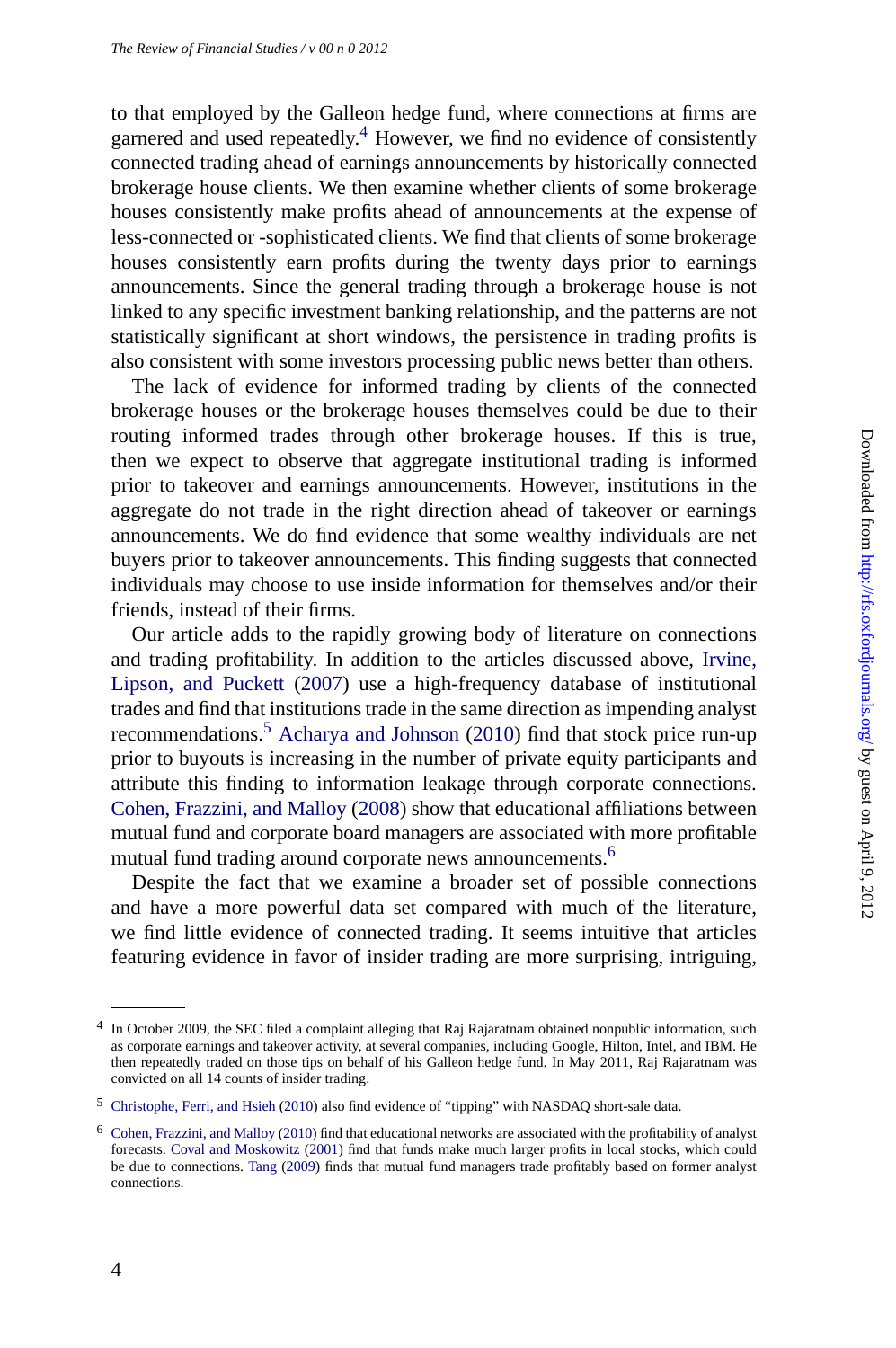and potentially publishable. We wonder whether this tendency contributes to the scarcity of literature showing situations in which institutions do not trade on connections. Our findings are more consistent with the literature examining trades of registered corporate insiders. Lee et al. (2011) find little evidence of informed trading by corporate insiders during recent periods.<sup>7</sup> From an international perspective, Griffin, Hirschey, and Kelly (2011) argue that the United States has one of the lowest level[s o](#page-8-0)f pre-announcement leakage and insider trading is much more prevalent in emerging and some small, developed markets.

We are not claiming that insider trading does not occur in the United States or that it is not a problem for financial market participants. Inste[ad](#page-24-0), our evidence indicates that brokerage houses naïvely exploiting in-house brokerage information seems to be the exception, rather tha[n](#page-30-0) the norm. Investment banks and lenders may still use information gathered through connections but in ways that are difficult to trace. They may also trade on their own personal accounts, as illustrated by our finding of wealthy individuals buying prior to takeover announcements.

The outline of our article is as follows. Section 1 describes the trading data and construction of event samples. Section 2 examines trading prior to takeover and earnings announcements by clients of brokerage houses connected to firms through investment banking and lending relationships. Section 3 examines historical linkages between firms and brokerage house trading and persistence in client trading profits at the brokerage house level. Section 4 analyzes market maker trading and provides a brief examination of trading by aggregate investor groups prior to announcements. Section 5 concludes.

# **1. Data**

# **1.1 Trading in NASDAQ stocks**

[The](#page-32-0) [primary](#page-32-0) [data](#page-32-0) [set](#page-32-0) [for](#page-32-0) this article consists of trading by brokerage houses [in al](#page-32-0)l NASDAQ-listed firms from January 2, 19[97,](#page-32-0) [to](#page-32-0) [December](#page-32-0) [31,](#page-32-0) [2002.](#page-32-0) The data are derived from NASDAQ clearing records that include the date, time, ticker symbol, trade size, and price of each transaction for each stock. These clearing records also include market maker IDs from the settlement process that allow the volume to be assigned to investment banks. Hence, each trade can be linked to parties on both sides of the trade. Additionally, each trade is marked as to which party is buying or selling. The data also contain separate principal/agent flags, which allow us to identify whether the parties are trading for their own account or a client. For each brokerage house, we

<sup>7</sup> Cohen, Malloy, and Pomorski (2012) find evidence that registered insiders do make profits on their nonroutine trades. Through an examination of cases of prosecuted insider trading, Del Guercio, Odders-White, and Ready (2011) argue that insider trading in the United States is often by individual investors and overall relatively uncommon.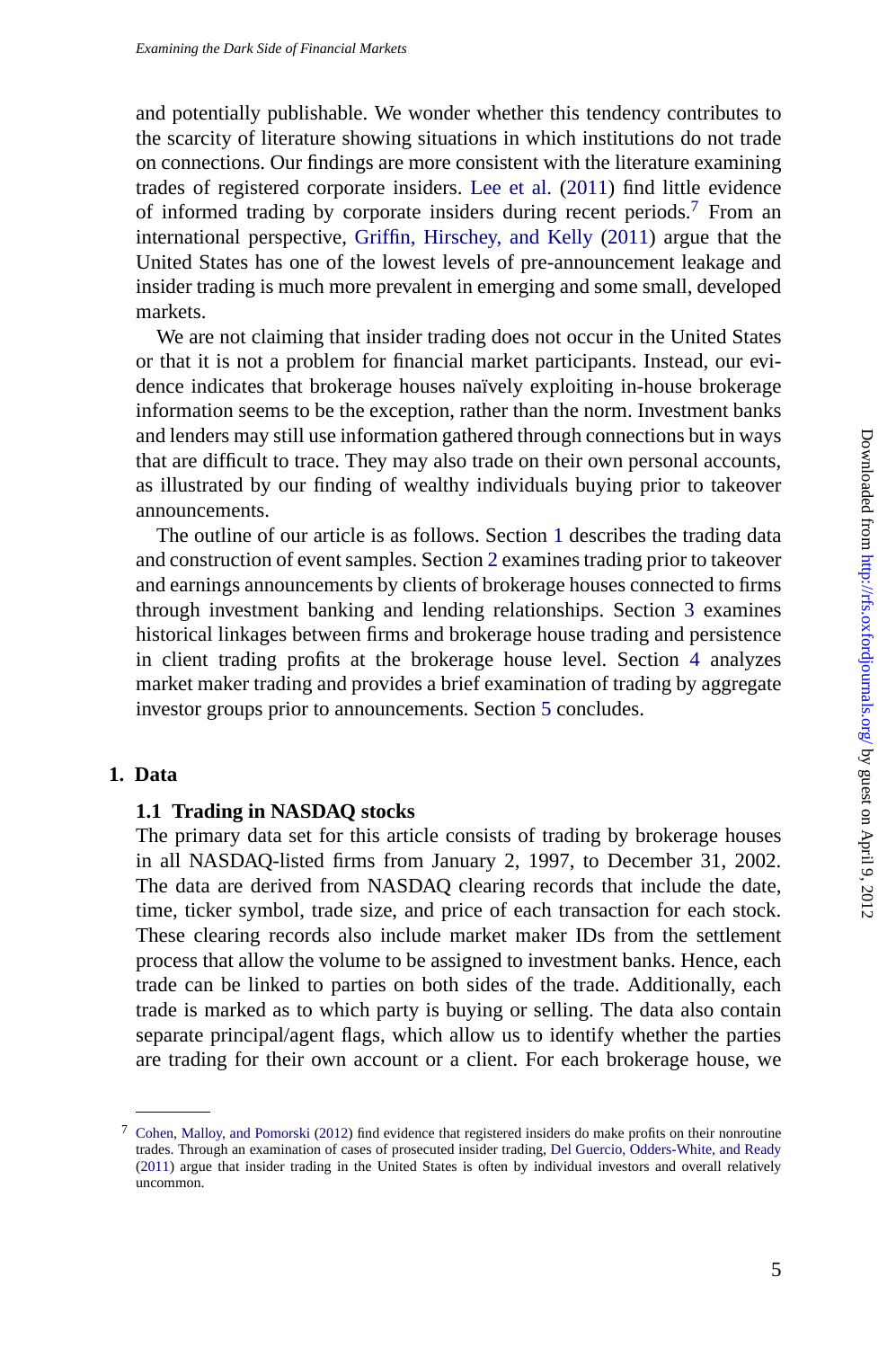measure trading activity using imbalances defined as the difference between buy and sell volumes expressed as a fraction of shares outstanding.<sup>8</sup>

The data include both trades reported "to the tape" (tape report) and unreported NASDAQ clearing records (nontape report). We check and correct for two different issues. First, the same trade may be reported by both parties. In that case, there will be one entry in the tape report and another in the nontape report. We check for consistency between the reported and unreported records when assigning whether a market maker acted as a principal or an agent for each leg of the trade. We exclude unclassified trades that are inconsistently reported in any leg of the routing report. Second, when a trade between two non-ECN market makers A and B is facilitated by an electronic communication network (ECN), there is an A-to-ECN entry in the tape report and an ECN-to-B entry in the nontape report. To address this issue, we match an A-to-ECN trade in the reported file to an ECN-to-B trade in the nontape report and replace the A-to-ECN entry with an A-to-B trade. Unfortunately, we are unable to match parties in some ECN trades, likely because the data did not include complete details related to clearing (based on investigating unmatched ECN trades and consulting with NASDAQ officials). We exclude all unmatched trades executed through ECNs from our analysis. Unmatched ECN and unclassified trades account for 22.2% of trading volume. Elimination of these trades creates a small client net buying of 0.76% of total volume, which is concentrated in the first three years of our sample period (1997–1999). For robustness, we repli[cate many of our key](#page-32-0) [findin](#page-32-0)gs for the 2000–2002 time period, where there is a minimal client buy imbalance (0.02% of total volume), and find extremely similar inferences.<sup>9</sup>

We match brokerage houses with takeover advisors, IPO and SEO underwriters, and lenders. Since most of our investment banks primarily deal with institutional [clients durin](#page-32-0)g our sample period, ou[r](#page-32-0) [examination](#page-32-0) [of](#page-32-0) [connec](#page-32-0)tions is focused on institutional trading by construction. We obtain data on takeover advisors from SDC and complement that with the Mergerstat and CorpfinWorldwide databases. Data on IPO and SEO underwriters are from the Securities Data Company (SDC) database. We then manually match takeover advisors, IPO underwriters, and SEO underwriters with brokerage houses by name. Investment bank mergers are accounted for by using the list of mergers from Corwin and Schultz (2005). Data on lenders are obtained from Thomson Reuters' DealScan database. Because of the large number of lenders, we pick the top 500 brokerage houses in terms of total NASDAQ trading volume during

<sup>8</sup> The brokerage level data have been used to examine trading after IPOs in Griffin, Harris, and Topaloglu (2007). They, along with Griffin et al. (2011), describe the NASDAQ clearing data in more detail.

<sup>&</sup>lt;sup>9</sup> We also repeat the tests in the article using the adjusted imbalance for a broker, which is computed by subtracting the average historical imbalance of the broker in the firm. To ensure that the benchmark window is before the event window but after the previous announcement, we choose the thirty-day period that ends twenty-one days prior to the announcement ([−50,−21] window). Our results are very similar when using the adjusted imbalances, confirming that the client buying bias has little impact on our results.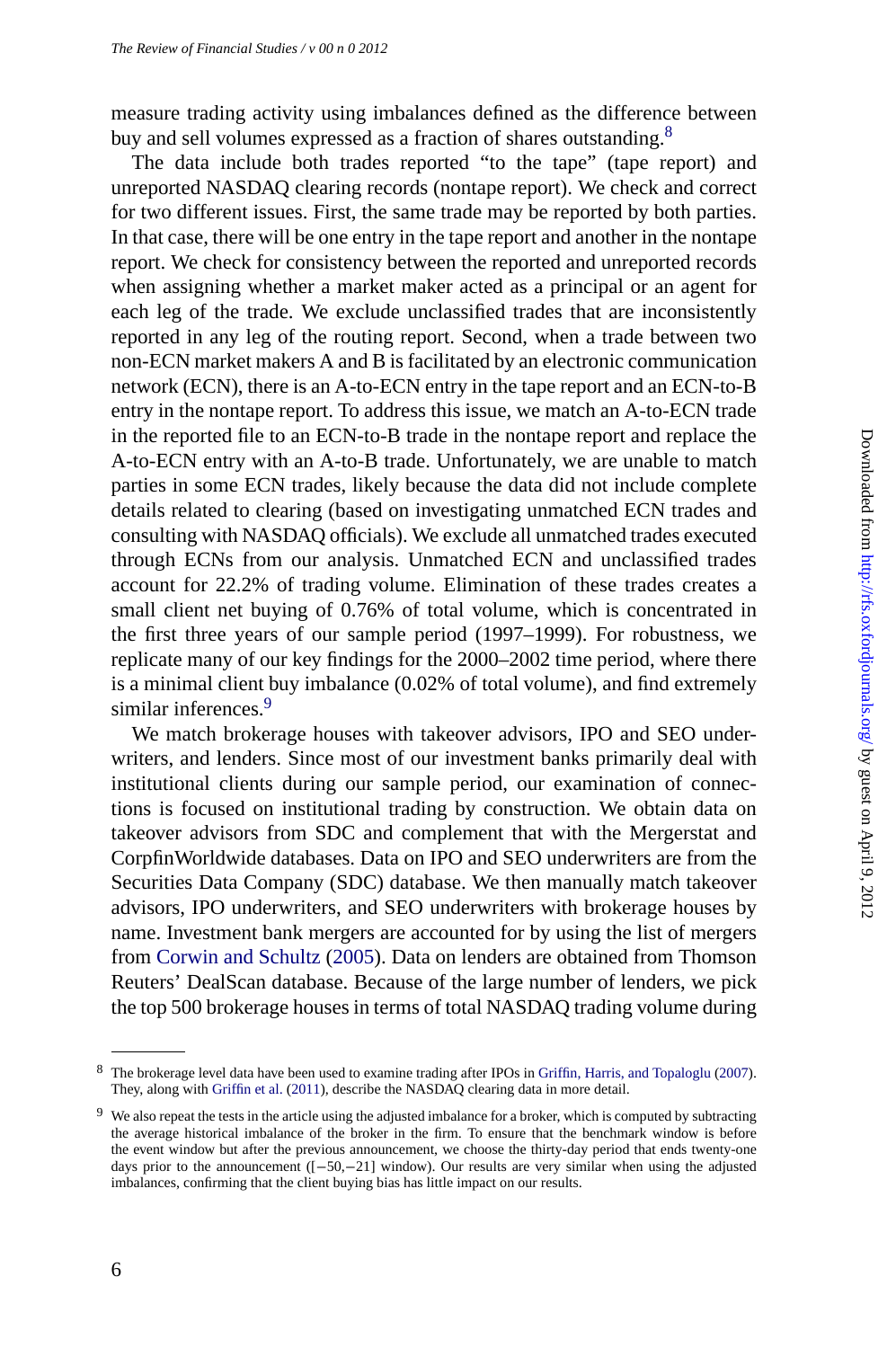1997–2002 and then match with lenders by name. We address lender mergers following Sufi (2007).

For the very last subsection in our analysis, we use data classified into nine investor groups (four institutional groups, four individual groups, and a mixed group) following Griffin et al.  $(2011)$ .<sup>10</sup> Following standard practice, in all of our analyses, we exclude a firm if it is not in the Center for Research in Security Prices (CRSP) database or its share code is not 10 or 11 (ordinary common shares).

# **1.2 Takeovers and earnings announcements**

The samples used in this article consist of NASDAQ firms from January 1997 to December 2002 with takeovers and mergers and/or earnings announcements over the period. We drop announcements for which the stock is priced below five dollars on the twenty-first day prior to the announcement to control for microstructure effects.

For takeovers, we obtain information from the SDC's Mergers and Acquisitions database for all U.S. targets listed on NASDAQ over our sample period. We follow the literature to exclude leveraged buyout[s,](#page-7-0) spinoffs, recapitalizations, self-tenders, exchange offers, repurchases, minority stake purchases, acquisitions of remaining interest, and privatizations. In addition to the "date announced" and "original date announced" variables from SDC, we also search Mergerstat, CorpfinWorldwide, and LexisNexis for the first news item about the target firm potentially being a takeover target. Since we want to focus on non-public-information-based trading before a merger has been announced, we take a conservative approach and choose the earliest of the four sources. Thus, [some of our dates are "rum](#page-32-0)or" dates, as they occur prior to the official announcement dates.

Our final sample has 1,225 takeovers and mergers during 1997–2002, which we further match to brokerage houses that act as takeover advisors, IPO underwriters, SEO underwriters, and lenders. Panel A of Table 1 provides summary statistics for our takeover sample. The number of takeovers/mergers that are matched to connected brokerage houses ranges from 211 for lenders to 677 for takeover advisors. The two-day abnormal announcement return ranges from 14.89% (for IPO underwriters) to 18.11% (for lenders). The abnormal stock return during the twenty-day window prior to the takeover announcement (price run-up) ranges from 5.73% (for SEO underwriters) to 8.38% (for IPO underwriters). Our sample price run-up is less than the 11% documented by Jarrell and Poulsen (1989). This may be due to the fact that 1) we are conservative and choose the earliest date from four sources, 2) we

<sup>&</sup>lt;sup>10</sup> The institutional groups include general institutions, largest investment banks, hedge funds, and derivative traders. The individual groups include general individuals, individual full-service, individual discount, and individual daytrading.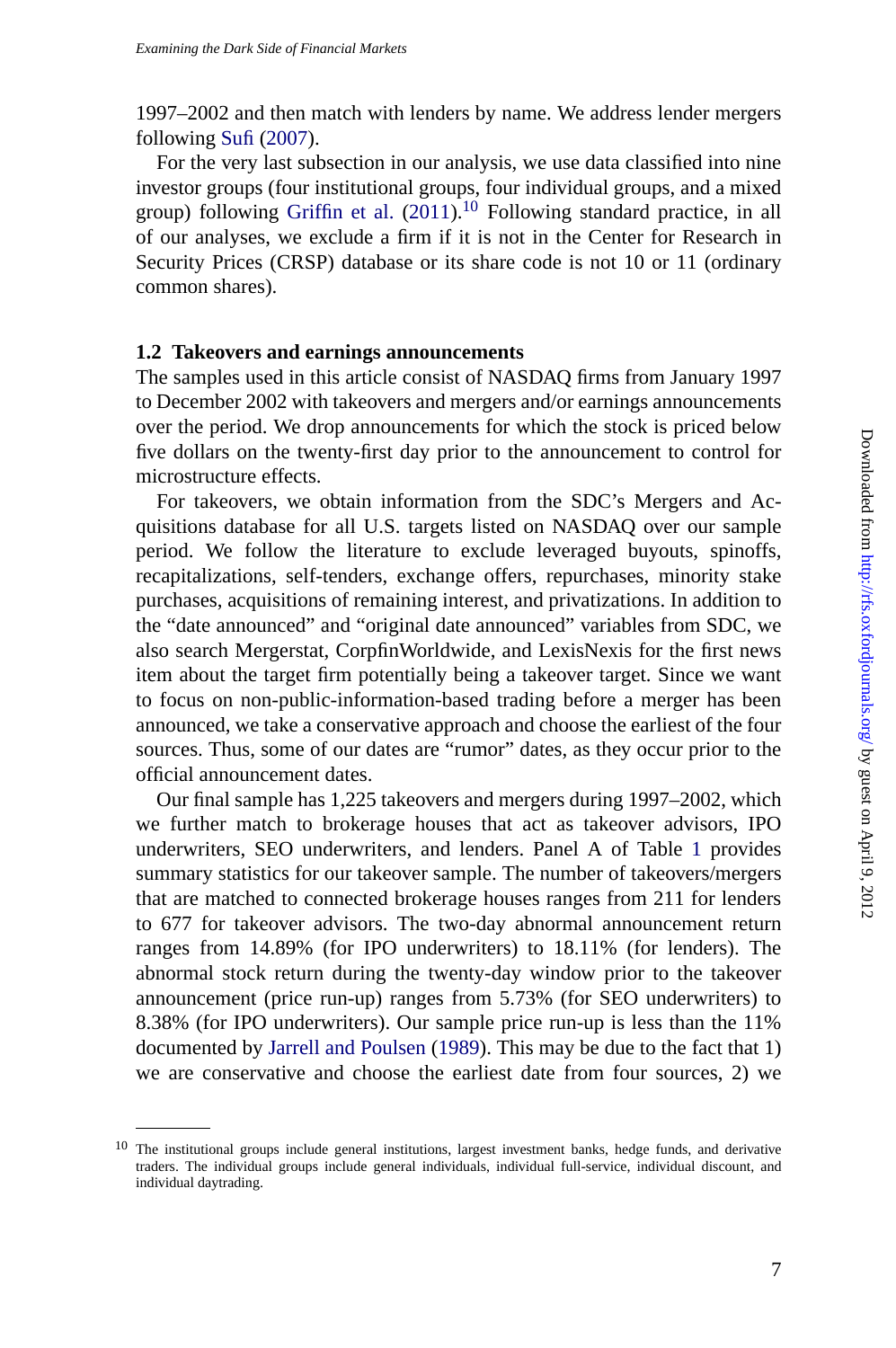# <span id="page-7-0"></span>**Table 1 Summary statistics**

#### **Panel A: Takeover Announcements**

| <b>Relation Type</b>     | No.<br><b>Brokers</b> | No.<br>Takeovers | <b>Target Size</b><br>(S M) | Run-up<br>(% ) | Ann. Ret<br>(% ) |
|--------------------------|-----------------------|------------------|-----------------------------|----------------|------------------|
| <b>Takeover advisors</b> | 119                   | 677              | 458.35                      | 8.03           | 17.12            |
| Acquirer advisors        | 92                    | 353              | 503.86                      | 8.89           | 17.47            |
| Target advisors          | 102                   | 499              | 449.01                      | 8.04           | 17.08            |
| <b>IPO</b> underwriters  | 204                   | 288              | 571.79                      | 8.38           | 14.89            |
| <b>Book runners</b>      | 59                    | 129              | 402.84                      | 7.27           | 16.04            |
| Comanagers               | 78                    | 168              | 565.58                      | 8.53           | 15.83            |
| Syndicate members        | 190                   | 170              | 652.27                      | 9.33           | 13.23            |
| <b>SEO</b> underwriters  | 163                   | 225              | 988.08                      | 5.73           | 14.95            |
| <b>Book runners</b>      | 46                    | 110              | 1.034.48                    | 5.19           | 18.86            |
| Comanagers               | 81                    | 161              | 1.210.36                    | 5.17           | 13.80            |
| Syndicate members        | 154                   | 108              | 1.510.96                    | 5.23           | 16.22            |
| <b>Lenders</b>           | 57                    | 211              | 1.053.47                    | 5.91           | 18.11            |
| Lead lenders             | 53                    | 180              | 1,166.31                    | 6.67           | 17.41            |
| Loan participants        | 49                    | 103              | 1.494.26                    | 3.45           | 15.79            |

**Panel B: Earnings Announcements**

|                               |                       |              | No. Earnings Announcements |                                              |             |                    |                  |
|-------------------------------|-----------------------|--------------|----------------------------|----------------------------------------------|-------------|--------------------|------------------|
| <b>Relation Type</b>          | No.<br><b>Brokers</b> | $Ret < -5\%$ | $-5\% <$ Ret<br>$< 0\%$    | $0\%$ <ret<br><math>&lt; 5\%</math></ret<br> | $Ret > 5\%$ | Firm Size<br>(S M) | Ann. Ret<br>(% ) |
| <b>IPO</b> underwriters       | 404                   | 3.941        | 3.387                      | 3.182                                        | 3.452       | 778.42             | $-0.41$          |
| <b>Book runners</b>           | 191                   | 1,681        | 1.577                      | 1.497                                        | 1.404       | 613.45             | $-0.54$          |
| Comanagers                    | 216                   | 2.343        | 1.968                      | 1.892                                        | 2.037       | 861.22             | $-0.52$          |
| Syndicate members             | 351                   | 2,655        | 1,996                      | 1,901                                        | 2,341       | 868.58             | $-0.42$          |
| <b>SEO</b> underwriters       | 329                   | 3.048        | 2.980                      | 2.950                                        | 2.845       | 1.320.49           | $-0.38$          |
| <b>Book runners</b>           | 133                   | 1.475        | 1.519                      | 1.487                                        | 1.323       | 1.455.69           | $-0.43$          |
| Comanagers                    | 181                   | 2, 225       | 2.108                      | 2.066                                        | 2.109       | 1.251.47           | $-0.37$          |
| Syndicate members             | 311                   | 1,508        | 1,368                      | 1,289                                        | 1,414       | 1,297.86           | $-0.50$          |
| <b>Lenders</b>                | 89                    | 2.959        | 3.529                      | 3.522                                        | 3.269       | 1.808.46           | 0.23             |
| Lead lenders                  | 80                    | 2,603        | 3.015                      | 2.971                                        | 2.865       | 1.925.27           | 0.20             |
| Loan participants             | 77                    | 1,311        | 1,760                      | 1,837                                        | 1,523       | 2,764.27           | 0.33             |
| <b>Hist.</b> connected houses | 1.432                 | 6,698        | 7.365                      | 7.171                                        | 6.479       | 1,863.59           | $-0.08$          |

Panel A reports summary statistics for takeover announcements. For each relation type, we present the number of brokers and takeover announcements; and average target firm size, price run-up, and announcement return. Target firm size is the market capitalization of the target measured twenty-one trading days prior to the announcement. Run-up is the buy-and-hold target return during the [−20,−1] window, where day −1 refers to the last trading day before the announcement. Announcement return is the buy-and-hold target return during the [0,1] window. Run-up and announcement returns are both in excess of the NASD index return. Panel B reports summary statistics for earnings announcements. For each relation type, we present the number of brokers; average firm size and announcement return; and the number of earnings announcements for four groups classified according to the announcement return: those with announcement returns below −5%, between −5% and 0%, between 0% and 5%, and greater than 5%. Firm size and announcement return are calculated as in Panel A. A brokerage house is classified as historically connected to a firm if that broker traded at least twice prior to the firm's earnings announcements in the previous year and traded in the same direction as the announcement return for each announcement. In both panels, we exclude the top 100 market makers, according to the 1997–2002 trading volume to control for liquidity trading.

exclude stocks priced below five dollars, or 3) information leakage has declined through time.

Our earnings announcement sample is the intersection of CompuStat quarterly accounting data and CRSP stock data. In particular, we obtain 62,804 quarterly earnings announcements from 1997–2002 from the CompuStat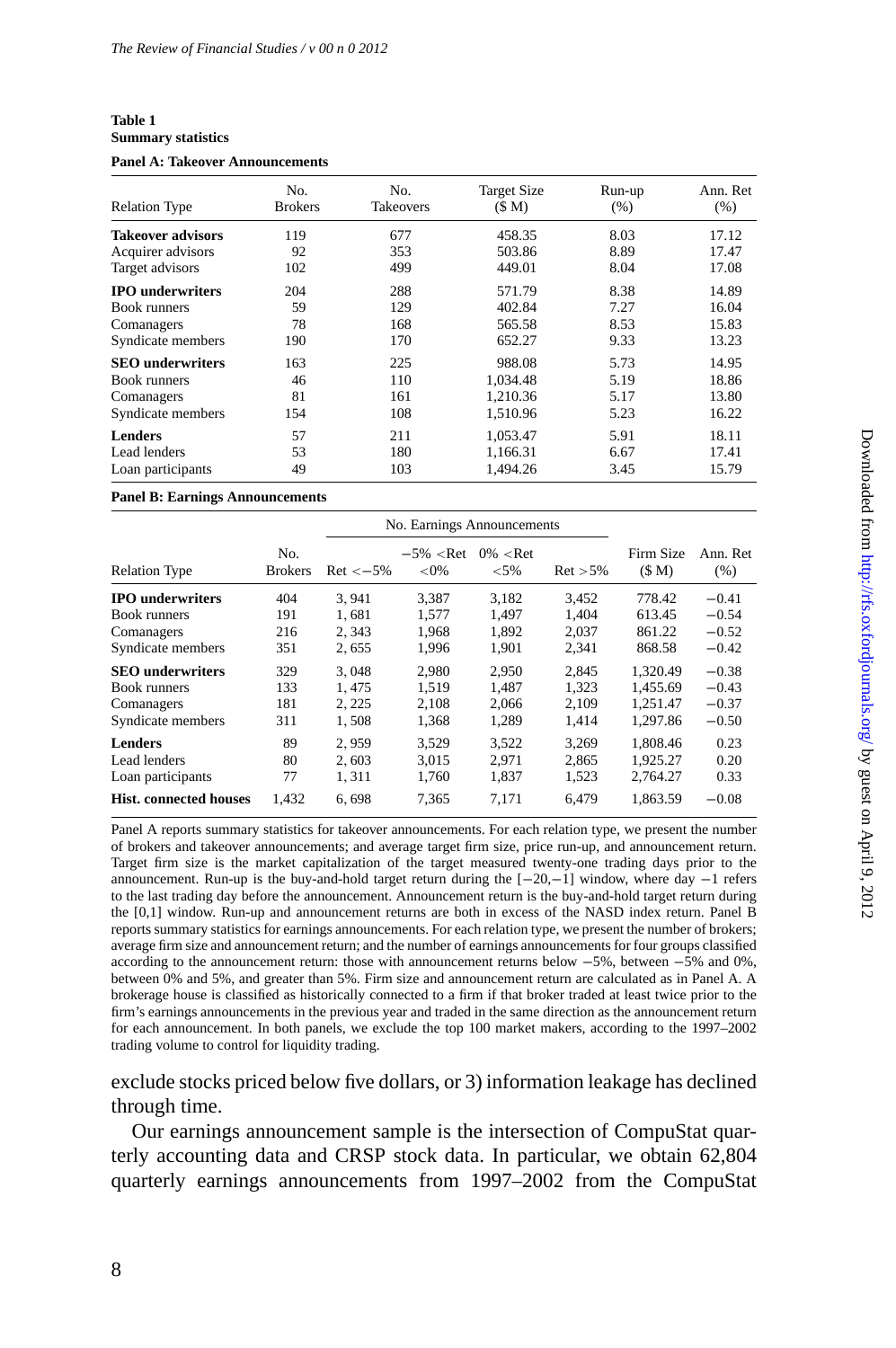<span id="page-8-0"></span>quarterly data file. Those earnings announcements are further matched to brokerage houses that act as IPO underwriters, SEO underwriters, and lenders for the announcing firms. Panel B of Table 1 provides summary statistics for our earnings announcement sample. The total number of earnings announcements for each connection [category ranges from](#page-32-0) [11,82](#page-32-0)3 [\(for SEO underwriters\) to](#page-33-0) 27,713 (for hist[orically conn](#page-33-0)e[cted brokers\). To examine informed t](#page-32-0)rading, we further divide the earnings announcements into four groups according to twoday abnormal announcement returns (i.e., <−5%, between −5% and 0%, between 0% and 5%, and  $>5\%$ ). Our sample of earnings announcements is relatively evenly distributed across the four groups, and the large sample size should allow for substantial power to detect connected trading.

# **2. Trading by Connected Brokerage Houses Prior to Major Announcements**

We examine connections through traditional investment banking channels, including takeovers, IPOs, and SEOs, in addition to those through lending. There is theoretical (Fulghieri and Spiegel 1993; Loughran and Ritter 2002) and empirical (Reuter 2006; Griffin, Harris, and Topaloglu 2007) literature showing that investment banks may use their investment banking business, such as IPOs, to reward favored clients for past business or in exchange for excess fees in the future. The analogy here would be if investment banks rewarded favored clients with inside information regarding impending events. We examine abnormal trading primarily by looking at client imbalances of connected brokerage houses.

# **2.1 Investment banking connections**

If a brokerage house handles diversified order flow from many clients, it would be more difficult to detect informed trading from a particular group of clients. Therefore, for our main analysis of client trading, we exclude the top 100 market maker codes (out of 2,904) in terms of total NASDAQ trading volume during 1997–2002. For robustness, we repeat our tests with those brokers included and obtain similar inferences. The intensity of insider or connected trading could vary across brokerage houses. Hence, among each connection category, we further identify a group of brokerage houses whose clients traded profitably in their connected firms in the previous period.<sup>11</sup>

<sup>11</sup> For the takeover sample, we identify past profitable brokers in year *y* as those whose clients traded at least once during the twenty-day window prior to takeovers they advised from 1997 to *y* − 1 with positive twenty-day client imbalances prior to all such takeover announcements. To identify past profitable brokers for year *y* for the earnings announcement sample, we first sort connected brokers into terciles of success ratio (percentage of imbalances in the right direction) for their large twenty-day client imbalances (dollar imbalances above \$100,000) prior to connected firms' earnings announcements in year *y* − 1. We further sort the top tercile of success ratio into terciles of trading frequency, which is the ratio of the number of large twenty-day client imbalances to the total number of twenty-day client imbalances for connected brokers prior to earnings announcements in year *y* − 1, and identify the top tercile as past profitable brokers. For robustness, we identify past profitable brokers using alternative methods and obtain similar results.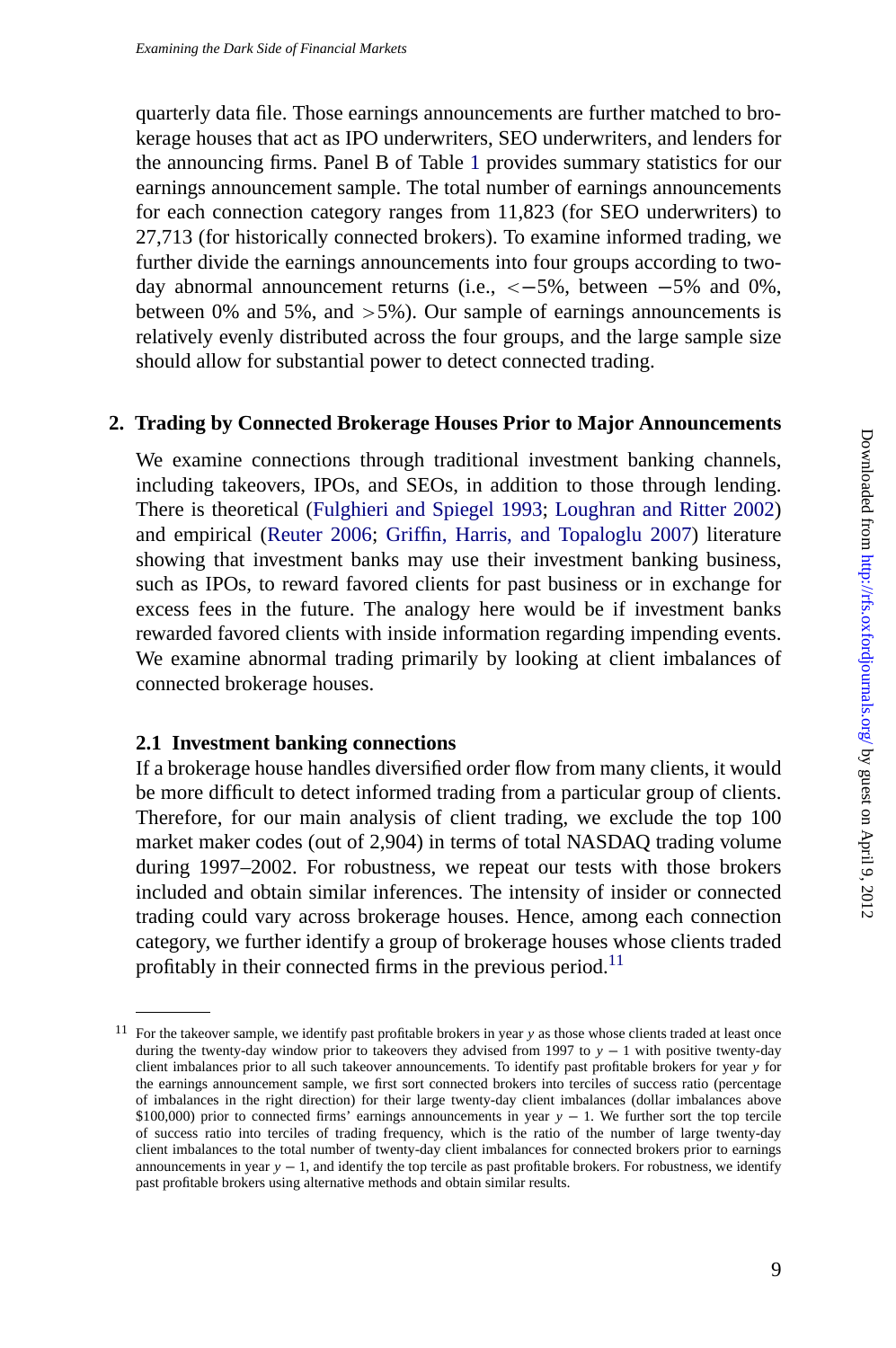For each connection category, we examine trading imbalances for the two-, five-, ten-, and twenty-day windows prior to takeover announcements and the four categories of earnings announcements. To control for clust[er](#page-10-0)ing in trading during the same time period, we follow a calendar-time approach used in the earlier literature (e.g., Jaffe 1974; Mandelker 1974) and popularized by Fama (1998). Specifically, when we examine imbalances for a given window prior to events, we take all the daily imbalances for connected brokers during that window, calculate [average imb](#page-32-0)alance for each calendar day during [our sample](#page-31-0) [period, and then repo](#page-31-0)rt the time-series means for average daily imbalances.<sup>12</sup> We also report (unadjusted) *p*-values based on time-series *t*-statistics that are calculated using Newey-West robust standard errors with twenty lags.

Since we are examining many combinations of windows and subsamples for evidence of abnormal activity, it is possible that we obtain statistically "significant" results due to chance.<sup>13</sup> For example, when we examine trading by takeover advisors prior to takeover announcements (Table 2), we test the trading of all advisors, target advisors, acquirer advisors, and past profitable advisors in the two-, [fiv](#page-10-0)e-, ten-, and twenty-day windows prior to takeover announcements. To address the issue of multiple testing, for each table (and connection category) in our article, we report corrected *p*-values using the Holm-Bonferroni (Holm 1979) and the false discovery rate (FDR; Benjamini and Hochberg 1995) methods that consider all the tests in the table being examined. Holm-Bonferroni and FDR methods are both commonly used approaches in the literature to address the multiple testing issue, with the former typically being more stringent against finding significant results.<sup>14</sup>

**2.1.1 Trading by takeover advisors prior to takeovers.** We first analyze the most blatant form of connected trading—we examine if clients of brokerage houses acting as takeover advisors buy target shares prior to takeover announcements. Table 2 shows that client imbalances are all negative prior to takeover announcements. For example, the averag[e](#page-32-0) [ten-day](#page-32-0) client imbalance is −0.0079% when we examine all takeover advisors. In addition, for the

<sup>&</sup>lt;sup>12</sup> For example, when we examine the imbalances of IPO underwriters for the  $[-20,-1]$  window prior to earnings announcements, we first form a sample that includes all daily imbalances for IPO underwriters during the [−20, −1] windows. We then calculate average imbalances for each calendar day and report time-series means of daily average imbalances.

<sup>&</sup>lt;sup>13</sup> To illustrate the multiple testing problem, if a coin comes up on the same side at least nine out of ten flips, then we can reject the null of a fair coin at the 0.05 level because the probability of this outcome is only 0.0215 for a fair coin. However, if one tests twenty fair coins simultaneously but uses the same criterion, then she may falsely reject the null because the probability of at least one coin coming up on the same side at least nine out of ten flips is  $1 - (1 - 0.0215)^{20} \approx 0.35$ .

<sup>14</sup> To calculate Holm-Bonferroni *p*-values in a table, we first rank all the unadjusted *p*-values and then multiply each one by  $n - k + 1$ , where *n* is the total number of significance tests in the table and *k* is the rank of the unadjusted *p*-value (1 for the lowest and *n* for the highest). FDR *p*-values are calculated using a similar approach except that we multiply unadjusted *p*-values by *n* / *k*. As discussed in Holm (1979), the Bonferroni method, another commonly used approach, is more stringent against finding significances than the Holm-Bonferroni method. Since our results show a lack of informed trading using the Holm-Bonferroni and FDR methods, it is redundant to examine the Bonferroni method.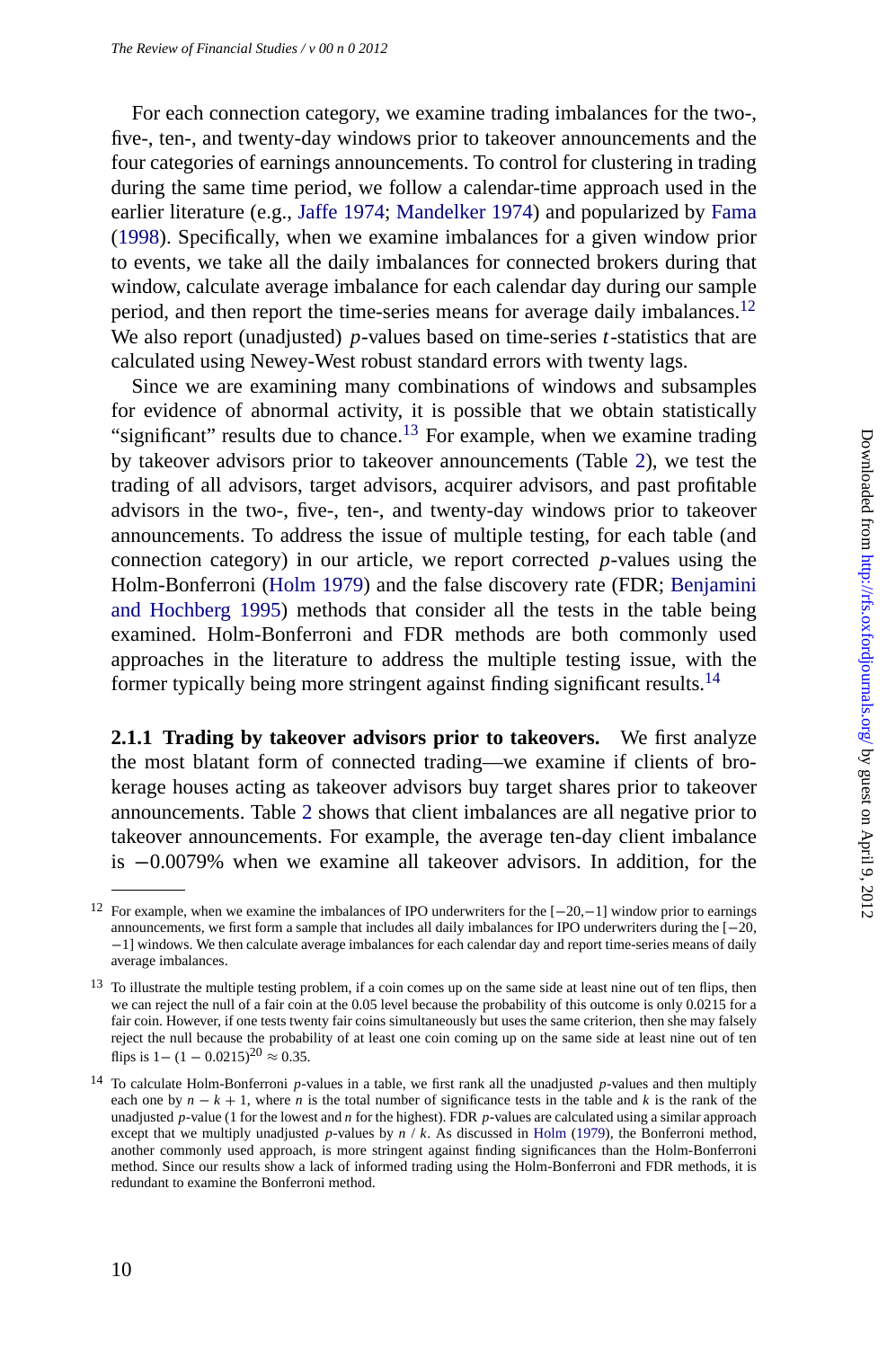#### <span id="page-10-0"></span>**Table 2 Trading by takeover advisors prior to takeover announcements**

|                          | $[-2, -1]$ | $[-5, -1]$ | $[-10, -1]$ | $[-20, -1]$ |
|--------------------------|------------|------------|-------------|-------------|
| All advisors             | $-0.030$   | $-0.035$   | $-0.079$    | $-0.089$    |
| Unadjusted $p$ -value    | (0.06)     | (0.08)     | (0.00)      | (0.03)      |
| Holm-Bonferroni p-value  | (0.56)     | (0.61)     | (0.08)      | (0.42)      |
| FDR $p$ -value           | (0.12)     | (0.14)     | (0.08)      | (0.16)      |
| <b>Target advisors</b>   | $-0.027$   | $-0.022$   | $-0.092$    | $-0.131$    |
| Unadjusted $p$ -value    | (0.42)     | (0.57)     | (0.05)      | (0.12)      |
| Holm-Bonferroni p-value  | (0.57)     | (0.61)     | (0.55)      | (0.57)      |
| FDR $p$ -value           | (0.15)     | (0.19)     | (0.13)      | (0.18)      |
| <b>Acquirer advisors</b> | $-0.009$   | $-0.051$   | $-0.041$    | $-0.030$    |
| Unadjusted $p$ -value    | (0.11)     | (0.01)     | (0.09)      | (0.39)      |
| Holm-Bonferroni p-value  | (0.63)     | (0.18)     | (0.62)      | (1.00)      |
| FDR $p$ -value           | (0.15)     | (0.10)     | (0.14)      | (0.45)      |
| Past profitable advisors | $-0.062$   | $-0.069$   | $-0.123$    | $-0.137$    |
| Unadjusted $p$ -value    | (0.05)     | (0.05)     | (0.06)      | (0.14)      |
| Holm-Bonferroni p-value  | (0.85)     | (0.57)     | (0.55)      | (0.60)      |
| FDR $p$ -value           | (0.45)     | (0.57)     | (0.13)      | (0.16)      |

This table reports average client imbalances prior to takeover announcements for brokerage houses acting as takeover advisors. Daily imbalance for a stock is the difference between buy and sell volumes expressed as a fraction of shares outstanding. We scale the imbalances by 1,000. For the  $[-2,-1]$ ,  $[-5,-1]$ ,  $[-10,-1]$ , and [−20,−1] windows, we first calculate average imbalances for each calendar day using all imbalances for that calendar day within the sample of  $[-2,-1]$ ,  $[-5,-1]$ ,  $[-10,-1]$ , and  $[-20,-1]$  windows, respectively, and then report the time-series means and (unadjusted) *p*-values for the average daily imbalances. The unadjusted *p*-values are based on *t*-statistics that are calculated using Newey-West robust standard errors with twenty lags. Day −1 refers to the last trading day before the announcement. To ease comparison, we multiply the average daily imbalances for the  $[-2, -1]$ ,  $[-5, -1]$ ,  $[-10, -1]$ , and  $[-20, -1]$  windows by 2, 5, 10, and 20, respectively. We report results for all advisors, advisors of target firms, advisors of acquirer firms, and past profitable advisors. For year *y*, we identify past profitable advisors as those whose clients traded at least once during the twenty-day window prior to takeovers they advised from 1997 to *y* − 1 with positive twenty-day client imbalances prior to all such takeover announcements. We exclude the top 100 market makers, according to the 1997–2002 trading volume to control for liquidity trading. To examine statistical significance in the context of multiple tests, we further present the Holm-Bonferroni and the false discovery rate (FDR) *p*-values. Values are displayed in bold if they are significant at the 0.05 level, according to either the Holm-Bonferroni or the FDR *p*-values.

all advisors category, the negative imbalances in the ten- and twenty-day windows are significant at the 0.05 level using the unadjusted Newey-West standard errors before controlling for multiple testing. This result could be due to takeover advisors being careful not to clear trades for their clients in the same direction as future announcements out of fear of looking like they are engaging in insider trading. However, since Table 2 examines four different windows and four connection categories simultaneously, we further present Holm-Bonferroni and FDR *p*-values that show that none of the negative imbalances for the all advisors category is significant at the 0.05 level after controlling for multiple testing.

Table 2 also presents trading for clients of target advisors and acquirer advisors. Before controlling for multiple testing, imbalances are insignificant for most groups but significantly negative at the 0.05 level (and hence unprofitable) for the ten-day window for target advisors and the five-day window for acquirer advisors. Nevertheless, none of the negative imbalances are significant after controlling for multiple testing. We also investigate if there are particularly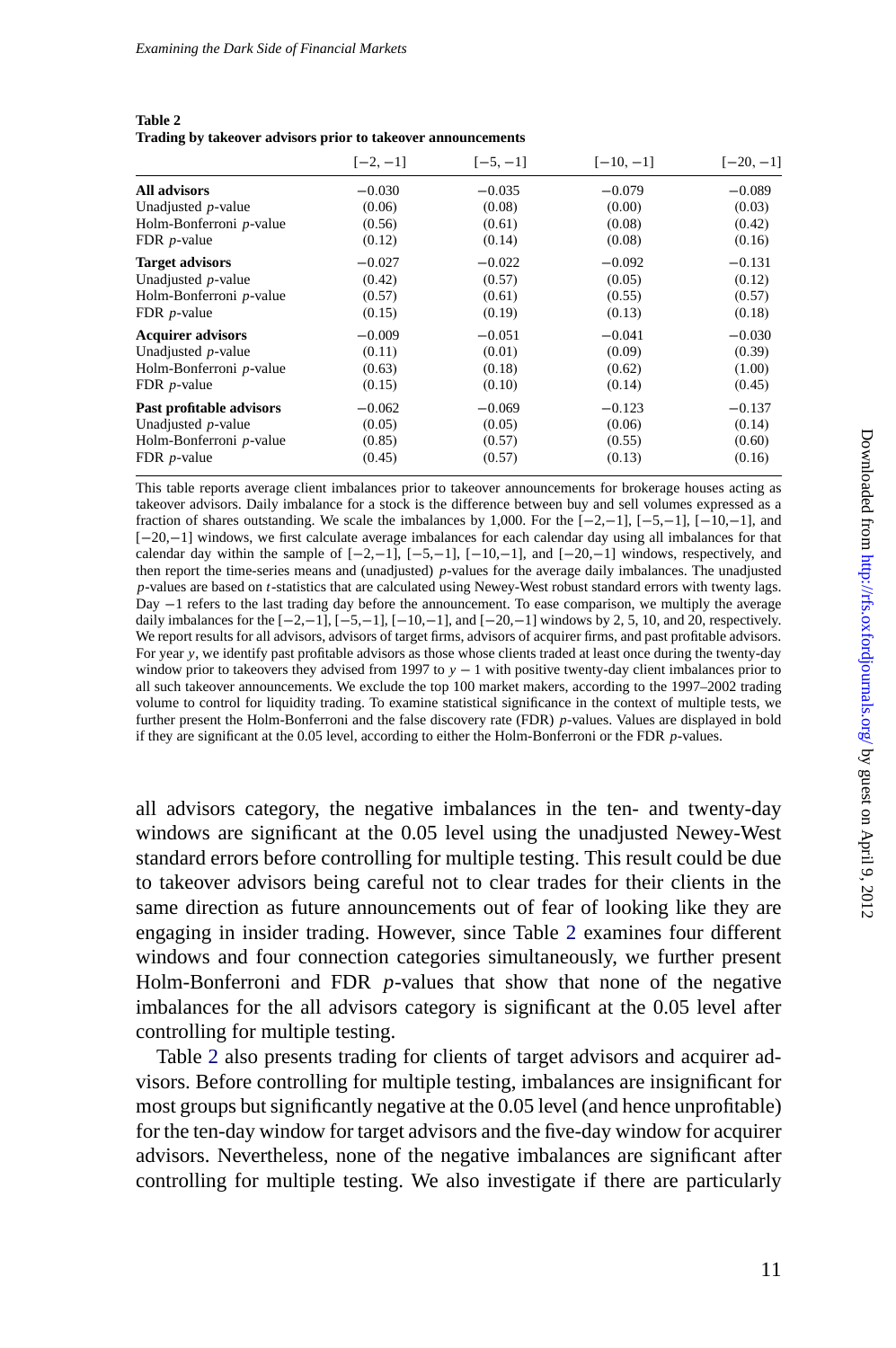rogue brokers, who consistently pass on information to their clients, by examining brokers whose clients had trading profits in all advised deals in the previous years. There is weak evidence of negative imbalances using the unadjusted *p*-values, but the imbalances become insignificant after controlling for multiple testing.

[To summarize, our findings](#page-32-0) show that clients of neither target nor acquirer advisors buy shares prior to takeover announcements. This is consistent with investment banking firms carefully monitoring the trading activity ahead of acquisitions. Even if clients do obtain information from the investment bank about the takeover, they are careful not to trade through the bank's brokerage arm.

**2.1.2 Alternate measures of trading prior to takeovers.** One natural reaction to our findings in the previous section is that it is obvious that investment banks do not allow trading based on their connections. However, as discussed previously, several other articles find explicit evidence of such trading. The most closely related article on takeovers is concurrent work by Jegadeesh and Tang (2010), which looks at similar bro[ke](#page-12-0)r-level trading patterns and documents significant buying by clients of target advisors (but not acquirer advisors) during the one month before takeovers. [They also find](#page-32-0) [heigh](#page-32-0)t[ened a](#page-32-0)ctivity during the last seven days prior to takeover a[nn](#page-12-0)ouncements. They employ Able/Noser data from the Plexus Group clients, which are predominantly large mutual fund and pension fund families that are interested in tracking their trading costs. Despite anonymity, they are able to track [each institutional fa](#page-32-0)mily to the brokerage house they often trade through. Able/Noser data account for only 8% of total trading volume, whereas our data cover 77.8% of NASDAQ trading volume. Other than different samples, we explore possible reasons for the discrepancy between our findings.

The first possibility is differences in test design.<sup>15</sup> We adopt their test design and report the imbalances in the left panel of Table 3, which shows [that](#page-32-0) [nei](#page-32-0)ther acquirer nor target advisors are significant buyers.<sup>16</sup> We fu[rther](#page-32-0) compute investment returns for takeover advisors following Jegadeesh and Tang (2010) and report the results in the right panel of Table 3, where none of the investment returns are significantly positive. These results suggest that the discrepancy is not due to test design.

<sup>15</sup> Jegadeesh and Tang's (2010) test design differs from ours as follows: 1) when we classify takeover advisors, we adjust for investment bank mergers over the sample period, but they do not document adjusting for this; 2) their data only contain brokerage houses that execute institutional trades, while we include all categories of brokerage houses acting as takeover advisors; 3) they adjust imbalances using historical imbalances for the oneyear window up to six months before takeovers; and 4) our primary tests on client trading exclude the top 100 market makers, according to the 1997–2002 trading volume, whereas they include all brokerage houses in their sample.

<sup>16</sup> Specifically, we 1) do not adjust for investment bank mergers; 2) include institutional brokerage houses only (brokers classified as institutions, largest I-banks, hedge funds, or derivative traders, using the approach in Griffin et al. 2011); 3) report historically adjusted imbalances; and 4) do not exclude the top 100 market makers in terms of trading volume.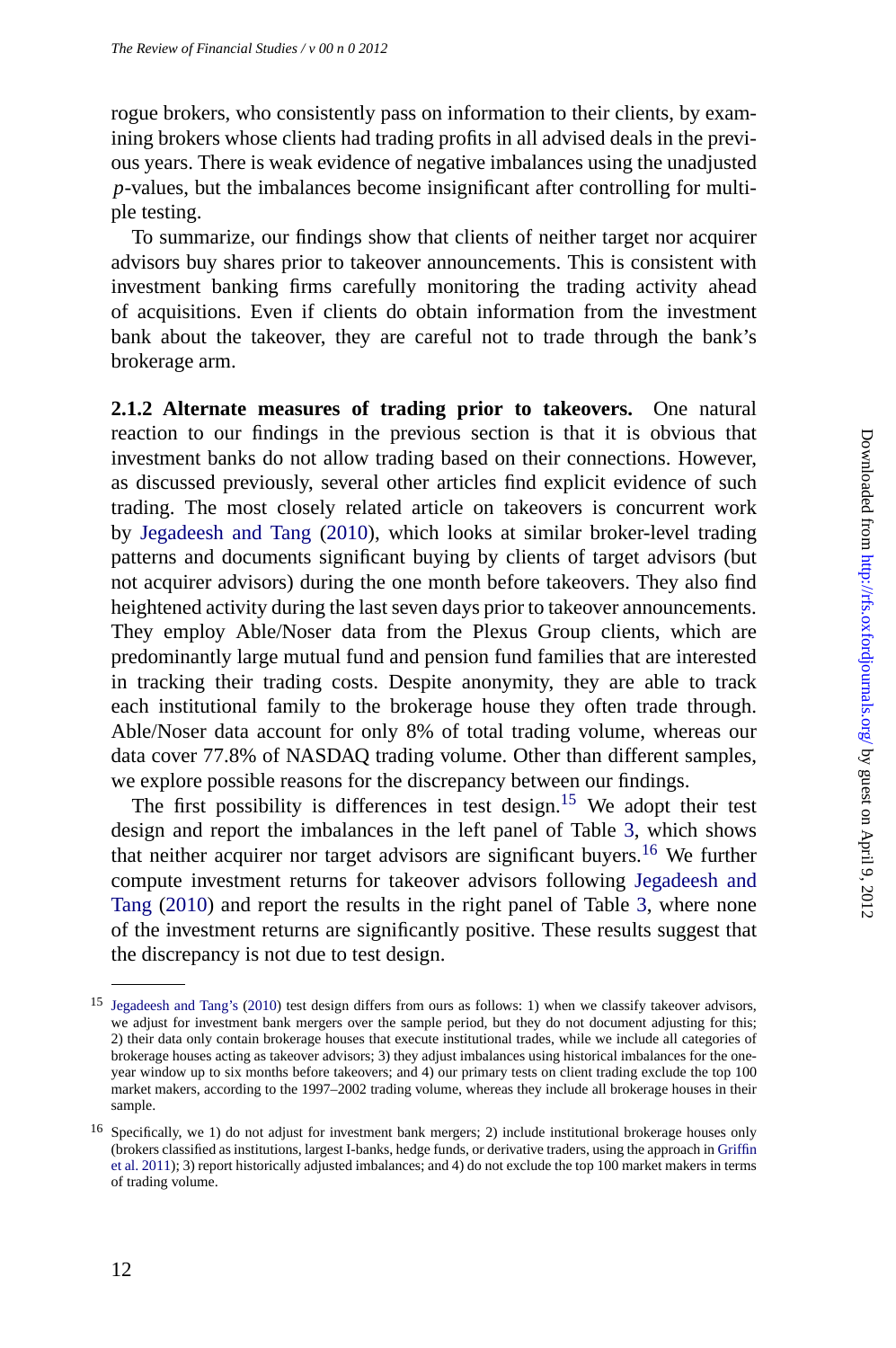<span id="page-12-0"></span>**Table 3 Trading by takeover advisors prior to takeover announcements: Using the test design of Jegadeesh and Tang (2010)**

|                          |          | <b>Imbalances</b> |          |                                                                                             |          | <b>Investment Returns</b> |          |          |  |
|--------------------------|----------|-------------------|----------|---------------------------------------------------------------------------------------------|----------|---------------------------|----------|----------|--|
|                          |          |                   |          | $[-2, -1]$ $[-5, -1]$ $[-10, -1]$ $[-20, -1]$ $[-2, -1]$ $[-5, -1]$ $[-10, -1]$ $[-20, -1]$ |          |                           |          |          |  |
| All advisors             | $-0.054$ | $-0.103$          | $-0.190$ | $-0.251$                                                                                    | $-0.704$ | $-0.278$                  | $-0.473$ | $-0.425$ |  |
| Unadjusted $p$ -value    | (0.10)   | (0.04)            | (0.02)   | (0.02)                                                                                      | (0.13)   | (0.62)                    | (0.42)   | (0.49)   |  |
| Holm-Bonferroni p-value  | (1.00)   | (0.93)            | (0.41)   | (0.54)                                                                                      | (1.00)   | (1.00)                    | (1.00)   | (1.00)   |  |
| FDR $p$ -value           | (0.27)   | (0.26)            | (0.21)   | (0.20)                                                                                      | (0.31)   | (0.70)                    | (0.72)   | (0.66)   |  |
| <b>Target advisors</b>   | $-0.038$ | $-0.108$          | $-0.336$ | $-0.548$                                                                                    | $-0.612$ | $-0.555$                  | $-0.842$ | $-0.013$ |  |
| Unadjusted $p$ -value    | (0.53)   | (0.31)            | (0.05)   | (0.01)                                                                                      | (0.43)   | (0.53)                    | (0.32)   | (0.99)   |  |
| Holm-Bonferroni p-value  | (1.00)   | (1.00)            | (1.00)   | (0.31)                                                                                      | (1.00)   | (1.00)                    | (1.00)   | (0.99)   |  |
| FDR $p$ -value           | (0.64)   | (0.68)            | (0.24)   | (0.31)                                                                                      | (0.68)   | (0.67)                    | (0.65)   | (0.99)   |  |
| <b>Acquirer advisors</b> | $-0.036$ | $-0.046$          | $-0.096$ | $-0.016$                                                                                    | $-0.273$ | $-0.480$                  | 0.976    | $-0.677$ |  |
| Unadjusted $p$ -value    | (0.06)   | (0.08)            | (0.09)   | (0.89)                                                                                      | (0.63)   | (0.47)                    | (0.33)   | (0.46)   |  |
| Holm-Bonferroni p-value  | (1.00)   | (1.00)            | (1.00)   | (1.00)                                                                                      | (1.00)   | (1.00)                    | (1.00)   | (1.00)   |  |
| FDR $p$ -value           | (0.25)   | (0.28)            | (0.27)   | (0.93)                                                                                      | (0.69)   | (0.66)                    | (0.62)   | (0.69)   |  |

This table reports average client imbalances prior to takeover announcements for brokerage houses acting as takeover advisors. Daily imbalance for a stock is the difference between buy and sell volumes expressed as a fraction of shares outstanding. We further calculate daily adjusted imbalance for a broker as the broker's daily imbalance minus its average daily imbalance for the firm during the [−360,−121] window. We scale the imbalances by 1,000. For comparison between our results and those of Jegadeesh and Tang (2010), we only include brokerage houses that are classified as institutions, largest I-banks, hedge funds, or derivative traders using the approach in Griffin et al. (2011). We do not adjust for broker mergers or exclude the top 100 market makers, according to the 1997–2002 trading volume. For the  $[-2,-1]$ ,  $[-5,-1]$ ,  $[-10,-1]$ , and  $[-20,-1]$ windows, we first calculate average imbalances for each calendar day using all imbalances for that calendar day within the sample of [−2,−1], [−5,−1], [−10,−1], and [−20,−1] windows, respectively, and then report the time-series means and (unadjusted) *p*-values for the average daily imbalances. The unadjusted *p*-values are based on *t*-statistics that are calculated using Newey-West robust standard errors with twenty lags. Day −1 refers [to the last trading day before](#page-32-0) th[e announ](#page-32-0)cement. To ease comparison, we multiply the average daily imbalances for the  $[-2,-1]$ ,  $[-5,-1]$ ,  $[-10,-1]$ , and  $[-20,-1]$  windows by 2, 5, 10, and 20, respectively. We report results for all advisors, advisors of target firms, and advisors of acquirer firms. We also report average investment returns based on adjusted imbalances. We follow the same approach as Jegadeesh and Tang (2010) to calculate investment returns on client trading during the  $[-2,-1]$ ,  $[-5,-1]$ ,  $[-10,-1]$ , and  $[-20,-1]$  windows for each advisor prior to each takeover. Next, for the [−2,−1] and [−5,−1] windows, we first calculate average investment returns for all announcements during each week (Thursday to Wednesday) from January 2, 1997, to December 31, 2002, and then report time-series means and unadjusted *p*-values for the average weekly investment returns. The unadjusted *p*-values are based on *t*-statistics that are calculated using Newey-West robust standard errors with four lags. We calculate average investment returns for the  $[-10,-1]$  and  $[-20,-1]$  [windows in](#page-32-0) [the sam](#page-32-0)e manner using two- and four-week windows, respectively. To examine statistical significance in the context of multiple tests, we further present the Holm-Bonferroni and the false discovery rate (FDR) *p*-values. Values are displayed in bold if they are significant at the 0.05 level, according to either the Holm-Bonferroni or the FDR *p*-values.

A second possibility is differences in sample construction. Specifically, Jegadeesh and Tang (2010) directly use SDC announcement dates as event dates, whereas we choose the earliest of the announcement dates from four data sources, including SDC, Mergerstat, CorpfinWorldwide, and LexisNexis. Our conservative approach enables us to focus on trading before the public announcement of a merger. However, in unreported results, we repeat our tests using SDC dates and find no significant buying by takeover advisors.

Third, it is possible that Able/Noser data used by Jegadeesh and Tang (2010) are tilted toward certain large brokerage houses that trade on information obtained as target advisors. We examine the trading activity across target advisors with at least five deals in our sample. Figure 1 sorts the brokerage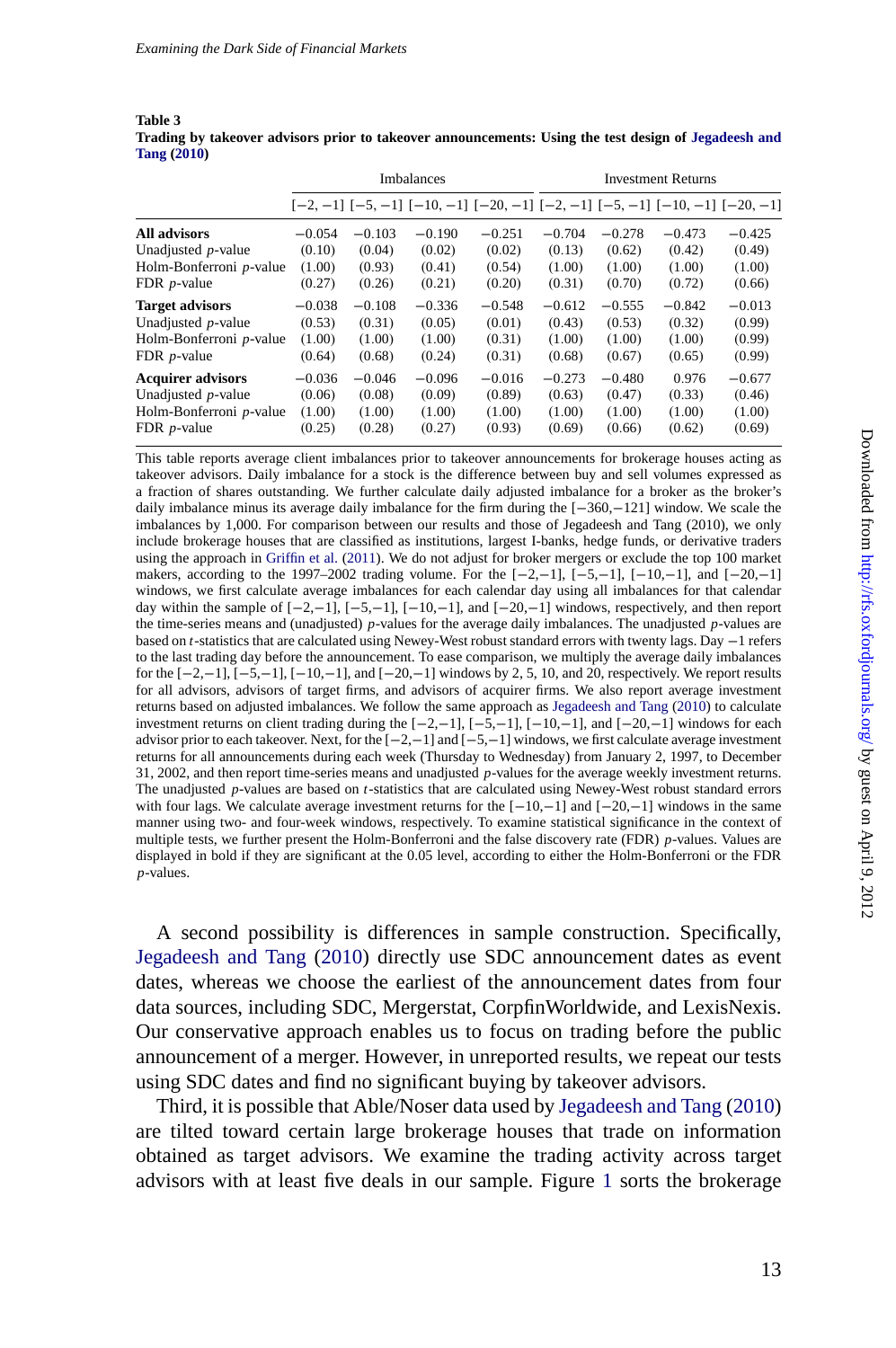

#### **Figure 1**

#### **Client imbalances of target advisors by number of deals advised**

This figure plots average cumulative client imbalances of target advisors prior to takeover announcements at the brokerage house level. Daily imbalance for a stock is the difference between buy and sell volumes expressed as a fraction of shares outstanding. We scale the imbalances by 1,000. We first calculate cumulative client imbalances for each target advisor during the [−20,−1] window prior to each takeover. We then classify brokerage houses according to the number of takeovers for which they act as target advisors and plot the average cumulative imbalances for each group. For example, the leftmost group reports average imbalances of the four brokers that advised five deals. For comparison between our results and those of Jegadeesh and Tang (2010), 1) we plot adjusted imbalances, where daily adjusted imbalance for a broker is the broker's daily imbalance minus its average daily imbalance for the firm during the [−360,−121] window; 2) we only include brokerage houses that are classified as institutions, largest I-banks, hedge funds, or derivative traders; 3) we do not adjust for broker mergers; and 4) we do not exclude the top 100 market makers, according to the 1997–2002 trading volume. We only include brokerage houses that act as target advisors for at least five takeovers. Positive imbalances are marked dark blue, and negative imbalances are marked light blue.

houses according to the number of deals advised and shows that only two advisors have large positive average client imbalances during the twenty-day window ahead of takeovers. Additionally, the net buying of brokerage house clients is not increasing in the number of deals advised by the investment bank.

Finally, since the [Able/Noser data are f](#page-32-0)r[om la](#page-32-0)rge institutions, such as pension funds and mutual funds, which would like to track their transaction costs, brokerage houses may reward these large clients at the expense of other clients. We partially investigate this possibility by examining whether large trades through takeover advisors are more informative than are small trades, but we find little evidence to suggest that this is the case. Nevertheless, it is still possible that Able/Noser clients are rewarded with inside information, whereas the average brokerage house client is not. From our discussions with academics using Able/Noser, it seems that the data do not capture hedge funds, which seem likely candidates if brokerage houses were passing information to their most sophisticated clients.

To summarize, our investigation suggests that the discrepancy between our findings and those of Jegadeesh and Tang (2010) is not likely driven by test design. Even though date identification does not affect our sample, we cannot rule out date identification or other differences in the events as being a factor for different results. Another likely cause for the discrepancy is the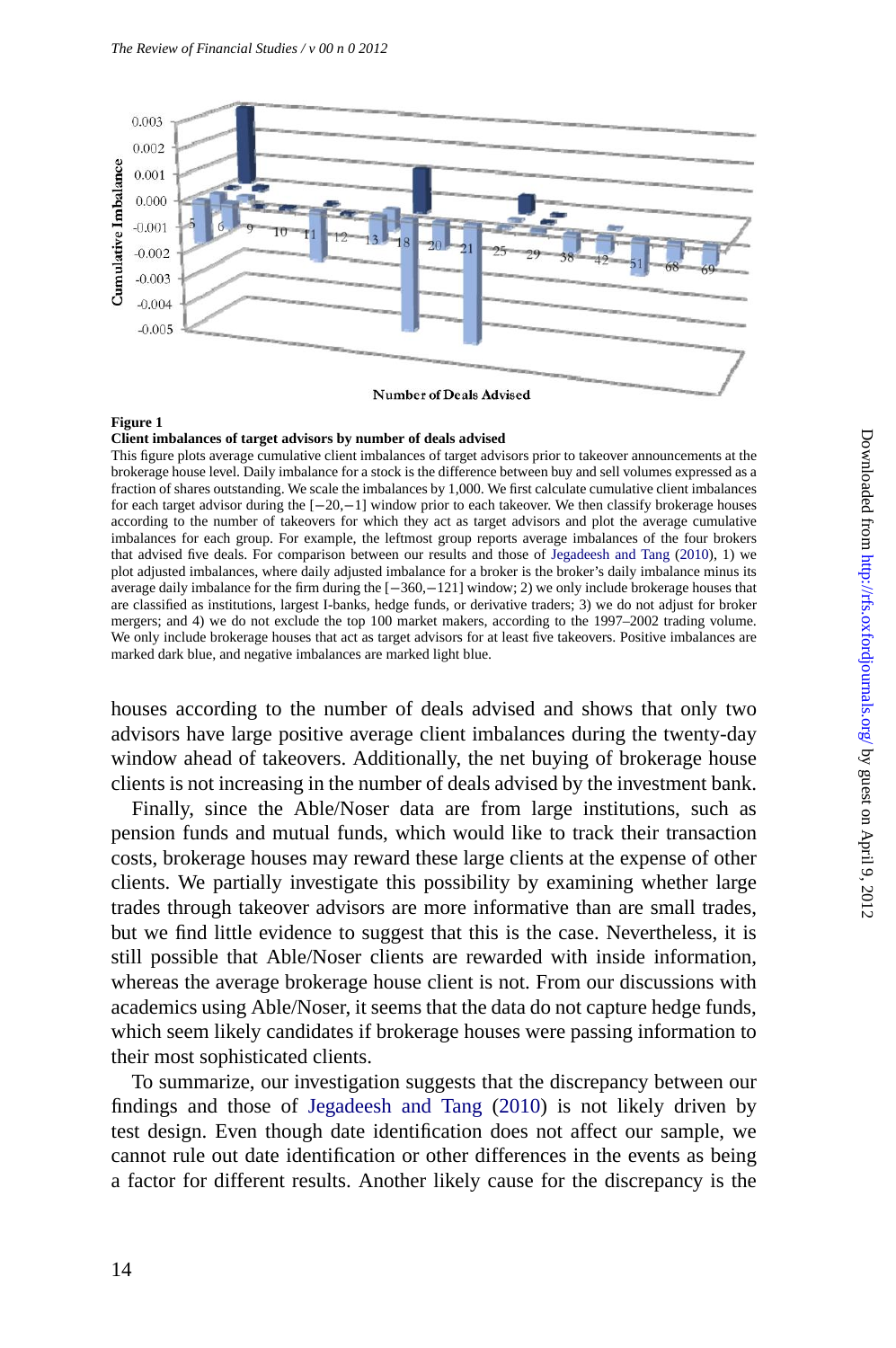differences between the subsample of Able/Noser institutions and the broader set of brokerages in our NASDAQ data.

**2.1.3 Trading by IPO underwriters prior to takeover and earnings announcements.** We now turn to examining whether brokerage houses are more apt to use their information in settings not directly related to their deals. Specifically, brokerage houses may still be in contact with management of a firm with which they had a previous investment banking relationship, learn of impending events about the firm, and tip the information to their clients. We start by examining client trading prior to takeover and earnings announcements for the brokerage houses that were part of the firm's IPO underwriting syndicate. Table 4, Panel A, shows that clients of IPO underwriters as a whole are not significant buyers prior to takeover announcements. We then examine the trading activity ahead of takeovers for underwriters of recent IPOs (one year within the takeover announcement) and find evidence of significant buying (at the 0.05 level) for the ten- and twenty-day windows, before adjusting for multiple testing. Howev[er](#page-15-0), the *p*-values are widely insignificant when we use either Holm-Bonferroni or FDR *p*-values to account for the multiple tests in the table. Book runners of IPOs may have more access to corporate insiders and information than do comanagers and syndicate members. We therefore examine book runners separately but find that their client imbalances are negative and insignificantly different from zero.<sup>17</sup> We also test for the possibility of differences in behavior across brokers by examining if any brokerage house clients exhibit evidence of consistent net buying prior to announcements. Inconsistent with informed trading, past profitable trading activity ahead of takeovers does not translate into future trading profits ahead of takeovers.18

We then investigate trading by clients of IPO underwriters prior to earnings announcements. Table 4, Panel B, presents imbalances prior to four categories of earnings announcements according to the announcement return. Inconsistent with informed trading, imbalances are not in the same direction as the pending announcement for any category, even when using unadjusted *p*-values. There is some evidence with unadjusted *p*-values that clients of IPO underwriters actually buy prior to negative announcements, but these numbers become insignificant when we control for multiple testing. Since the imbalances are reported for four earnings-announcement categories, we

<sup>17</sup> Although less privy to information, comanagers and other syndicate members may be subject to less scrutiny. We separately examine comanagers and syndicate members and find that their imbalances are insignificant as well.

<sup>&</sup>lt;sup>18</sup> Since recent IPO underwriters exhibit some evidence of buying prior to takeovers, we further divide them into book runners, comanagers, and syndicate members. We find that the strongest buying is from the comanager group, which has significant buying in the two-day window (*p*-value = 0.04) and marginally significant buying in the five- and twenty-day windows ( $p$ -value = 0.07) before adjustment but not after adjusting for multiple testing.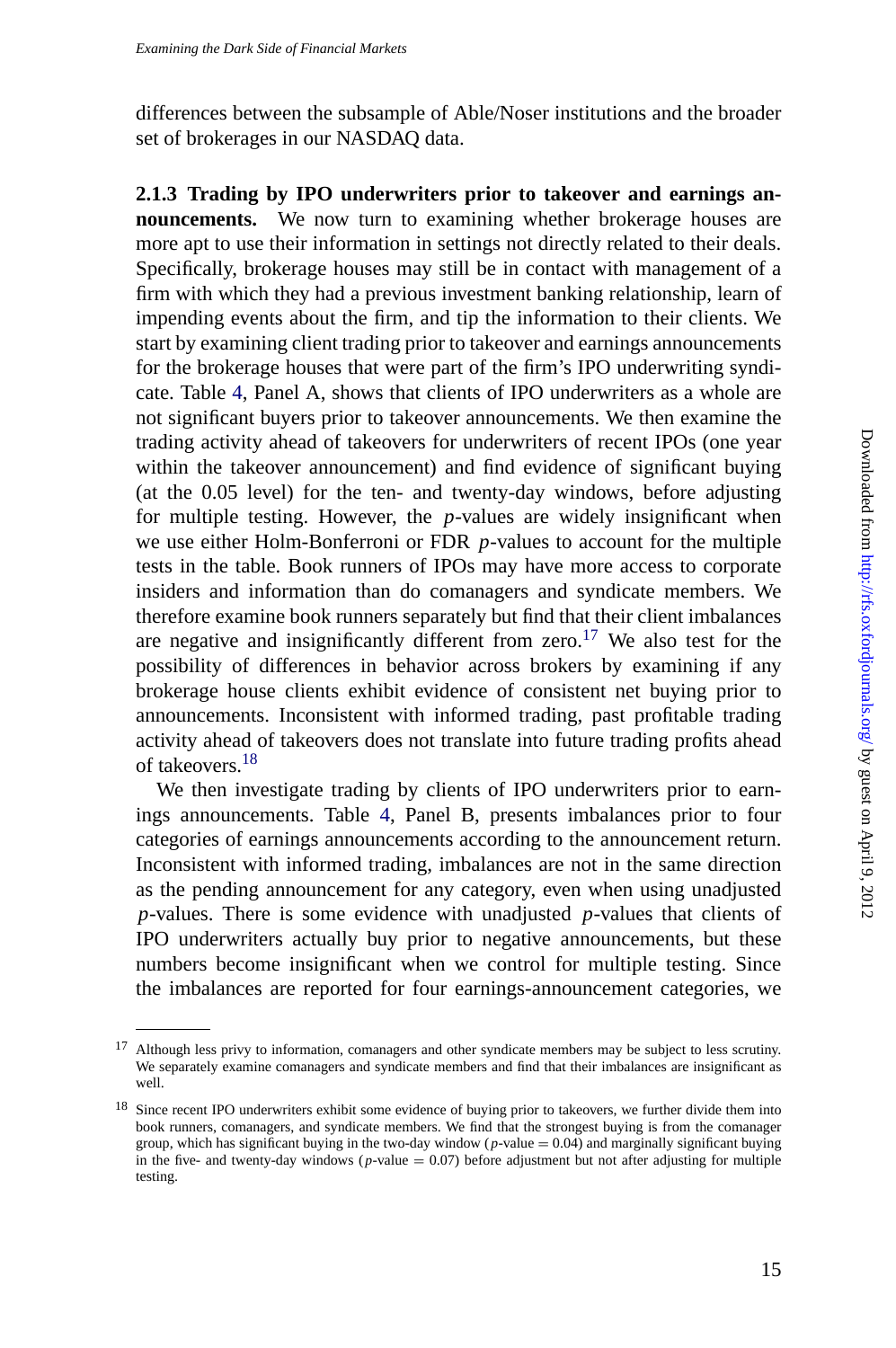### <span id="page-15-0"></span>**Table 4 Trading by IPO underwriters prior to takeover and earnings announcements**

**Panel A: Imbalances Prior to Takeover Announcements**

|                              | $[-2, -1]$ | $[-5, -1]$ | $[-10, -1]$ | $[-20, -1]$ |
|------------------------------|------------|------------|-------------|-------------|
| <b>All underwriters</b>      | $-0.013$   | 0.009      | $-0.007$    | $-0.031$    |
| Unadjusted $p$ -value        | (0.52)     | (0.87)     | (0.90)      | (0.78)      |
| Holm-Bonferroni p-value      | (1.00)     | (1.00)     | (1.00)      | (1.00)      |
| FDR $p$ -value               | (0.70)     | (0.92)     | (0.94)      | (0.86)      |
| <b>Recent underwriters</b>   | 0.101      | 0.385      | 0.334       | 1.057       |
| Unadjusted $p$ -value        | (0.06)     | (0.07)     | (0.04)      | (0.03)      |
| Holm-Bonferroni p-value      | (1.00)     | (1.00)     | (1.00)      | (1.00)      |
| FDR $p$ -value               | (0.58)     | (0.57)     | (0.60)      | (0.97)      |
| <b>Book runners</b>          | $-0.039$   | $-0.104$   | $-0.138$    | $-0.382$    |
| Unadjusted $p$ -value        | (0.24)     | (0.18)     | (0.23)      | (0.13)      |
| Holm-Bonferroni p-value      | (1.00)     | (1.00)     | (1.00)      | (1.00)      |
| FDR $p$ -value               | (0.59)     | (0.49)     | (0.59)      | (0.46)      |
| Past profitable underwriters | $-0.006$   | $-0.013$   | $-0.009$    | 0.020       |
| Unadjusted $p$ -value        | (0.07)     | (0.24)     | (0.59)      | (0.49)      |
| Holm-Bonferroni p-value      | (1.00)     | (1.00)     | (1.00)      | (1.00)      |
| FDR $p$ -value               | (0.62)     | (0.57)     | (0.75)      | (0.71)      |

# **Panel B: Imbalances and Investment Returns Prior to Earnings Announcements**

|                            | $Ret < -5\%$ | $-5\% <$ Ret $<$ 0% | $0\%$ <ret <5%<="" th=""><th><math>Ret &gt; 5\%</math></th><th>Investment<br/><math>Ret.</math> <math>(\%)</math></th></ret> | $Ret > 5\%$ | Investment<br>$Ret.$ $(\%)$ |
|----------------------------|--------------|---------------------|------------------------------------------------------------------------------------------------------------------------------|-------------|-----------------------------|
| Imbalance $[-2,-1]$        | 0.048        | 0.013               | 0.025                                                                                                                        | 0.037       | $-0.24$                     |
| Unadjusted $p$ -value      | (0.05)       | (0.54)              | (0.56)                                                                                                                       | (0.16)      | (0.52)                      |
| Holm-Bonferroni p-value    | (1.00)       | (1.00)              | (1.00)                                                                                                                       | (1.00)      | (1.00)                      |
| FDR $p$ -value             | (0.55)       | (0.73)              | (0.74)                                                                                                                       | (0.50)      | (0.71)                      |
| Imbalance $[-5,-1]$        | 0.128        | 0.062               | 0.008                                                                                                                        | 0.061       | 0.14                        |
| Unadjusted <i>p</i> -value | (0.03)       | (0.11)              | (0.85)                                                                                                                       | (0.12)      | (0.73)                      |
| Holm-Bonferroni p-value    | (1.00)       | (1.00)              | (1.00)                                                                                                                       | (1.00)      | (1.00)                      |
| FDR $p$ -value             | (1.00)       | (0.51)              | (0.91)                                                                                                                       | (0.48)      | (0.85)                      |
| Imbalance $[-10,-1]$       | 0.093        | 0.069               | 0.008                                                                                                                        | 0.076       | $-0.07$                     |
| Unadjusted <i>p</i> -value | (0.10)       | (0.17)              | (0.79)                                                                                                                       | (0.26)      | (0.86)                      |
| Holm-Bonferroni p-value    | (1.00)       | (1.00)              | (1.00)                                                                                                                       | (1.00)      | (1.00)                      |
| FDR $p$ -value             | (0.58)       | (0.50)              | (0.87)                                                                                                                       | (0.54)      | (0.91)                      |
| Imbalance $[-20,-1]$       | 0.075        | 0.093               | 0.033                                                                                                                        | 0.051       | $-0.67$                     |
| Unadjusted $p$ -value      | (0.23)       | (0.12)              | (0.56)                                                                                                                       | (0.26)      | (0.04)                      |
| Holm-Bonferroni p-value    | (1.00)       | (1.00)              | (1.00)                                                                                                                       | (1.00)      | (1.00)                      |
| FDR $p$ -value             | (0.61)       | (0.50)              | (0.73)                                                                                                                       | (0.55)      | (0.70)                      |

# **Panel C: Imbalances Prior to Earnings Announcements: Sub-Groups**

|                       | $Ret < -5\%$ | $-5\% <$<br>$Ret < 0\%$ | $0\% <$<br>$Ret < 5\%$         | $Ret > 5\%$ | $Ret < -5\%$ | $-5\% <$<br>$Ret < 0\%$ | $0\% <$<br>$Ret < 5\%$ | $Ret > 5\%$ |
|-----------------------|--------------|-------------------------|--------------------------------|-------------|--------------|-------------------------|------------------------|-------------|
|                       |              |                         | <b>Recent IPO Underwriters</b> |             |              | <b>IPO Book Runners</b> |                        |             |
| Imbalance $[-2,-1]$   | 0.007        | 0.031                   | $-0.040$                       | 0.013       | 0.081        | $-0.068$                | $-0.151$               | 0.097       |
| Unadjusted $p$ -value | (0.76)       | (0.27)                  | (0.38)                         | (0.38)      | (0.17)       | (0.27)                  | (0.25)                 | (0.22)      |
| FDR $p$ -value        | (0.87)       | (0.52)                  | (0.62)                         | (0.60)      | (0.52)       | (0.53)                  | (0.55)                 | (0.59)      |
| Imbalance $[-5,-1]$   | 0.066        | 0.104                   | 0.031                          | 0.063       | 0.294        | 0.112                   | $-0.066$               | 0.077       |
| Unadjusted $p$ -value | (0.11)       | (0.08)                  | (0.64)                         | (0.11)      | (0.06)       | (0.39)                  | (0.61)                 | (0.47)      |
| FDR $p$ -value        | (0.53)       | (0.55)                  | (0.76)                         | (0.57)      | (0.53)       | (0.60)                  | (0.76)                 | (0.69)      |
| Imbalance $[-10,-1]$  | 0.067        | 0.095                   | $-0.043$                       | 0.067       | 0.405        | 0.177                   | 0.022                  | $-0.080$    |
| Unadjusted $p$ -value | (0.29)       | (0.11)                  | (0.34)                         | (0.34)      | (0.12)       | (0.45)                  | (0.92)                 | (0.76)      |
| FDR $p$ -value        | (0.53)       | (0.61)                  | (0.58)                         | (0.59)      | (0.47)       | (0.69)                  | (0.94)                 | (0.87)      |
| Imbalance $[-20,-1]$  | 0.000        | 0.096                   | $-0.001$                       | 0.055       | 0.199        | 0.414                   | 0.272                  | $-0.082$    |
| Unadjusted $p$ -value | (1.00)       | (0.25)                  | (0.99)                         | (0.50)      | (0.46)       | (0.34)                  | (0.50)                 | (0.72)      |
| FDR $p$ -value        | (1.00)       | (0.55)                  | (1.00)                         | (0.71)      | (0.69)       | (0.59)                  | (0.70)                 | (0.85)      |
|                       |              |                         |                                |             |              |                         |                        | (continued) |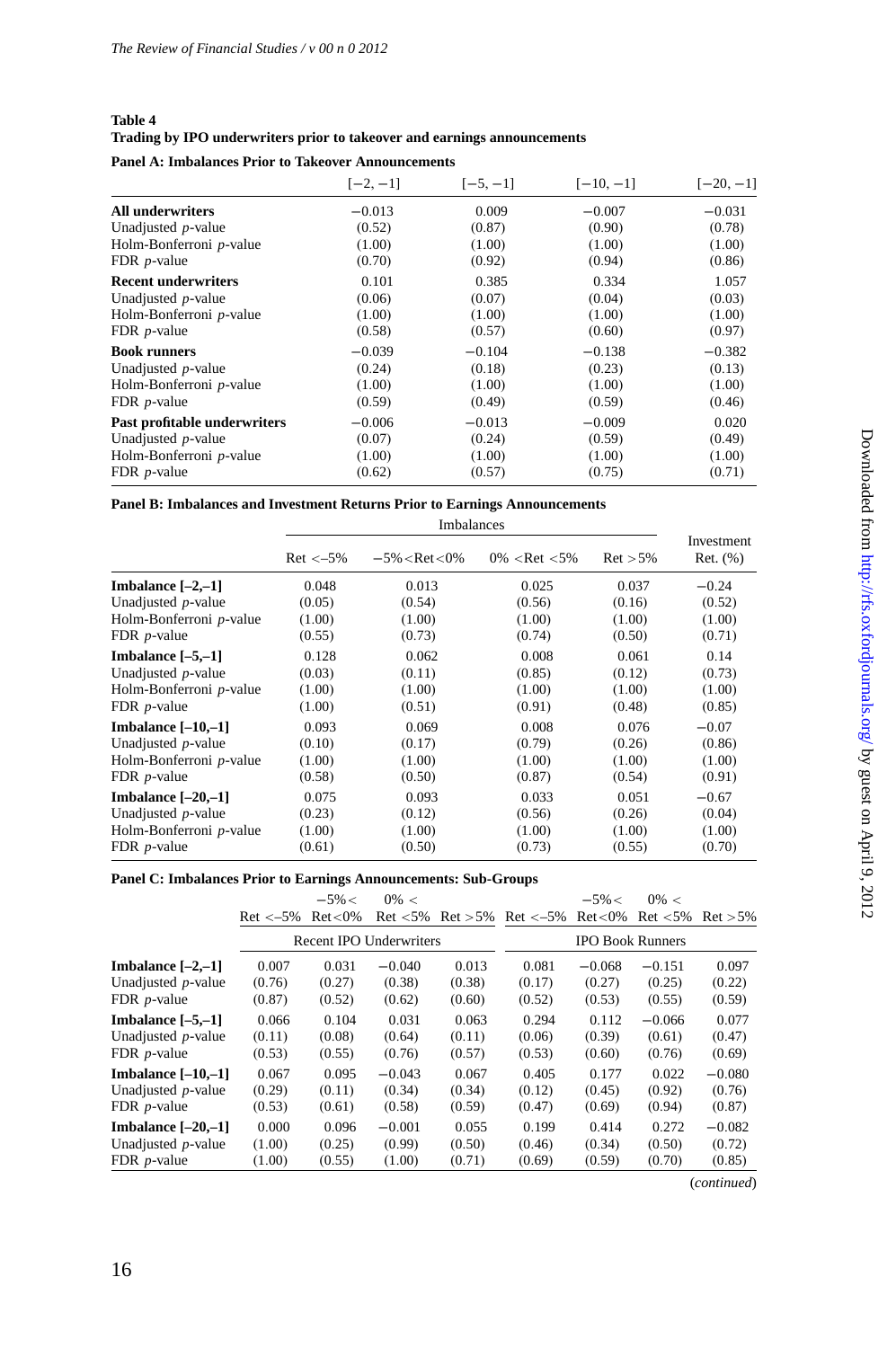#### **Table 4 Continued**

|                       |                          | Past Profitable IPO Underwriters |                                    |          |  |  |  |  |
|-----------------------|--------------------------|----------------------------------|------------------------------------|----------|--|--|--|--|
|                       | $Ret < -5\%$ $Ret < 0\%$ | $-5\% <$                         | $0\% <$<br>$Ret < 5\%$ $Ret > 5\%$ |          |  |  |  |  |
| Imbalance $[-2,-1]$   | 0.083                    | 0.118                            | $-0.060$                           | $-0.008$ |  |  |  |  |
| Unadjusted $p$ -value | (0.15)                   | (0.24)                           | (0.25)                             | (0.63)   |  |  |  |  |
| FDR $p$ -value        | (0.49)                   | (0.56)                           | (0.56)                             | (0.77)   |  |  |  |  |
| Imbalance $[-5,-1]$   | 0.324                    | 0.365                            | $-0.197$                           | $-0.032$ |  |  |  |  |
| Unadjusted $p$ -value | (0.09)                   | (0.28)                           | (0.11)                             | (0.14)   |  |  |  |  |
| FDR $p$ -value        | (0.57)                   | (0.54)                           | (0.55)                             | (0.49)   |  |  |  |  |
| Imbalance $[-10,-1]$  | 0.632                    | 0.737                            | $-0.220$                           | $-0.240$ |  |  |  |  |
| Unadjusted $p$ -value | (0.13)                   | (0.33)                           | (0.38)                             | (0.03)   |  |  |  |  |
| FDR $p$ -value        | (0.45)                   | (0.59)                           | (0.61)                             | (1.00)   |  |  |  |  |
| Imbalance $[-20,-1]$  | 0.218                    | 1.008                            | 0.144                              | $-0.515$ |  |  |  |  |
| Unadjusted $p$ -value | (0.62)                   | (0.30)                           | (0.77)                             | (0.04)   |  |  |  |  |
| FDR $p$ -value        | (0.76)                   | (0.55)                           | (0.86)                             | (0.79)   |  |  |  |  |

Panel A reports average client imbalances prior to takeover announcements for brokerage houses acting as IPO underwriters. Daily imbalance for a stock is the difference between buy and sell volumes expressed as a fraction of shares outstanding. We scale the imbalances by 1,000. For the [−2,−1], [−5,−1], [−10,−1], and [−20,−1] windows, we first calculate average imbalances for each calendar day using all imbalances for that calendar day within the sample of [−2,−1], [−5,−1], [−10,−1], and [−20,−1] windows, respectively, and then report the time-series means and (unadjusted) *p*-values for the average daily imbalances. The unadjusted *p*-values are based on *t*-statistics that are calculated using Newey-West robust standard errors with twenty lags. Day −1 refers to the last trading day before the announcement. To ease comparison, we multiply the average daily imbalances for the  $[-2,-1]$ ,  $[-5,-1]$ ,  $[-10,-1]$ , and  $[-20,-1]$  windows by 2, 5, 10, and 20, respectively. We report results for all IPO underwriters, recent IPO underwriters (IPOs within one year of takeover announcements), IPO book runners, and past profitable IPO underwriters. For year *y*, we identify past profitable underwriters as those whose clients traded at least once during the twenty-day window prior to takeovers from 1997 to *y* − 1 for which they acted as IPO underwriters for the target firm and have positive twenty-day client imbalances prior to all such takeover announcements. Panel B reports average imbalances and the corresponding value-weighted average investment returns prior to earnings announcements for IPO underwriters. Earnings announcements are classified into four groups according to two-day excess returns for the [0,1] window, where returns are in excess of NASD index return: those with announcement returns below −5%, between −5% and 0%, between 0% and 5%, and greater than 5%. Investment return is total dollar gain/loss divided by total dollar investment. To calculate dollar gain/loss for an announcement, we first multiply the daily dollar imbalance for each day with the buy-and-hold excess return from the next day until one day after the announcement day (day 1) and then sum the products across days in the selected window. Daily dollar imbalance for a stock is the difference between buy and sell volumes multiplied by the closing price for the day. To be conservative, we assume that buy and sell trades occur at the end of the trading day. Total dollar investment is the greater of the sum of daily dollar buy imbalances and the sum of daily dollar sell imbalances over the selected window. For average investment returns for the [−2,−1] and [−5,−1] windows, we first calculate value-weighted average investment returns for all announcements during each calendar week (Thursday to Wednesday) from January 2, 1997, using all announcement returns for that week in the sample of [−2,−1] and [−5,−1] windows, respectively, where the weights are dollar investments, and then report time-series means and unadjusted *p*values for the average weekly investment returns. The unadjusted *p*-values are based on *t*-statistics that are calculated using Newey-West robust standard errors with four lags. We calculate average investment returns for the [−10,−1] and [−20,−1] windows in the same manner using two- and four-week calendar windows, respectively. Panel C reports average imbalances prior to earnings announcements for recent IPO underwriters, IPO book runners, and past profitable IPO underwriters. To identify past profitable underwriters for year *y*, we first sort underwriters into terciles of success ratio (percentage of imbalances in the right direction) for their large twenty-day client imbalances (dollar imbalances above \$100,000) prior to earnings announcements in year *y* − 1. We require a broker to have at least ten large client imbalances. We then keep the top tercile of success ratio and further sort into terciles of trading frequency, which is the ratio of the number of large twenty-day client imbalances to the total number of twenty-day client imbalances (including zero imbalances) for underwriters prior to earnings announcements in  $y - 1$ . We then identify underwriters in the top tercile of trading frequency as past profitable underwriters. We exclude the top 100 market makers, according to the 1997–2002 trading volume to control for liquidity trading. To examine statistical significance in the context of multiple tests, we further present the Holm-Bonferroni and the false discovery rate (FDR) *p*-values. Values are displayed in bold if they are significant at the 0.05 level, according to either the Holm-Bonferroni or the FDR *p*-values.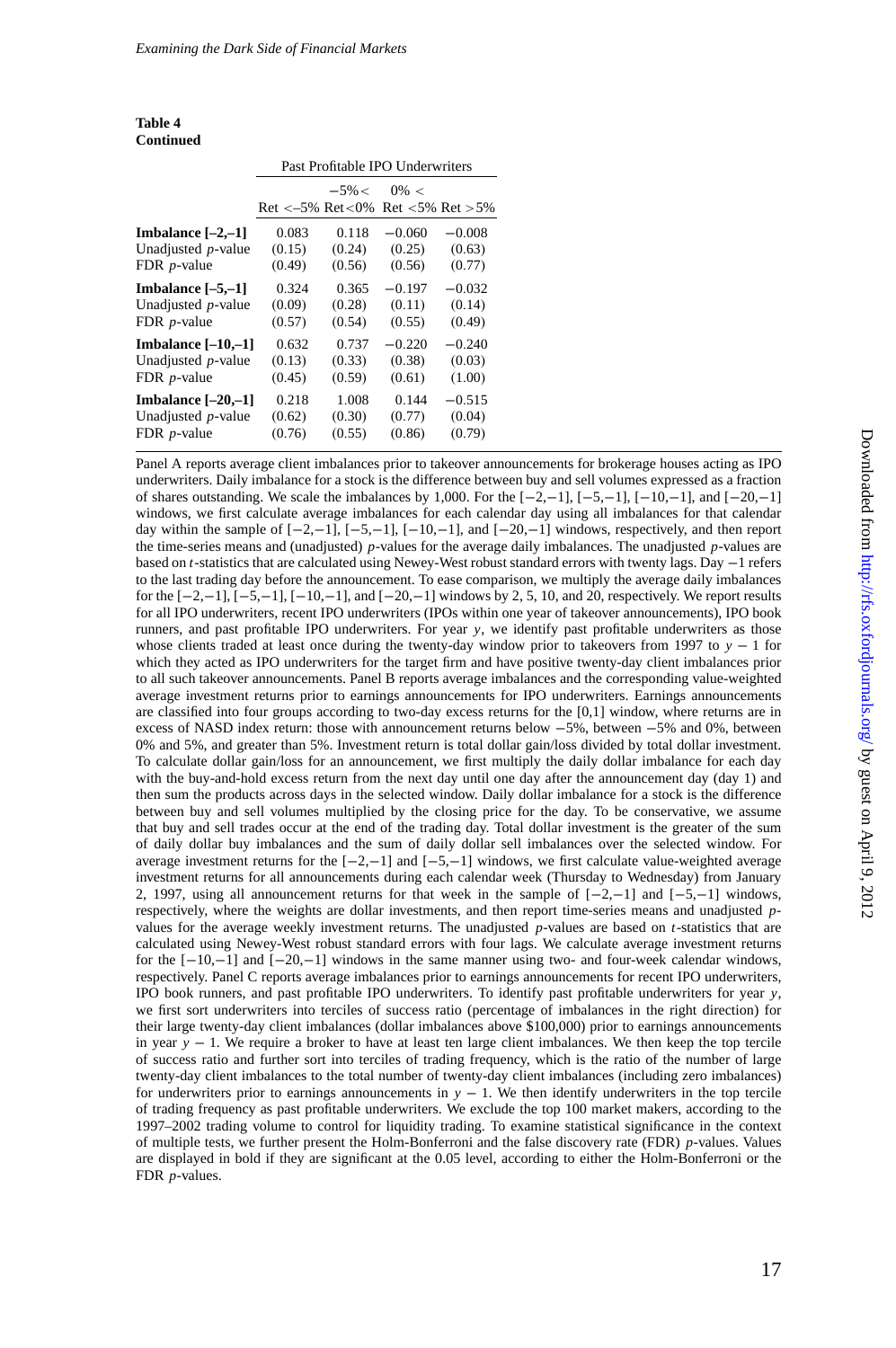further combine inferences by examining investment returns. Consistent with results on imbalances, the value-weighted investment returns in Panel B of Table 4 are insignificant for all the windows examined. Table 4, Panel C, presents client imbalances prior to four categories of earnings announcements for underwriters of recent IPOs (one year within the earnings announcement), book runners, and past profitable underwriters. None of these groups' clients trade in the right direction prior to earnings announcements.

**2.1.4 Trading by SEO underwriters prior to takeover and earnings announcements.** Table 5 investigates whether clients of brokers that have

**Table 5**

**Trading by SEO underwriters prior to takeover and earnings announcements Panel A: Imbalances Prior to Takeover Announcements**

| Panel A: Himalances Prior to Takeover Announcements |            |            |             |             |
|-----------------------------------------------------|------------|------------|-------------|-------------|
|                                                     | $[-2, -1]$ | $[-5, -1]$ | $[-10, -1]$ | $[-20, -1]$ |
| <b>All underwriters</b>                             | $-0.036$   | $-0.062$   | $-0.108$    | $-0.216$    |
| Unadjusted $p$ -value                               | (0.12)     | (0.17)     | (0.25)      | (0.14)      |
| Holm-Bonferroni p-value                             | (1.00)     | (1.00)     | (1.00)      | (1.00)      |
| FDR $p$ -value                                      | (0.81)     | (0.70)     | (0.64)      | (0.73)      |
| <b>Recent underwriters</b>                          | $-0.022$   | $-0.104$   | $-0.217$    | $-0.274$    |
| Unadjusted $p$ -value                               | (0.38)     | (0.28)     | (0.25)      | (0.32)      |
| Holm-Bonferroni p-value                             | (1.00)     | (1.00)     | (1.00)      | (1.00)      |
| FDR $p$ -value                                      | (0.68)     | (0.61)     | (0.63)      | (0.65)      |
| <b>Book runners</b>                                 | $-0.087$   | $-0.269$   | $-0.351$    | $-0.753$    |
| Unadjusted $p$ -value                               | (0.16)     | (0.03)     | (0.05)      | (0.02)      |
| Holm-Bonferroni p-value                             | (1.00)     | (1.00)     | (1.00)      | (1.00)      |
| FDR $p$ -value                                      | (0.75)     | (1.00)     | (1.00)      | (1.00)      |
| Past profitable underwriters                        | $-0.003$   | $-0.015$   | $-0.064$    | $-0.070$    |
| Unadjusted $p$ -value                               | (0.60)     | (0.41)     | (0.17)      | (0.32)      |
| Holm-Bonferroni p-value                             | (1.00)     | (1.00)     | (1.00)      | (1.00)      |
| FDR $p$ -value                                      | (0.75)     | (0.69)     | (0.66)      | (0.64)      |

#### **Panel B: Imbalances and Investment Returns Prior to Earnings Announcements**

|                            |              | <b>Imbalances</b>   |                                                                                                                              |             |                             |
|----------------------------|--------------|---------------------|------------------------------------------------------------------------------------------------------------------------------|-------------|-----------------------------|
|                            | $Ret < -5\%$ | $-5\% <$ Ret $<$ 0% | $0\%$ <ret <5%<="" th=""><th><math>Ret &gt; 5\%</math></th><th>Investment<br/><math>Ret.</math> <math>(\%)</math></th></ret> | $Ret > 5\%$ | Investment<br>$Ret.$ $(\%)$ |
| Imbalance $[-2,-1]$        | $-0.012$     | $-0.015$            | $-0.026$                                                                                                                     | 0.023       | 0.61                        |
| Unadjusted <i>p</i> -value | (0.45)       | (0.12)              | (0.26)                                                                                                                       | (0.17)      | (0.06)                      |
| Holm-Bonferroni p-value    | (1.00)       | (1.00)              | (1.00)                                                                                                                       | (1.00)      | (1.00)                      |
| FDR $p$ -value             | (0.70)       | (0.79)              | (0.64)                                                                                                                       | (0.63)      | (0.98)                      |
| Imbalance $[-5,-1]$        | 0.063        | 0.096               | $-0.013$                                                                                                                     | 0.077       | 0.41                        |
| Unadjusted $p$ -value      | (0.48)       | (0.32)              | (0.60)                                                                                                                       | (0.20)      | (0.16)                      |
| Holm-Bonferroni p-value    | (1.00)       | (1.00)              | (1.00)                                                                                                                       | (1.00)      | (1.00)                      |
| FDR $p$ -value             | (0.73)       | (0.62)              | (0.76)                                                                                                                       | (0.63)      | (0.72)                      |
| Imbalance $[-10,-1]$       | 0.069        | 0.038               | $-0.043$                                                                                                                     | 0.171       | 0.47                        |
| Unadjusted <i>p</i> -value | (0.63)       | (0.49)              | (0.20)                                                                                                                       | (0.07)      | (0.07)                      |
| Holm-Bonferroni p-value    | (1.00)       | (1.00)              | (1.00)                                                                                                                       | (1.00)      | (1.00)                      |
| FDR $p$ -value             | (0.77)       | (0.72)              | (0.63)                                                                                                                       | (0.92)      | (0.76)                      |
| Imbalance $[-20,-1]$       | $-0.019$     | 0.055               | $-0.001$                                                                                                                     | 0.340       | 0.37                        |
| Unadjusted $p$ -value      | (0.76)       | (0.33)              | (0.98)                                                                                                                       | (0.10)      | (0.28)                      |
| Holm-Bonferroni p-value    | (1.00)       | (1.00)              | (1.00)                                                                                                                       | (1.00)      | (1.00)                      |
| FDR $p$ -value             | (0.90)       | (0.60)              | (0.99)                                                                                                                       | (0.89)      | (0.64)                      |
|                            |              |                     |                                                                                                                              |             | (continued)                 |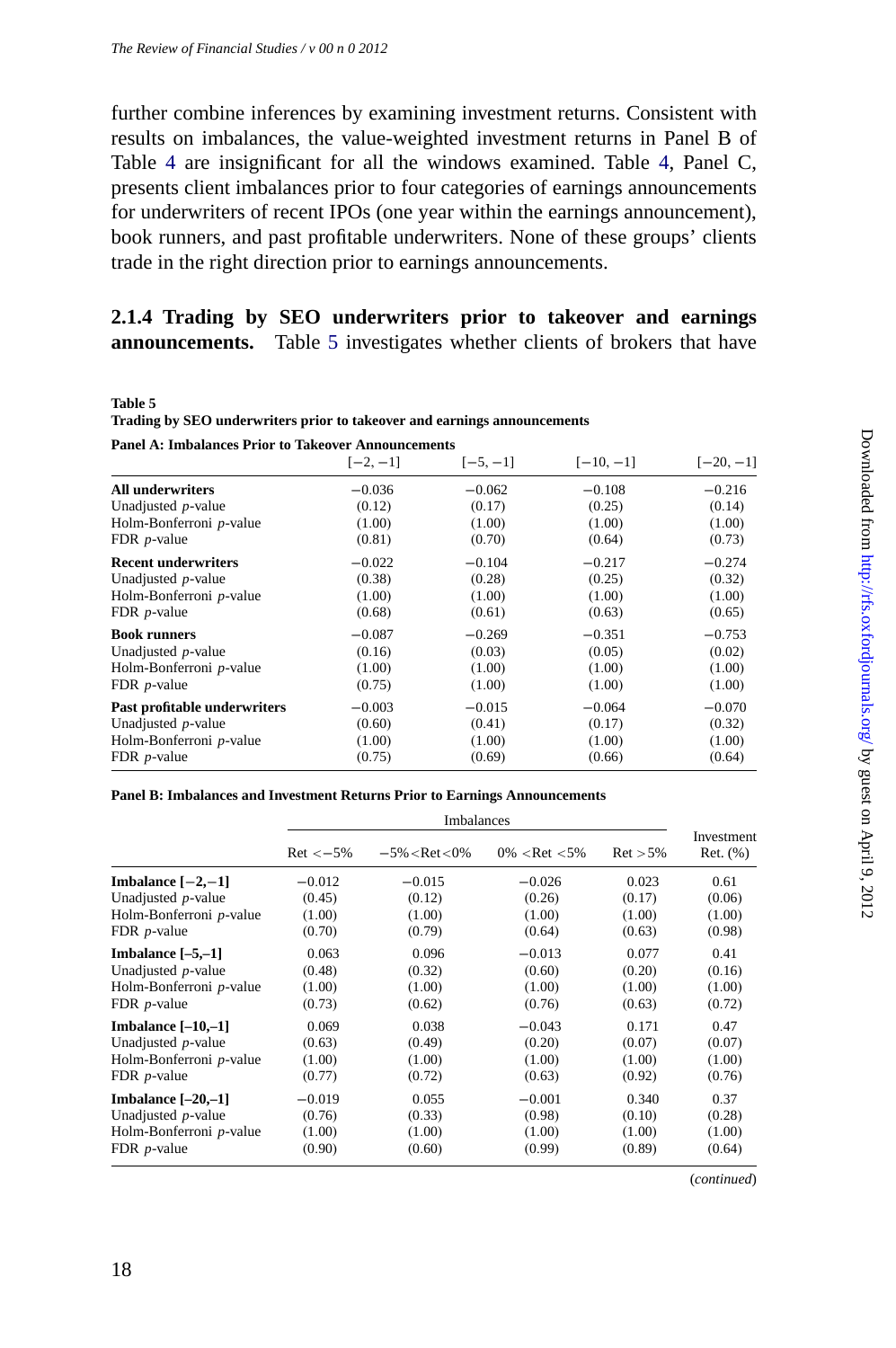**Table 5 Continued**

#### **Panel C: Imbalances Prior to Earnings Announcements: Sub-Groups**

|                                                                      |                              | $-5\% <$                                              | $0\% <$                          |                           |                              | $-5\% <$                     | $0\% <$                      |                           |
|----------------------------------------------------------------------|------------------------------|-------------------------------------------------------|----------------------------------|---------------------------|------------------------------|------------------------------|------------------------------|---------------------------|
|                                                                      | $Ret < -5\%$                 | $Ret < 0\%$                                           | $Ret < 5\%$                      |                           | $Ret > 5\%$ $Ret < -5\%$     | $Ret < 0\%$                  | $Ret < 5\%$                  | $Ret > 5\%$               |
|                                                                      |                              |                                                       | <b>Recent SEO Underwriters</b>   |                           |                              |                              | <b>SEO Book Runners</b>      |                           |
| Imbalance $[-2,-1]$<br>Unadjusted $p$ -value<br>FDR $p$ -value       | $-0.003$<br>(0.95)<br>(0.97) | $-0.039$<br>(0.05)<br>(1.00)                          | $-0.004$<br>(0.94)<br>(0.97)     | 0.012<br>(0.60)<br>(0.76) | $-0.052$<br>(0.22)<br>(0.64) | $-0.039$<br>(0.17)<br>(0.68) | $-0.048$<br>(0.14)<br>(0.69) | 0.009<br>(0.71)<br>(0.85) |
| Imbalance $[-5,-1]$<br>Unadjusted <i>p</i> -value<br>FDR $p$ -value  | 0.099<br>(0.44)<br>(0.71)    | 0.346<br>(0.32)<br>(0.63)                             | 0.002<br>(0.98)<br>(0.98)        | 0.098<br>(0.33)<br>(0.61) | $-0.035$<br>(0.78)<br>(0.91) | 0.296<br>(0.28)<br>(0.62)    | $-0.113$<br>(0.13)<br>(0.80) | 0.085<br>(0.28)<br>(0.60) |
| Imbalance $[-10,-1]$<br>Unadjusted <i>p</i> -value<br>FDR $p$ -value | 0.090<br>(0.51)<br>(0.73)    | 0.019<br>(0.85)<br>(0.95)                             | $-0.081$<br>(0.57)<br>(0.75)     | 0.527<br>(0.24)<br>(0.66) | $-0.157$<br>(0.40)<br>(0.69) | 0.120<br>(0.59)<br>(0.76)    | $-0.127$<br>(0.24)<br>(0.68) | 0.290<br>(0.11)<br>(0.95) |
| Imbalance $[-20,-1]$<br>Unadjusted <i>p</i> -value<br>FDR $p$ -value | 0.198<br>(0.14)<br>(0.77)    | 0.077<br>(0.46)<br>(0.70)                             | $-0.025$<br>(0.90)<br>(0.99)     | 1.107<br>(0.21)<br>(0.64) | $-0.141$<br>(0.42)<br>(0.70) | 0.121<br>(0.54)<br>(0.75)    | $-0.200$<br>(0.27)<br>(0.64) | 0.441<br>(0.26)<br>(0.63) |
|                                                                      |                              |                                                       | Past Profitable SEO Underwriters |                           |                              |                              |                              |                           |
| Imbalance $[-2,-1]$<br>Unadjusted <i>p</i> -value                    | $-0.041$<br>(0.18)<br>.      | 0.003<br>(0.92)<br>$\sim$ $\sim$ $\sim$ $\sim$ $\sim$ | 0.075<br>(0.45)                  | 0.018<br>(0.43)           |                              |                              |                              |                           |

| $Imbalance$ $ -2,-1 $      | $-0.041$ | 0.003    | 0.075    | 0.018    |  |
|----------------------------|----------|----------|----------|----------|--|
| Unadjusted <i>p</i> -value | (0.18)   | (0.92)   | (0.45)   | (0.43)   |  |
| FDR $p$ -value             | (0.65)   | (0.97)   | (0.71)   | (0.72)   |  |
| Imbalance $[-5,-1]$        | 0.008    | $-0.084$ | 0.150    | 0.016    |  |
| Unadjusted <i>p</i> -value | (0.92)   | (0.19)   | (0.55)   | (0.80)   |  |
| FDR $p$ -value             | (0.96)   | (0.63)   | (0.75)   | (0.91)   |  |
| Imbalance $[-10,-1]$       | 0.081    | $-0.113$ | $-0.033$ | $-0.026$ |  |
| Unadjusted $p$ -value      | (0.55)   | (0.12)   | (0.90)   | (0.84)   |  |
| FDR $p$ -value             | (0.73)   | (0.89)   | (0.99)   | (0.96)   |  |
| Imbalance $[-20,-1]$       | 0.159    | $-0.208$ | $-0.045$ | 0.095    |  |
| Unadjusted $p$ -value      | (0.49)   | (0.07)   | (0.91)   | (0.55)   |  |
| FDR $p$ -value             | (0.72)   | (0.82)   | (0.98)   | (0.74)   |  |
|                            |          |          |          |          |  |

Panel A reports average client imbalances prior to takeover announcements for brokerage houses acting as SEO underwriters. Daily imbalance for a stock is the difference between buy and sell volumes expressed as a fraction of shares outstanding. We scale the imbalances by 1,000. For the  $[-2,-1]$ ,  $[-5,-1]$ ,  $[-10,-1]$ , and  $[-20,-1]$ windows, we first calculate average imbalances for each calendar day using all imbalances for that calendar day within the sample of  $[-2,-1]$ ,  $[-5,-1]$ ,  $[-10,-1]$ , and  $[-20,-1]$  windows, respectively, and then report the time-series means and (unadjusted) *p*-values for the average daily imbalances. The unadjusted *p*-values are based on *t*-statistics that are calculated using Newey-West robust standard errors with twenty lags. Day −1 refers to the last trading day before the announcement. To ease comparison, we multiply the average daily imbalances for the  $[-2,-1], [-5,-1], [-10,-1],$  and  $[-20,-1]$  windows by 2, 5, 10, and 20, respectively. We report results for all SEO underwriters, recent SEO underwriters (SEOs within one year of takeover announcements), SEO book runners, and past profitable SEO underwriters. For year *y*, we identify past profitable underwriters as those whose clients traded at least once during the twenty-day window prior to takeovers from 1997 to *y* − 1 for which they acted as SEO underwriters for the target firm and have positive twenty-day client imbalances prior to all such takeover announcements. Panel B reports average imbalances and the corresponding value-weighted average investment returns prior to earnings announcements for SEO underwriters. We calculate investment returns using the approach described in the header of Table 4. Panel C reports average imbalances prior to earnings announcements for recent SEO underwriters, SEO book runners, and past profitable SEO underwriters. To identify past profitable underwriters for year *y*, we first sort underwriters into terciles of success ratio (percentage of imbalances in the right direction) for their large twenty-day client imbalances (dollar imbalances above \$100,000) prior to earnings announcements in year *y* − 1. We require a broker to have at least ten large client imbalances. We then keep the top tercile of success ratio and further sort into terciles of trading frequency, which is the ratio of the number of large twenty-day client imbalances to the total number of twenty-day client imbalances (including zero imbalances) for underwriters prior to earnings announcements in *y* − 1. We then identify underwriters in the top tercile of trading frequency as past profitable underwriters. We exclude the top 100 market makers, according to the 1997–2002 trading volume, to control for liquidity trading. To examine statistical significance in the context of multiple tests, we further present the Holm-Bonferroni and the false discovery rate (FDR) *p*-values. Values are displayed in bold if they are significant at the 0.05 level, according to either the Holm-Bonferroni or the FDR *p*-values.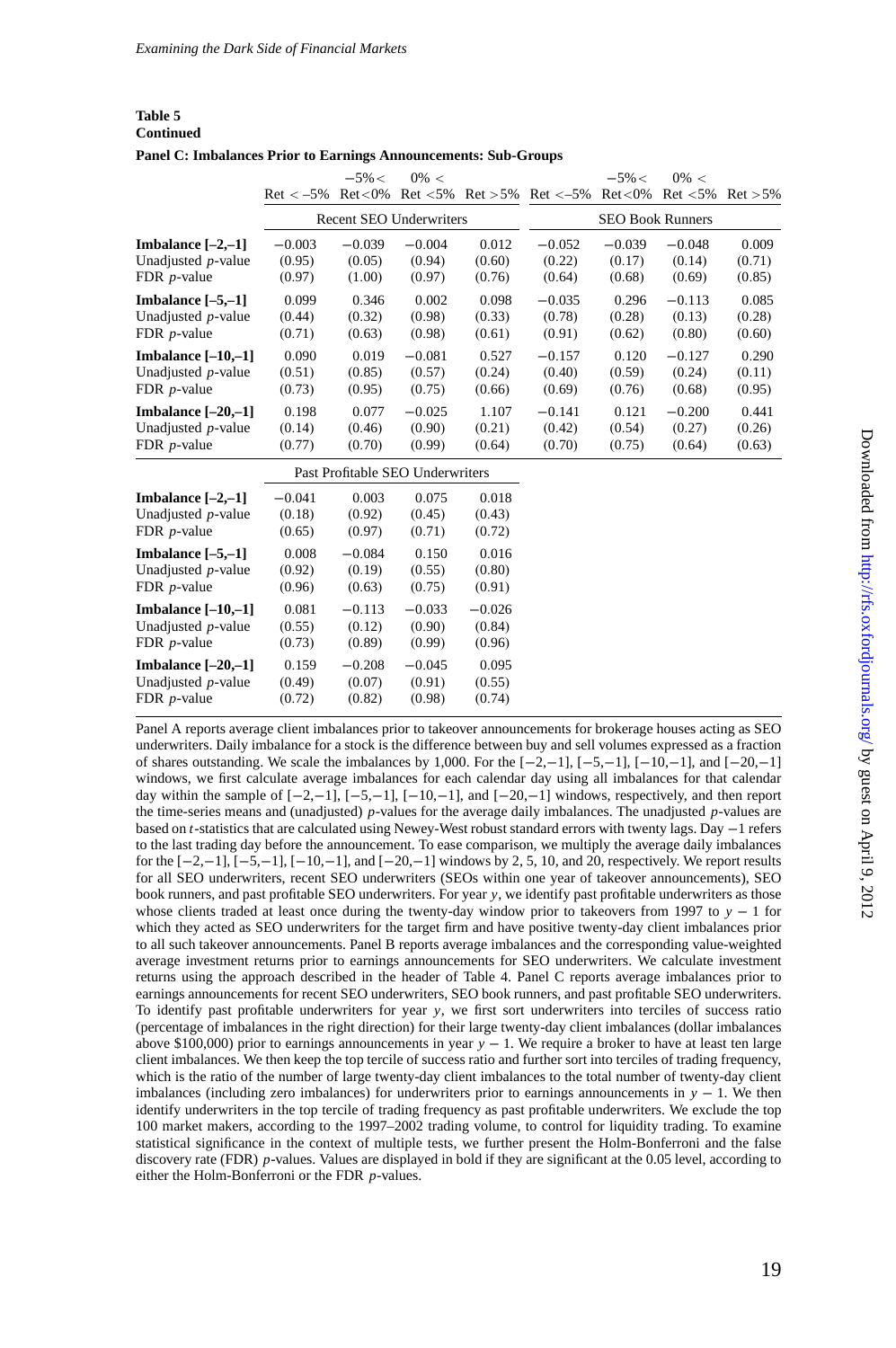a previous SEO underwriting relationship with a firm exhibit profitable trading prior to takeover and earnings announcements. Panel A shows that clients of SEO underwriters are not significant buyers prior to takeovers. In addition, clients of various subgroups of SEO underwriters, including underwriters of recent SEOs (within one year of takeovers), SEO book runners, and past profitable underwriters, are not informed of takeovers, either.<sup>19</sup>

Panel B examines trading prior to earnings announcements and presents evidenc[e t](#page-20-0)hat the client trades of SEO underwriters are not informed. The strongest evidence for trading in the right direction is in the ten-day window, where client imbalance is  $0.0171\%$  (unadjusted *p*-value = 0.07) f[or](#page-20-0) large positive announcements, but it becomes insignificant when using both Holm-Bonferroni and FDR *p*-values. The value-weighted investment return for client trades of SEO underwriters is marginally positive for [the two- and](#page-31-0) [ten-d](#page-31-0)a[y windows](#page-33-0) [using unadjusted](#page-31-0) *p*-val[ues \(0](#page-31-0).06 and 0.07, respectively) but insignificant after considering multiple testing. Panel C further shows that most of the imbalances prior to earnings announcements are insignificant for recent SEO underwriters, [SE](#page-20-0)O book runners, and past profitable underwriters.

# **2.1.5 Trading by lenders prior to takeover and earnings announcements.**

In Table 6, we study client trading for brokerage houses that act as lenders. We focus on lenders with ongoing loan contracts with a firm during any part of the three-month period prior to the announcement.<sup>20</sup> Panel A of Table 6 shows that none of the imbalances prior to takeover announcements are significantly positive. We further divide lenders into lead lenders and loan participants, because they can have different roles in information p[ro](#page-20-0)duction (Bharath et al. 2007; Sufi 2007; Acharya and Johnson 2010). Panel A further shows that neither those two subgroups' clients [nor clients of lenders w](#page-32-0)ith past trading profits buy a significant amount prior to takeovers.

Panel B of Table 6 presents client imbalances for lenders prior to earnings announcements and shows no evidence that clients of lenders trade in the direction of the announcement. Panel B also presents value-weighted investment returns on trading by lenders prior to earnings announcements, which are not significantly positive. Panel C further presents client imbalances prior to earnings announcements for lead lenders, loan participants, and lenders with past trading profits separately. There is no evidence to support that trading by any subgroup is informed prior to earnings announcements.

A potential explanation for the findings in Table 6 is that lenders might have sold their loans in the secondary market and therefore stopped acquiring information from the borrowing firm (Ivashina and Sun 2011). However, this

<sup>&</sup>lt;sup>19</sup> We also examine trading by SEO comanagers and syndicate members and find little evidence that their clients are informed prior to takeovers.

<sup>&</sup>lt;sup>20</sup> Our results are similar when we use a one- or six-month period prior to the announcement.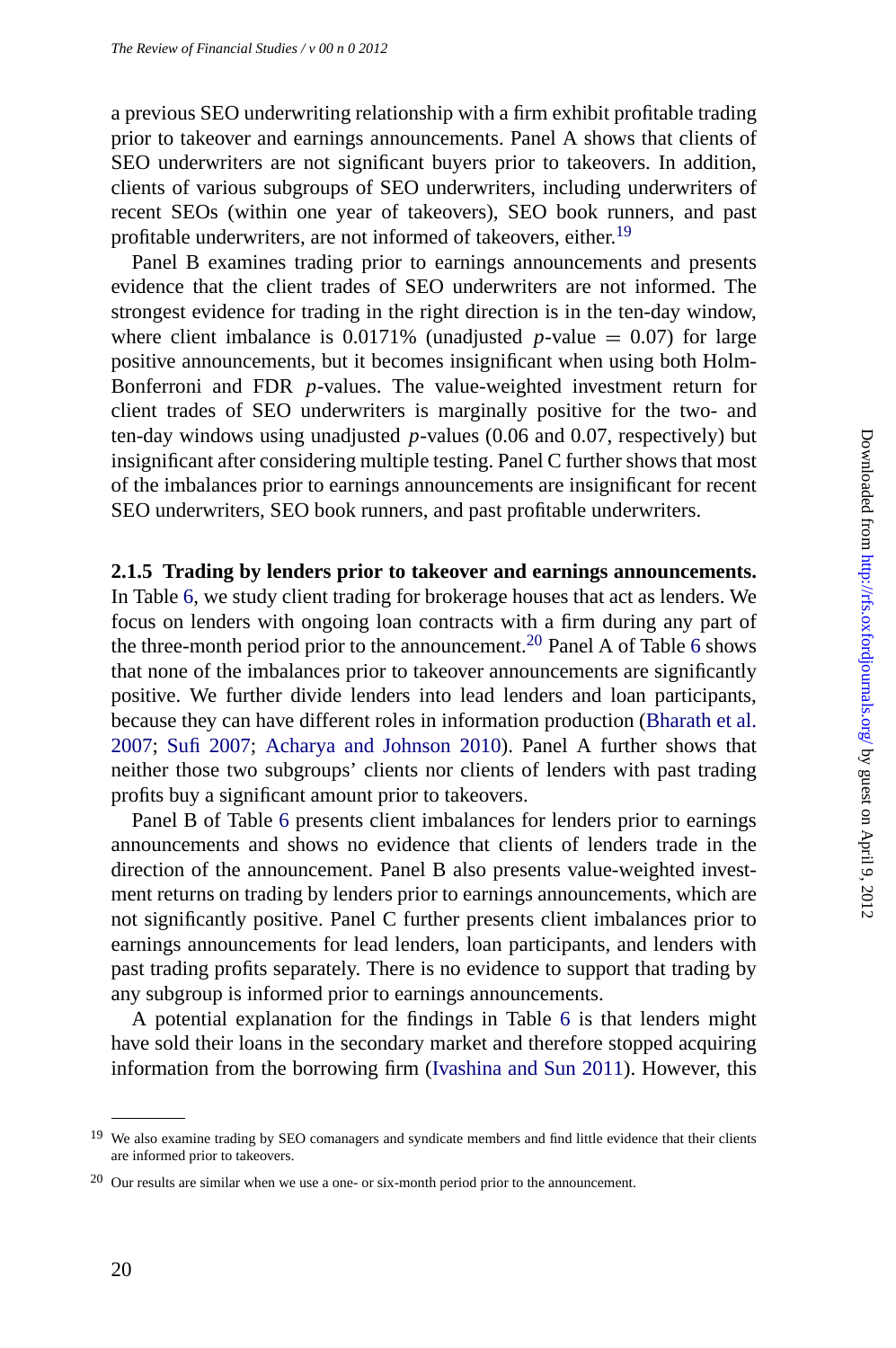<span id="page-20-0"></span>explanation is unlikely, because Nandy and Shao (2010) examine bank loans, which account for the vast majority of syndicated loans, and show that only 6% are traded in the secondary market.<sup>21</sup> Nevertheless, we examine this possibility by requiring lenders to enter a new loan contract during the three-month period prior to earnings announcements and find similar inferences in unreported results.

#### **Table 6**

# **Trading by lenders prior to takeover and earnings announcements**

**Panel A: Imbalances Prior to Takeover Announcements**

|                              | $[-2, -1]$ | $[-5, -1]$ | $[-10, -1]$ | $[-20, -1]$ |
|------------------------------|------------|------------|-------------|-------------|
| <b>All lenders</b>           | $-0.006$   | $-0.003$   | 0.018       | 0.014       |
| Unadjusted $p$ -value        | (0.11)     | (0.76)     | (0.46)      | (0.71)      |
| Holm-Bonferroni p-value      | (1.00)     | (1.00)     | (1.00)      | (1.00)      |
| FDR $p$ -value               | (1.00)     | (1.00)     | (1.00)      | (1.00)      |
| <b>Lead lenders</b>          | $-0.009$   | $-0.002$   | 0.027       | 0.019       |
| Unadjusted $p$ -value        | (0.16)     | (0.86)     | (0.58)      | (0.79)      |
| Holm-Bonferroni p-value      | (1.00)     | (1.00)     | (1.00)      | (1.00)      |
| FDR $p$ -value               | (1.00)     | (0.98)     | (1.00)      | (1.00)      |
| <b>Participating lenders</b> | 0.000      | 0.005      | 0.030       | 0.017       |
| Unadjusted $p$ -value        | (0.97)     | (0.60)     | (0.31)      | (0.56)      |
| Holm-Bonferroni p-value      | (1.00)     | (1.00)     | (1.00)      | (1.00)      |
| FDR $p$ -value               | (1.00)     | (0.99)     | (1.00)      | (1.00)      |
| Past profitable lenders      | 0.013      | 0.024      | 0.030       | 0.042       |
| Unadjusted $p$ -value        | (0.34)     | (0.25)     | (0.18)      | (0.15)      |
| Holm-Bonferroni p-value      | (1.00)     | (1.00)     | (1.00)      | (1.00)      |
| FDR $p$ -value               | (1.00)     | (1.00)     | (1.00)      | (1.00)      |

### **Panel B: Imbalances and Investment Returns Prior to Earnings Announcements**

|                            |              | <b>Imbalances</b>                                                                                                                                               |        |             |                             |  |  |
|----------------------------|--------------|-----------------------------------------------------------------------------------------------------------------------------------------------------------------|--------|-------------|-----------------------------|--|--|
|                            | $Ret < -5\%$ | $-5\% <$ Ret $<$ 0%<br>$0\%$ <ret <5%<="" th=""><th><math>Ret &gt; 5\%</math></th><th colspan="2">Investment<br/><math>Ret.</math> <math>(\%)</math></th></ret> |        | $Ret > 5\%$ | Investment<br>$Ret.$ $(\%)$ |  |  |
| Imbalance $[-2,-1]$        | 0.003        | 0.001                                                                                                                                                           | 0.000  | $-0.001$    | $-0.12$                     |  |  |
| Unadjusted <i>p</i> -value | (0.36)       | (0.60)                                                                                                                                                          | (0.73) | (0.54)      | (0.74)                      |  |  |
| Holm-Bonferroni p-value    | (1.00)       | (1.00)                                                                                                                                                          | (1.00) | (1.00)      | (1.00)                      |  |  |
| FDR $p$ -value             | (1.00)       | (1.00)                                                                                                                                                          | (1.00) | (1.00)      | (1.00)                      |  |  |
| Imbalance $[-5,-1]$        | 0.004        | $-0.001$                                                                                                                                                        | 0.000  | 0.005       | $-0.05$                     |  |  |
| Unadjusted <i>p</i> -value | (0.58)       | (0.84)                                                                                                                                                          | (0.89) | (0.46)      | (0.88)                      |  |  |
| Holm-Bonferroni p-value    | (1.00)       | (1.00)                                                                                                                                                          | (1.00) | (1.00)      | (1.00)                      |  |  |
| FDR $p$ -value             | (1.00)       | (1.00)                                                                                                                                                          | (0.97) | (1.00)      | (0.98)                      |  |  |
| Imbalance $[-10,-1]$       | $-0.005$     | $-0.008$                                                                                                                                                        | 0.001  | 0.011       | $-0.06$                     |  |  |
| Unadjusted <i>p</i> -value | (0.37)       | (0.20)                                                                                                                                                          | (0.83) | (0.40)      | (0.86)                      |  |  |
| Holm-Bonferroni p-value    | (1.00)       | (1.00)                                                                                                                                                          | (1.00) | (1.00)      | (1.00)                      |  |  |
| FDR $p$ -value             | (1.00)       | 1.00)                                                                                                                                                           | (1.00) | (1.00)      | (0.99)                      |  |  |
| Imbalance $[-20,-1]$       | $-0.008$     | $-0.024$                                                                                                                                                        | 0.004  | 0.011       | $-0.61$                     |  |  |
| Unadjusted <i>p</i> -value | (0.27)       | (0.11)                                                                                                                                                          | (0.26) | (0.50)      | (0.13)                      |  |  |
| Holm-Bonferroni p-value    | (1.00)       | (1.00)                                                                                                                                                          | (1.00) | (1.00)      | (1.00)                      |  |  |
| FDR $p$ -value             | (1.00)       | (1.00)                                                                                                                                                          | (1.00) | (1.00)      | (1.00)                      |  |  |

Downloaded from http://rfs.oxfordjournals.org/ by guest on April 9, 2012  $D$ ownloaded from http://rfs.oxfordjournals.org/ by guest on April 9, 2012

(*continued*)

<sup>21</sup> Nandy and Shao (2010) argue that, compared to bank loans, lenders of loans that are syndicated only to institutions have a stronger motivation for information acquisition. We therefore examine trading prior to earnings announcements for lenders of institutional loans but find no evidence of informed trading for those lenders in unreported results.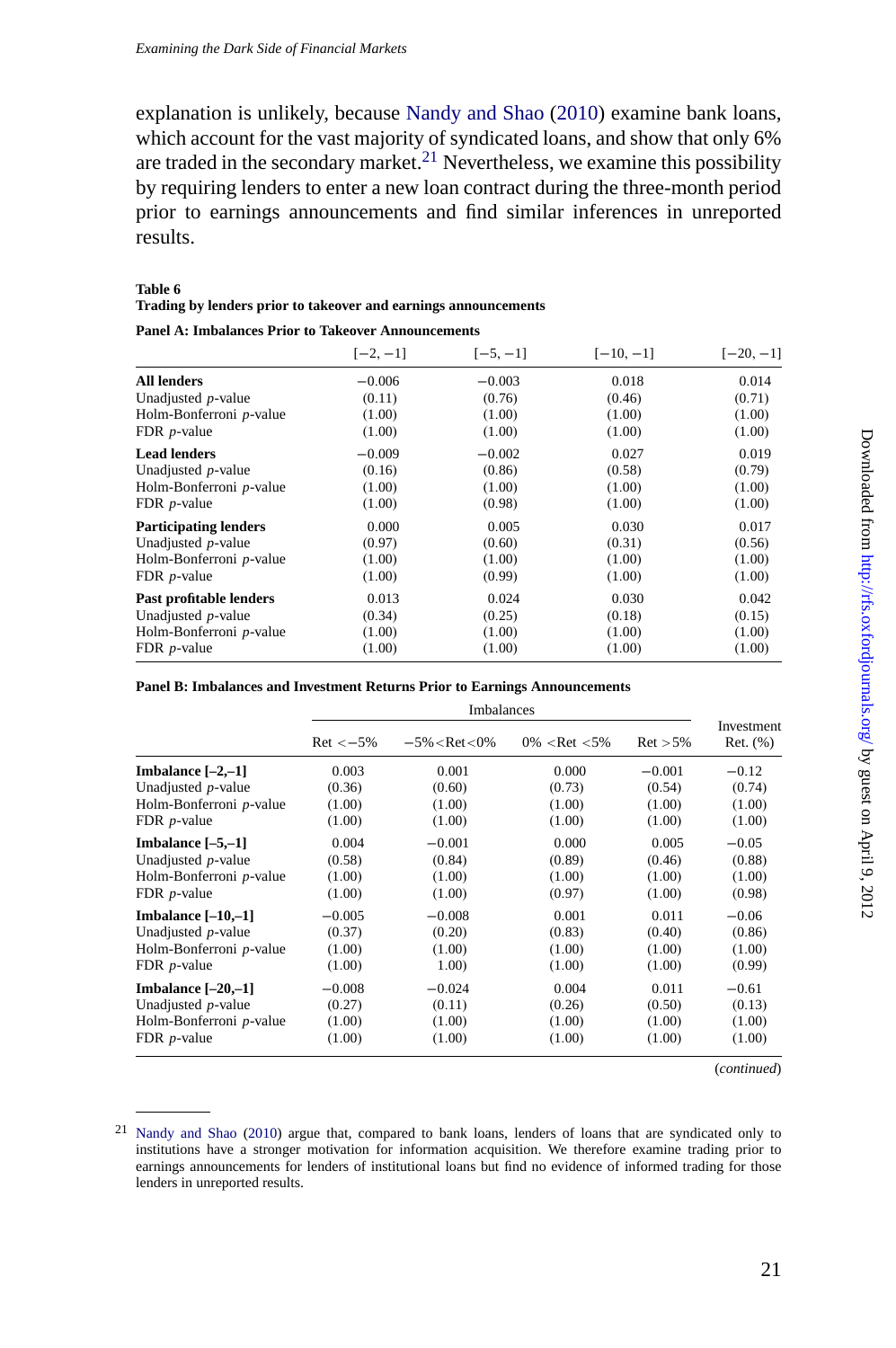**Table 6 Continued**

#### **Panel C: Imbalances Prior to Earnings Announcements: Sub-Groups**

|                            | $Ret < -5\%$ | $-5\% <$<br>$Ret < 0\%$ | $0\% <$<br>$Ret < 5\%$ | $Ret > 5\%$ | $Ret < -5\%$ | $-5\% <$<br>$Ret < 0\%$ | $0\% <$<br>$Ret < 5\%$ | $Ret > 5\%$ |
|----------------------------|--------------|-------------------------|------------------------|-------------|--------------|-------------------------|------------------------|-------------|
|                            |              | Lead Lenders            |                        |             |              |                         | Participating Lenders  |             |
| Imbalance $[-2,-1]$        | 0.003        | 0.002                   | $-0.001$               | $-0.003$    | 0.000        | 0.000                   | $-0.001$               | $-0.001$    |
| Unadjusted $p$ -value      | (0.52)       | (0.52)                  | (0.59)                 | (0.30)      | (0.79)       | (0.89)                  | (0.67)                 | (0.87)      |
| FDR $p$ -value             | (1.00)       | (1.00)                  | (1.00)                 | (1.00)      | (1.00)       | (0.95)                  | (1.00)                 | (0.97)      |
| Imbalance $[-5,-1]$        | 0.002        | 0.000                   | $-0.004$               | $-0.004$    | 0.000        | $-0.001$                | 0.003                  | 0.007       |
| Unadjusted <i>p</i> -value | (0.83)       | (0.98)                  | (0.32)                 | (0.36)      | (0.82)       | (0.76)                  | (0.09)                 | (0.41)      |
| FDR $p$ -value             | (1.00)       | (0.99)                  | (1.00)                 | (1.00)      | (1.00)       | (1.00)                  | (1.00)                 | (1.00)      |
| Imbalance $[-10,-1]$       | $-0.006$     | $-0.009$                | 0.000                  | 0.000       | $-0.003$     | $-0.006$                | 0.004                  | 0.016       |
| Unadjusted <i>p</i> -value | (0.44)       | (0.37)                  | (1.00)                 | (0.98)      | (0.31)       | (0.18)                  | (0.13)                 | (0.48)      |
| FDR $p$ -value             | (1.00)       | (1.00)                  | (1.00)                 | (1.00)      | (1.00)       | (1.00)                  | (1.00)                 | (1.00)      |
| Imbalance $[-20,-1]$       | $-0.018$     | $-0.040$                | 0.004                  | 0.003       | 0.002        | $-0.001$                | 0.007                  | 0.015       |
| Unadjusted <i>p</i> -value | (0.22)       | (0.13)                  | (0.55)                 | (0.80)      | (0.81)       | (0.89)                  | (0.05)                 | (0.63)      |
| FDR $p$ -value             | (1.00)       | (1.00)                  | (1.00)                 | (1.00)      | (1.00)       | (0.96)                  | (1.00)                 | (1.00)      |

|                            | Past Profitable Lenders |        |          |        |  |  |  |  |
|----------------------------|-------------------------|--------|----------|--------|--|--|--|--|
| Imbalance $[-2,-1]$        | $-0.002$                | 0.006  | 0.003    | 0.002  |  |  |  |  |
| Unadjusted $p$ -value      | (0.86)                  | (0.41) | (0.25)   | (0.47) |  |  |  |  |
| FDR <i>p</i> -value        | (1.00)                  | (1.00) | (1.00)   | (1.00) |  |  |  |  |
| Imbalance $[-5,-1]$        | $-0.005$                | 0.026  | 0.004    | 0.011  |  |  |  |  |
| Unadjusted $p$ -value      | (0.67)                  | (0.10) | (0.53)   | (0.13) |  |  |  |  |
| FDR $p$ -value             | (1.00)                  | (1.00) | (1.00)   | (1.00) |  |  |  |  |
| Imbalance $[-10,-1]$       | $-0.007$                | 0.040  | 0.005    | 0.006  |  |  |  |  |
| Unadjusted $p$ -value      | (0.68)                  | (0.05) | (0.54)   | (0.66) |  |  |  |  |
| FDR <i>p</i> -value        | (1.00)                  | (1.00) | (1.00)   | (1.00) |  |  |  |  |
| Imbalance $[-20,-1]$       | $-0.003$                | 0.057  | $-0.003$ | 0.010  |  |  |  |  |
| Unadjusted <i>p</i> -value | (0.93)                  | (0.17) | (0.74)   | (0.73) |  |  |  |  |
| FDR $p$ -value             | (0.98)                  | (1.00) | (1.00)   | (1.00) |  |  |  |  |

Panel A reports average client imbalances prior to takeover announcements for brokerage houses acting as lenders of ongoing loans during the three-month period prior to the announcement date. Daily imbalance for a stock is the difference between buy and sell volumes expressed as a fraction of shares outstanding. We scale the imbalances by 1,000. For the  $[-2,-1]$ ,  $[-5,-1]$ ,  $[-10,-1]$ , and  $[-20,-1]$  windows, we first calculate average imbalances for each calendar day using all imbalances for that calendar day within the sample of  $[-2,-1]$ ,  $[-5,-1]$ ,  $[-10,-1]$ , and  $[-20,-1]$  windows, respectively, and then report the time-series means and (unadjusted) *p*-values for the average daily imbalances. The unadjusted *p*-values are based on *t*-statistics that are calculated using Newey-West robust standard errors with twenty lags. Day −1 refers to the last trading day before the announcement. To ease comparison, we multiply the average daily imbalances for the [−2,−1],  $[-5,-1]$ ,  $[-10,-1]$ , and  $[-20,-1]$  windows by 2, 5, 10, and 20, respectively. We report results for all lenders, lead lenders, participating lenders, and past profitable lenders. For year *y*, we identify past profitable lenders as those whose clients traded at least once during the twenty-day window prior to takeovers from 1997 to  $y - 1$ for which they are lenders to the target firm and have positive twenty-day client imbalances prior to all such takeover announcements. Panel B reports average imbalances and the corresponding value-weighted average investment returns prior to earnings announcements for lenders. We calculate investment returns using the approach described in the header of Table 4. Panel C reports average imbalances prior to earnings announcements for lead lenders, participating lenders, and past profitable lenders. To identify past profitable lenders for year *y*, we first sort lenders into terciles of success ratio (percentage of imbalances in the right direction) for their large twenty-day client imbalances (dollar imbalances above \$100,000) prior to earnings announcements in year *y* − 1. We require a broker to have at least ten large client imbalances. We then keep the top tercile of success ratio and further sort into terciles of trading frequency, which is the ratio of the number of large twenty-day client imbalances to the total number of twenty-day client imbalances (including zero imbalances) for lenders prior to earnings announcements in *y* − 1. We then identify lenders in the top tercile of trading frequency as past profitable lenders. We exclude the top 100 market makers, according to the 1997–2002 trading volume to control for liquidity trading. To examine statistical significance in the context of multiple tests, we further present the Holm-Bonferroni and the false discovery rate (FDR) *p*-values. Values are displayed in bold if they are significant at the 0.05 level, according to either the Holm-Bonferroni or the FDR *p*-values.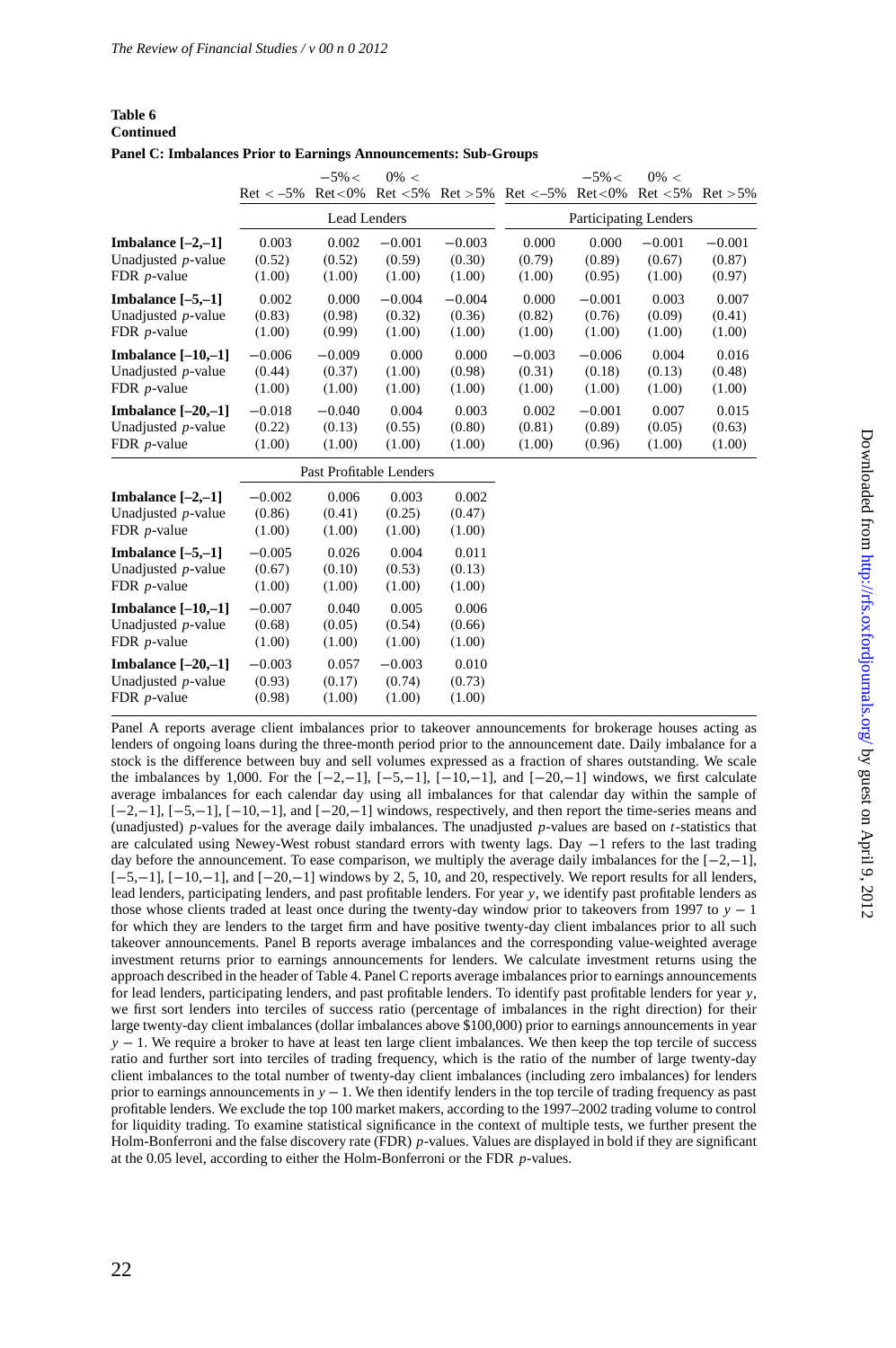# **3. Historically Connected Trading and Differential Trading Abilities**

In this section, we examine relationships between brokerage houses and firms through trading activity. Specifically, we address two questions. First, do clients of brokerage houses who have traded profitably in a "linked" firm prior to past earnings announcements continue to make profits prior to future announcements? Second, is there evidence of differential trading ability across brokerage house clients prior to major announcements?

# **3.1 Trading by historically connected brokerage houses**

We ex[am](#page-23-0)ine steady connections that a broker builds with a firm. For example, a hedge fund could develop a long-lasting relationship with a firm to obtain inside information prior to major announcements. Since most hedge funds have steady trading relat[io](#page-23-0)nships with a main broker during our sample period, we could observe that client trades through the hedge fund's broker are consistently informed prior to the firm's earnings announcements.<sup>22</sup>

Each year, we classify a broker as historically connected to a firm if the broker's clients trade during the five-day window prior to at least two earnings announcements by the firm in the previous year and if they trade in the same direction as the two-day excess announcement return each time. We examine earnings announcements because we need frequent events to evaluate steady linkages between brokerage houses and firms around informational events. Table 7 examines short-term trading prior to earnings announcements for historically connected brokerage houses. We find that clients of historically connected brokerage houses do not trade in the same direction as earnings announcements. Table 7 further shows that the corresponding investment returns are small and insignificant. Therefore, there does not seem to be a group of bro[ke](#page-24-0)rs whose clients consistently make profits prior to announcements by their "linked" firms.

# **3.2 Persistence in trading profits**

Clients of some brokerage houses might consistently predict major events better than others. This could be because they collect and trade on inside information more aggressively than do others. In this general analysis of profitability across brokerage houses ahead of major events, we use past trading profits in all earnings announcements as a signal of potential informedness.

We sort brokerage houses into four groups according to their total dollar gain/loss on client trading prior to all earnings announcements in year  $y - 1$ and then calculate average gain/loss for each group in year *y*. Panel A of Table 8 shows that profitability of client trades for the ten- and twenty-day windows prior to earnings announcements is increasing in past profitability,

<sup>22</sup> However, a large hedge fund and/or institution may trade with two or more brokers, making it difficult to track down the informed trading.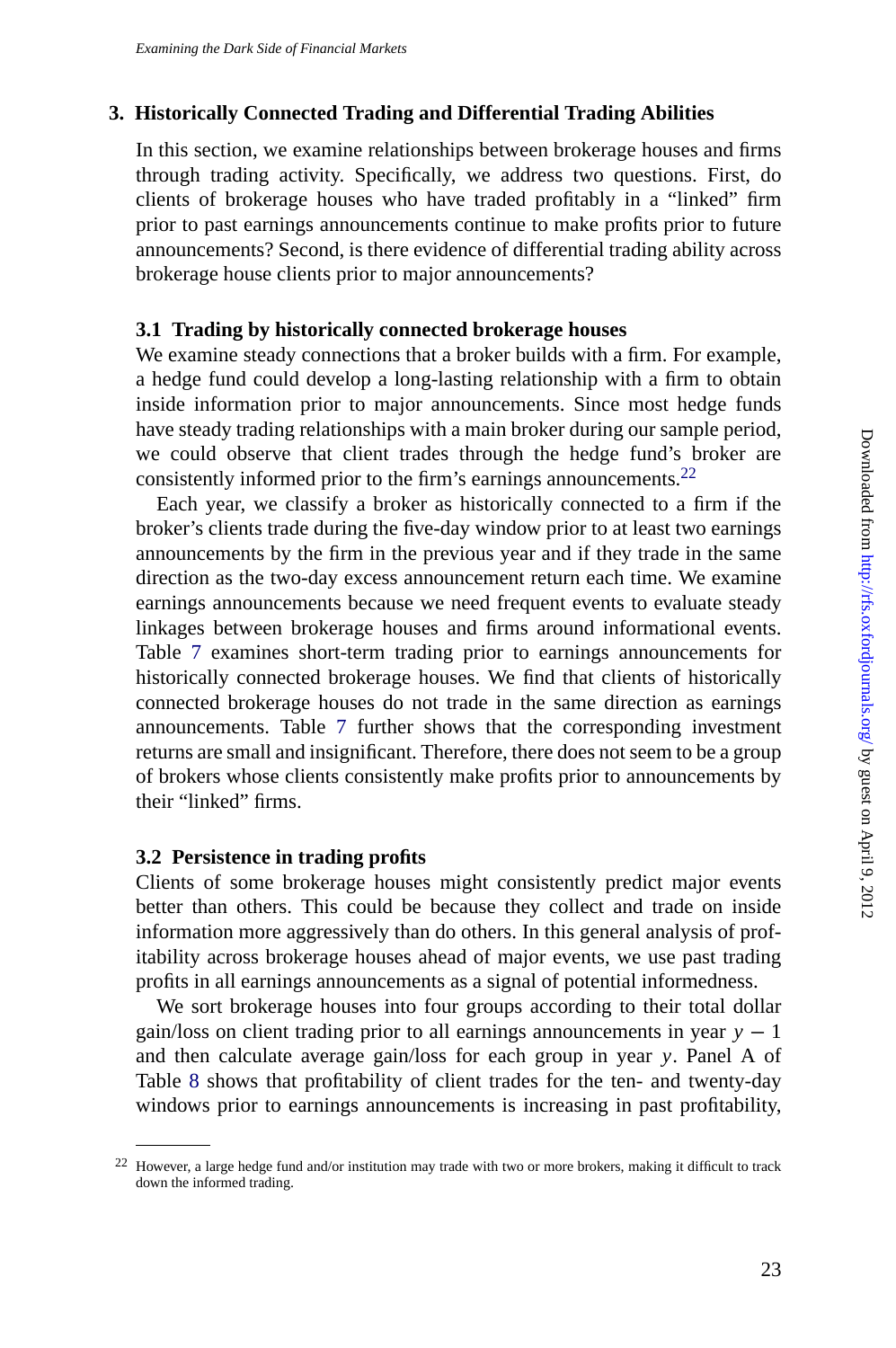<span id="page-23-0"></span>**Table 7 Trading by historically connected brokerage houses prior to earnings announcements**

|                            |              | Investment          |                                                                                    |             |          |
|----------------------------|--------------|---------------------|------------------------------------------------------------------------------------|-------------|----------|
|                            | $Ret < -5\%$ | $-5\% <$ Ret $<$ 0% | $0\%$ <ret <5%<="" th=""><th><math>Ret &gt; 5\%</math></th><th>Ret. (%)</th></ret> | $Ret > 5\%$ | Ret. (%) |
| Imbalance $[-2,-1]$        | 0.009        | 0.000               | 0.001                                                                              | 0.020       | 0.148    |
| Unadjusted $p$ -value      | (0.04)       | (0.90)              | (0.72)                                                                             | (0.33)      | (0.45)   |
| Holm-Bonferroni p-value    | (0.67)       | (1.00)              | (1.00)                                                                             | (1.00)      | (1.00)   |
| FDR $p$ -value             | (0.35)       | (0.94)              | (0.96)                                                                             | (1.00)      | (1.00)   |
| Imbalance $[-5,-1]$        | 0.011        | 0.002               | $-0.004$                                                                           | 0.006       | 0.041    |
| Unadjusted $p$ -value      | (0.02)       | (0.60)              | (0.61)                                                                             | (0.27)      | (0.82)   |
| Holm-Bonferroni p-value    | (0.43)       | (1.00)              | (1.00)                                                                             | (1.00)      | (1.00)   |
| FDR $p$ -value             | (0.43)       | (1.00)              | (0.94)                                                                             | (1.00)      | (0.91)   |
| Imbalance $[-10,-1]$       | $-0.005$     | 0.003               | 0.001                                                                              | 0.002       | 0.170    |
| Unadjusted <i>p</i> -value | (0.72)       | (0.52)              | (0.96)                                                                             | (0.64)      | (0.31)   |
| Holm-Bonferroni p-value    | (1.00)       | (1.00)              | (0.96)                                                                             | (1.00)      | (1.00)   |
| FDR $p$ -value             | (0.90)       | (1.00)              | (0.96)                                                                             | (0.91)      | (1.00)   |
| Imbalance $[-20,-1]$       | 0.008        | 0.002               | 0.009                                                                              | $-0.005$    | 0.192    |
| Unadjusted <i>p</i> -value | (0.13)       | (0.78)              | (0.53)                                                                             | (0.54)      | (0.41)   |
| Holm-Bonferroni p-value    | (1.00)       | (1.00)              | (1.00)                                                                             | (1.00)      | (1.00)   |
| FDR $p$ -value             | (0.88)       | (0.92)              | (1.00)                                                                             | (0.97)      | (1.00)   |

This table reports average client imbalances prior to earnings announcements for historically connected brokerage houses. Earnings announcements are classified into four groups according to two-day excess returns for the [0,1] window, where returns are in excess of NASD index return: those with announcement returns below −5%, between −5% and 0%, between 0% and 5%, and greater than 5%. A brokerage house is classified as historically connected to a firm if that broker traded at least twice prior to the firm's earnings announcements in the previous year and traded in the same direction as the announcement return for each announcement. Daily imbalance for a stock is the difference between buy and sell volumes expressed as a fraction of shares outstanding. We scale the imbalances by 1,000. For the  $[-2,-1]$ ,  $[-5,-1]$ ,  $[-10,-1]$ , and  $[-20,-1]$  windows, we first calculate average imbalances for each calendar day using all imbalances for that calendar day within the sample of  $[-2,-1]$ ,  $[-5,-1]$ ,  $[-10,-1]$ , and  $[-20,-1]$  windows, respectively, and then report the time-series means and (unadjusted) *p*-values for the average daily imbalances. The unadjusted *p*-values are based on *t*statistics that are calculated using Newey-West robust standard errors with twenty lags. Day −1 refers to the last trading day before the announcement. To ease comparison, we multiply the average daily imbalances for the [−2,−1], [−5,−1], [−10,−1], and [−20,−1] windows by 2, 5, 10, and 20, respectively. We further report value-weighted average investment returns on trading prior to earnings announcements for historically connected brokerage houses. We calculate investment returns using the approach described in the header of Table 4. We exclude the top 100 market makers, according to the 1997–2002 trading volume, to control for liquidity trading. To examine statistical significance in the context of multiple tests, we further present the Holm-Bonferroni and the false disc[ove](#page-24-0)ry rate (FDR) *p*-values. Values are displayed in bold if they are significant at the 0.05 level, according to either the Holm-Bonferroni or the FDR *p*-values.

and differences have significant unadjusted *p*-values. After adjusting for multiple testing by considering all the specifications in the table, the difference for the twenty-day window remains significant. This result provides evidence of a dichotomy within the trading universe, where those who traded profitably in the past continue to profit at the expense of the past losers. We further use average investment returns on client trades as an alternative measure for examining performance persistence. Brokerage houses are also sorted according to average investment returns during the previous year. Panel B of Table 8 shows that differences in investment returns are also positive. Consistent with Panel A, the difference is significant for the ten- and twentyday windows using unadjusted *p*-values and the twenty-day window (at the 0.10 level) according to the FDR *p*-value that controls for multiple testing.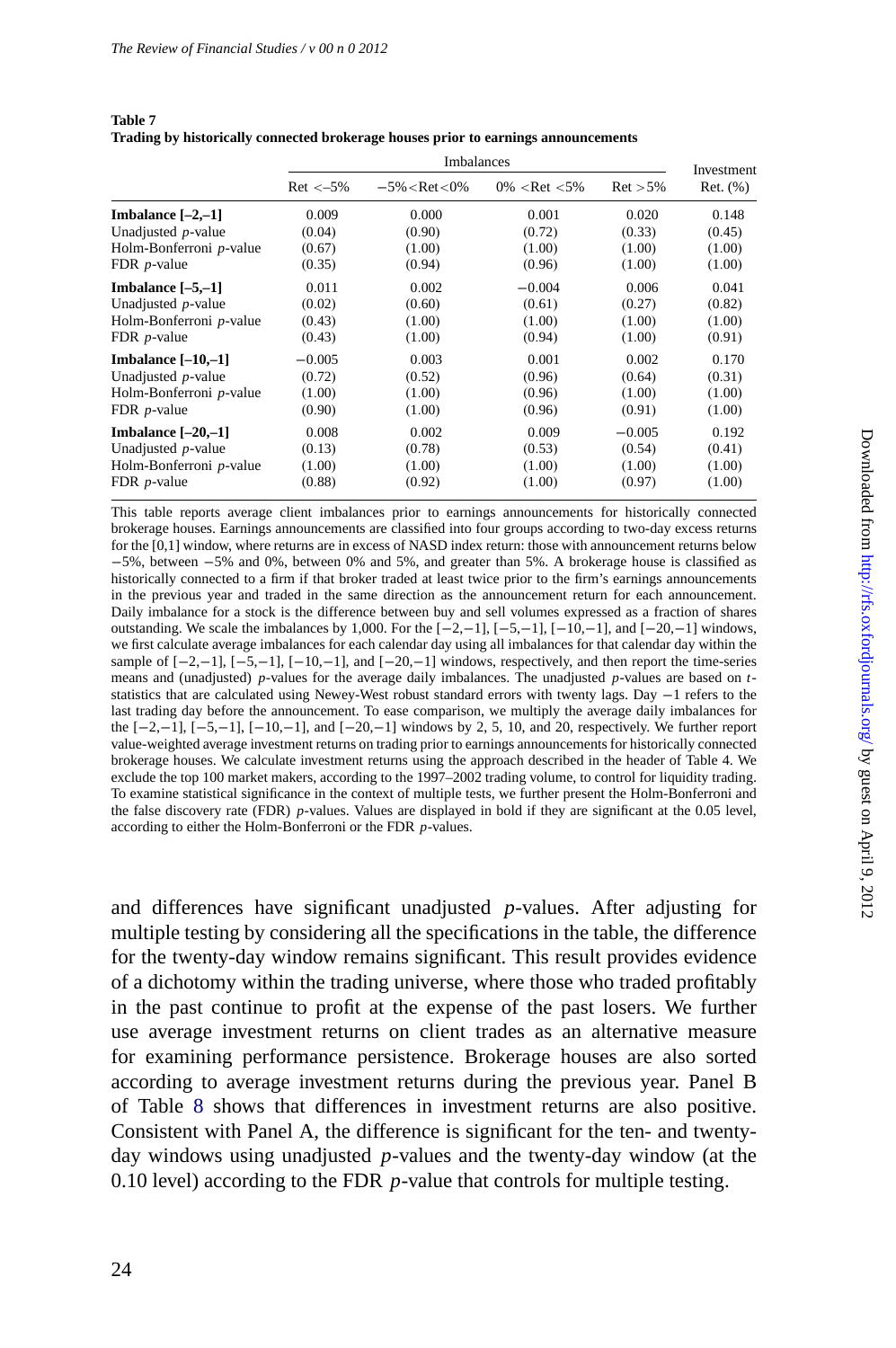<span id="page-24-0"></span>**Table 8 Persistence in performance of brokerage houses: Trading prior to earnings announcements**

|                                                                                   | Loser<br><b>Broker</b> | 2       | 3       | Winner<br><b>Broker</b> | $W-I$ .  | Unadiusted<br>$p$ -value | Bonferroni-Holm<br>$p$ -value | <b>FDR</b><br>$p$ -value |
|-----------------------------------------------------------------------------------|------------------------|---------|---------|-------------------------|----------|--------------------------|-------------------------------|--------------------------|
| Panel A: Annual Dollar Gain/Loss for Brokers Sorted by Past Performance (\$1,000) |                        |         |         |                         |          |                          |                               |                          |
| $\text{Trading}[-2,-1]$                                                           | $-294.94$              | 11.28   | 34.92   | $-358.74$               | $-63.81$ | (0.80)                   | (0.80)                        | (0.80)                   |
| $\mathrm{Trading}[-5,-1]$                                                         | $-599.58$              | 32.71   | 34.51   | 114.20                  | 713.78   | (0.13)                   | (0.53)                        | (0.21)                   |
| $\text{Trading}[-10,-1] \ -1, 411.53$                                             |                        | 125.49  | 141.87  | 449.78                  | 1.861.31 | (0.04)                   | (0.25)                        | (0.11)                   |
| $\text{Trading}[-20,-11 -1.752.00 -31.98]$                                        |                        |         | 92.30   | 848.59                  | 2,600.59 | (0.00)                   | (0.02)                        | (0.02)                   |
| Panel B: VW Investment Returns for Brokers Sorted by Past Performance (%)         |                        |         |         |                         |          |                          |                               |                          |
| $\text{Trading}[-2,-1]$                                                           | $-0.14$                | $-0.03$ | $-0.13$ | 0.05                    | 0.20     | (0.14)                   | (0.43)                        | (0.19)                   |
| $\text{Trading}[-5,-1]$                                                           | $-0.07$                | $-0.09$ | 0.05    | 0.10                    | 0.16     | (0.15)                   | (0.30)                        | (0.17)                   |
| $\mathrm{Trading}[-10,-1]$                                                        | $-0.20$                | $-0.08$ | 0.04    | 0.22                    | 0.42     | (0.03)                   | (0.19)                        | (0.11)                   |
| $\mathrm{Trading}[-20,-1]$                                                        | $-0.06$                | $-0.14$ | 0.13    | 0.22                    | 0.28     | (0.05)                   | (0.23)                        | (0.09)                   |
|                                                                                   |                        |         |         |                         |          |                          |                               |                          |

Panel A reports dollar gain/loss on trading prior to earnings announcements for brokerage houses sorted by past profitability. To calculate dollar gain/loss for an announcement, we first multiply the daily dollar imbalance for each day with the buy-and-hold excess return from the next day until one day after the announcement day (day 1), and then sum the products across days in the selected window. Daily dollar imbalance for a stock is the difference between buy and sell volumes multiplied by the closing price for the day. To be conservative, we assume that buy and sell trades occur at the end of the trading day. Day –1 refers to the last trading day before the announcement. We calculate annual dollar gain/loss for a brokerage house in year *y* by summing that broker's dollar gains/losses for all announcements in year *y*. We classify brokerage houses into four groups according to annual dollar profits in year *y*, and calculate average annual dollar profit in year  $y + 1$  for each group. We then report time-series means and (unadjusted) *p*-values for annual dollar profits for each group. The unadjusted *p*-values are based on *t*-statistics calculated using Newey-West robust standard errors with four lags. Panel B repeats the tests in Panel A using investment returns. Investment return is total dollar gain/loss divided by total dollar investment, where total dollar investment is the greater of the sum of daily dollar buy imbalances or the sum of daily dollar sell imbalances over the selected window. We first calculate annual value-weighted investment return for a brokerage house in year *y*, where the weights are total dollar investments. We classify brokerage houses into four groups according to investment returns in year *y*, and calculate value-weighted investment return in year *y* + 1 for each group. We then report time-series means and (unadjusted) *p*-values for annual investment returns for each group. The unadjusted *p*-values are based on *t*-statistics calculated using Newey-West robust standard errors with four lags. To control for outliers, in both panels, we require a brokerage house to trade prior to at least fifty earnings announcements in the previous year. To examine statistical significance in the context of multiple tests, we further present the Holm-Bonferroni and the false discovery rate (FDR) *p*-values. Values are displayed in bold if they are significant at the 0.05 level, according to either the Holm-Bonferroni or the FDR *p*-values.

In sum, we find evidence that clients of some brokerage houses consistently make greater profits than do others. Since this finding is significant at the twenty-day frequency but not at the shorter frequencies, it is not clear whether the effect is due to insiders who have precise information about the earnings announcement or investors who simply have the ability to process public information more efficiently.

# **4. Trading by Market Makers and Investor Groups**

In this section, we examine two questions that our analysis raises. First, if clients of connected brokerage houses are not making profits ahead of major announcements, is there evidence that brokerage houses themselves are making profits through proprietary trading ahead of such events? Second, who is trading ahead of major announcements? Perhaps institutions are careful and use the inside information in a manner that cannot be obviously linked to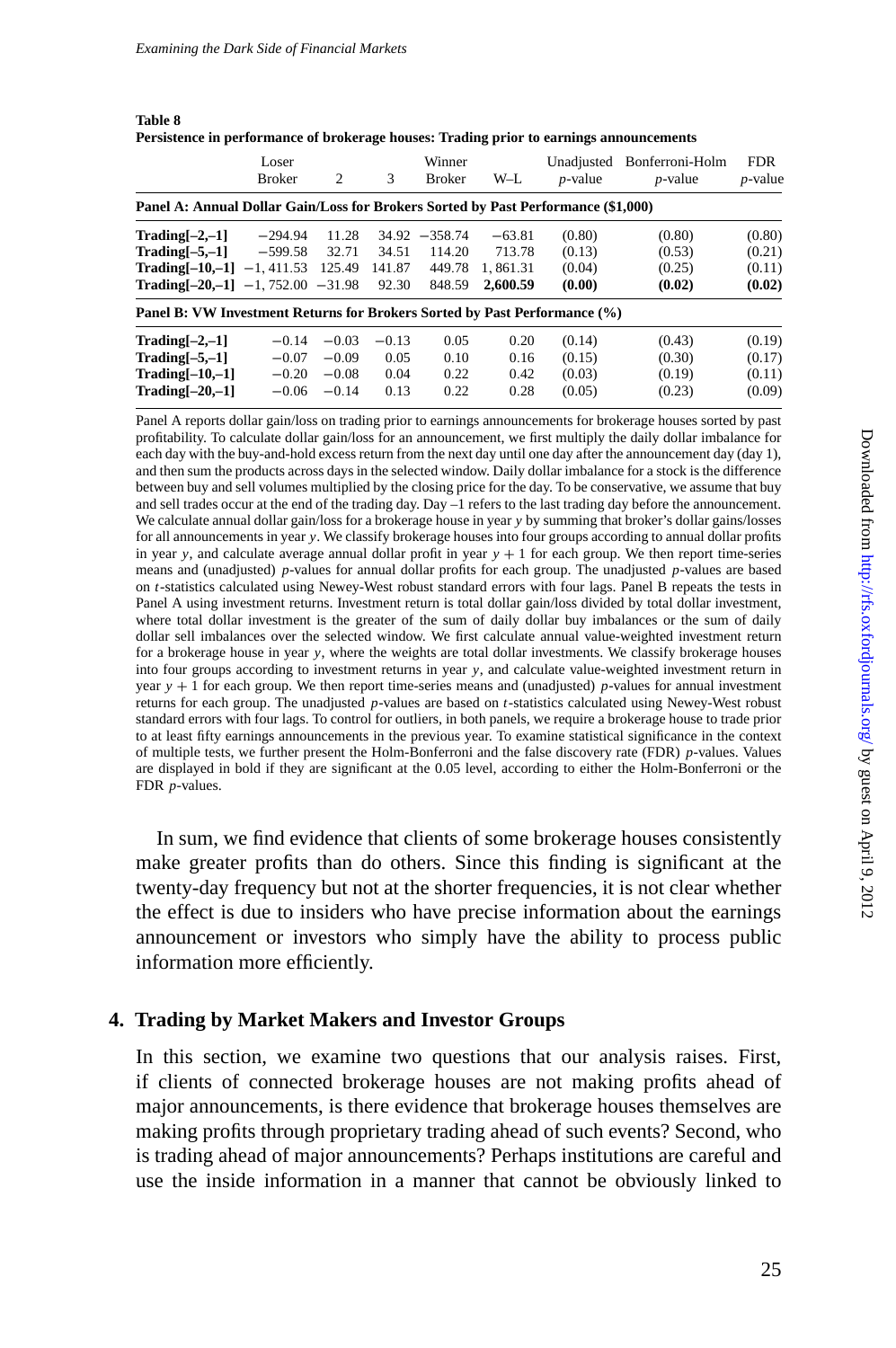their connections. Do institutions in general profit from trading ahead of major announcements?

# **4.1 Market maker trading by connected brokers**

In this section, we examine whether connected brokers make short-term trading profits on their own accounts prior to takeover and earnings announcements. Panel A of Table 9 presents market maker imbalances prior to takeover announcements for takeover advisors, IPO and SEO underwriters, and lenders. None of the subgroups are significant net buyers. Panel B of Table 9 further presents market maker imbalances and investment returns

**Table 9**

**Market maker imbalances for various connection types prior to takeover and earnings announcements Panel A: Market Maker Imbalances Prior to Takeover Announcements**

|                          | $[-2,-1]$ | $[-5,-1]$ | $[-10,-1]$ | $[-20,-1]$ |
|--------------------------|-----------|-----------|------------|------------|
| <b>Takeover advisors</b> | $-0.026$  | $-0.032$  | $-0.013$   | $-0.025$   |
| Unadjusted $p$ -value    | (0.12)    | (0.31)    | (0.70)     | (0.53)     |
| Holm-Bonferroni p-value  | (1.00)    | (1.00)    | (1.00)     | (1.00)     |
| FDR $p$ -value           | (0.35)    | (0.50)    | (0.84)     | (0.72)     |
| <b>IPO</b> underwriters  | $-0.022$  | $-0.071$  | 0.033      | $-0.036$   |
| Unadjusted $p$ -value    | (0.37)    | (0.12)    | (0.66)     | (0.71)     |
| Holm-Bonferroni p-value  | (1.00)    | (1.00)    | (1.00)     | (1.00)     |
| FDR $p$ -value           | (0.58)    | (0.36)    | (0.82)     | (0.83)     |
| <b>SEO</b> underwriters  | 0.000     | $-0.001$  | 0.071      | 0.114      |
| Unadjusted $p$ -value    | (0.99)    | (0.98)    | (0.19)     | (0.10)     |
| Holm-Bonferroni p-value  | (0.99)    | (1.00)    | (1.00)     | (1.00)     |
| FDR $p$ -value           | (0.99)    | (0.99)    | (0.39)     | (0.32)     |
| Lenders                  | $-0.017$  | $-0.027$  | $-0.040$   | $-0.051$   |
| Unadjusted $p$ -value    | (0.17)    | (0.08)    | (0.03)     | (0.05)     |
| Holm-Bonferroni p-value  | (1.00)    | (1.00)    | (1.00)     | (1.00)     |
| FDR $p$ -value           | (0.37)    | (0.29)    | (0.18)     | (0.23)     |

# **Panel B: Market Maker Imbalances Prior to Earnings Announcements**

| $Ret < -5\%$ | $-5\% <$ Ret $<$ 0% | $0\%$ <ret <5%<="" th=""><th><math>Ret &gt; 5\%</math></th><th>Investment<br/><math>Ret.</math> <math>(\%)</math></th></ret> | $Ret > 5\%$       | Investment<br>$Ret.$ $(\%)$ |
|--------------|---------------------|------------------------------------------------------------------------------------------------------------------------------|-------------------|-----------------------------|
|              |                     |                                                                                                                              |                   |                             |
| $-0.046$     | $-0.048$            | 0.011                                                                                                                        | $-0.037$          | $-0.027$                    |
| (0.02)       | (0.13)              | (0.54)                                                                                                                       | (0.09)            | (0.90)                      |
| (1.00)       | (1.00)              | (1.00)                                                                                                                       | (1.00)            | (1.00)                      |
| (0.16)       | (0.36)              | (0.70)                                                                                                                       | (0.31)            | (0.95)                      |
| $-0.058$     | $-0.023$            | 0.017                                                                                                                        | $-0.089$          | $-0.356$                    |
| (0.03)       | (0.26)              | (0.54)                                                                                                                       | (0.00)            | (0.12)                      |
| (1.00)       | (1.00)              | (1.00)                                                                                                                       | (0.18)            | (1.00)                      |
| (0.19)       | (0.45)              | (0.71)                                                                                                                       | (0.06)            | (0.37)                      |
|              |                     |                                                                                                                              |                   |                             |
| $-0.078$     | $-0.030$            | $-0.004$                                                                                                                     | $-0.021$          | $-0.116$                    |
| (0.24)       | (0.20)              | (0.85)                                                                                                                       | (0.27)            | (0.45)                      |
| (1.00)       | (1.00)              | (1.00)                                                                                                                       | (1.00)            | (1.00)                      |
| (0.44)       | (0.39)              | (0.92)                                                                                                                       | (0.45)            | (0.67)                      |
|              |                     |                                                                                                                              | <b>Imbalances</b> |                             |

(*continued*)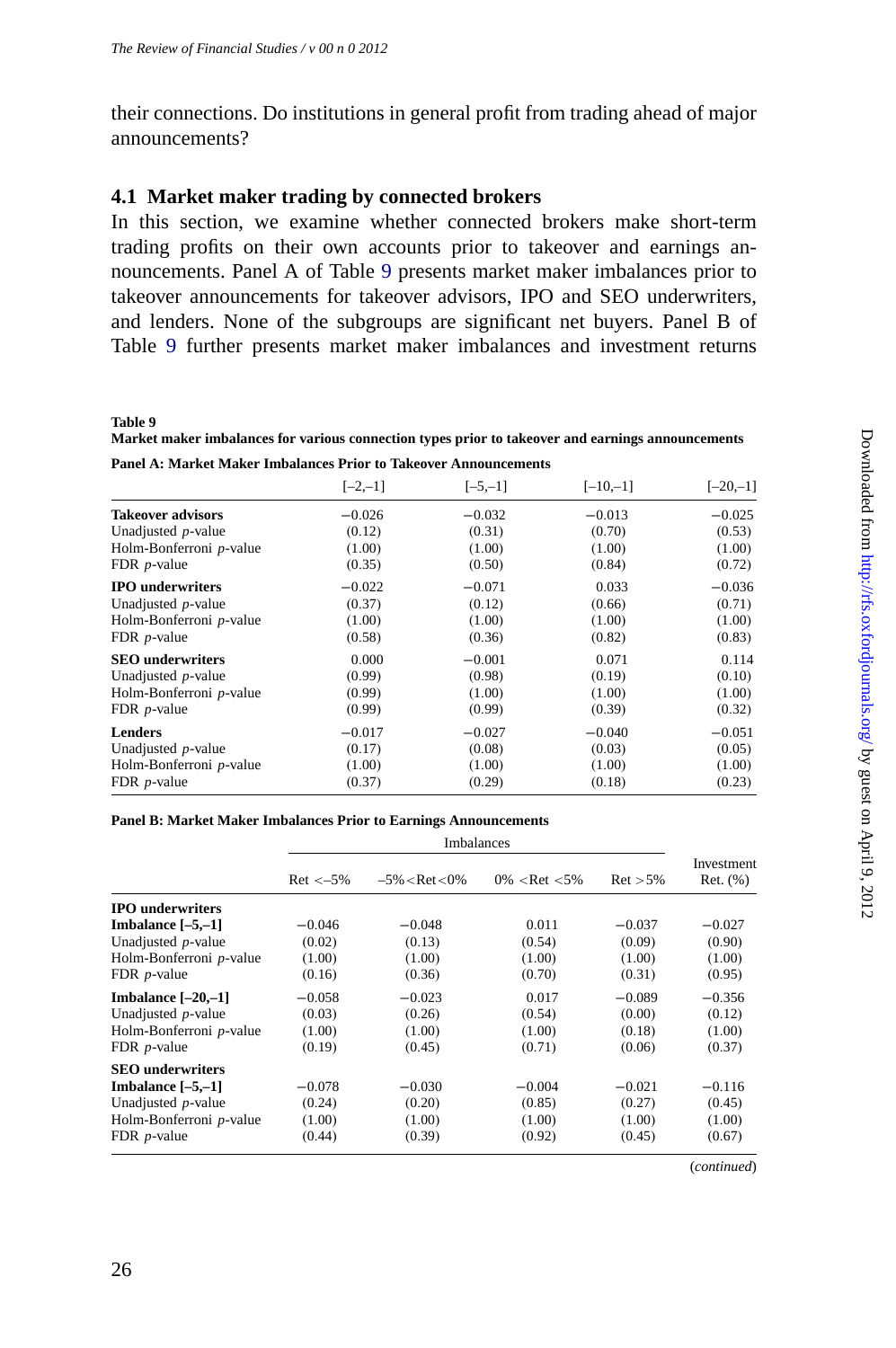#### <span id="page-26-0"></span>**Table 9 Continued**

|                                       |              | <b>Imbalances</b>   |                                                                                                   |             |                        |
|---------------------------------------|--------------|---------------------|---------------------------------------------------------------------------------------------------|-------------|------------------------|
|                                       | $Ret < -5\%$ | $-5\% <$ Ret $<$ 0% | $0\%$ <ret <5%<="" th=""><th><math>Ret &gt; 5\%</math></th><th>Investment<br/>Ret. (%)</th></ret> | $Ret > 5\%$ | Investment<br>Ret. (%) |
| Imbalance $[-20,-1]$                  | $-0.076$     | 0.003               | $-0.037$                                                                                          | $-0.126$    | 0.150                  |
| Unadjusted $p$ -value                 | (0.02)       | (0.91)              | (0.14)                                                                                            | (0.00)      | (0.62)                 |
| Holm-Bonferroni p-value               | (0.99)       | (1.00)              | (1.00)                                                                                            | (0.19)      | (1.00)                 |
| FDR $p$ -value                        | (0.18)       | (0.94)              | (0.35)                                                                                            | (0.05)      | (0.78)                 |
| <b>Lenders</b>                        |              |                     |                                                                                                   |             |                        |
| Imbalance $[-5,-1]$                   | $-0.009$     | $-0.004$            | $-0.001$                                                                                          | $-0.005$    | 0.348                  |
| Unadjusted $p$ -value                 | (0.02)       | (0.14)              | (0.77)                                                                                            | (0.48)      | (0.20)                 |
| Holm-Bonferroni p-value               | (1.00)       | (1.00)              | (1.00)                                                                                            | (1.00)      | (1.00)                 |
| FDR $p$ -value                        | (0.17)       | (0.34)              | (0.86)                                                                                            | (0.70)      | (0.38)                 |
| Imbalance $[-20,-1]$                  | $-0.024$     | $-0.003$            | $-0.039$                                                                                          | $-0.013$    | $-0.167$               |
| Unadjusted $p$ -value                 | (0.08)       | (0.73)              | (0.07)                                                                                            | (0.27)      | (0.40)                 |
| Holm-Bonferroni p-value               | (1.00)       | (1.00)              | (1.00)                                                                                            | (1.00)      | (1.00)                 |
| FDR $p$ -value                        | (0.30)       | (0.83)              | (0.32)                                                                                            | (0.45)      | (0.61)                 |
| <b>Historically connected brokers</b> |              |                     |                                                                                                   |             |                        |
| Imbalance $[-5,-1]$                   | $-0.035$     | $-0.002$            | 0.011                                                                                             | $-0.005$    | 0.345                  |
| Unadjusted $p$ -value                 | (0.00)       | (0.81)              | (0.20)                                                                                            | (0.66)      | (0.14)                 |
| Holm-Bonferroni p-value               | (0.01)       | (1.00)              | (1.00)                                                                                            | (1.00)      | (1.00)                 |
| FDR $p$ -value                        | (0.01)       | (0.89)              | (0.37)                                                                                            | (0.80)      | (0.35)                 |
| Imbalance $[-20,-1]$                  | $-0.056$     | $-0.036$            | 0.019                                                                                             | $-0.038$    | $-0.167$               |
| Unadjusted $p$ -value                 | (0.00)       | (0.01)              | (0.19)                                                                                            | (0.05)      | (0.49)                 |
| Holm-Bonferroni p-value               | (0.03)       | (0.71)              | (1.00)                                                                                            | (1.00)      | (1.00)                 |
| FDR $p$ -value                        | (0.02)       | (0.15)              | (0.40)                                                                                            | (0.25)      | (0.69)                 |

Panel A reports average market maker imbalances prior to takeover announcements for brokerage houses acting as takeover advisors, IPO underwriters, SEO underwriters, and lenders. Daily imbalance for a stock is the difference between buy and sell volumes expressed as a fraction of shares outstanding. We scale the imbalances by 1,000. For the  $[-2,-1]$ ,  $[-5,-1]$ ,  $[-10,-1]$ , and  $[-20,-1]$  windows, we first calculate average imbalances for each calendar day using all imbalances for that calendar day within the sample of [-2,-1], [-5,-1], [-10,-1], and [-20,-1] windows, respectively, and then report the time-series means and (unadjusted) *p*-values for the average daily imbalances. The unadjusted *p*-values are based on *t*-statistics that are calculated using Newey-West robust standard errors with twenty lags. Day −1 refers to the last trading day before the announcement. To ease comparison, we multiply the average daily imbalances for the [−2,−1], [−5,−1], [−10,−1], and [−20,−1] windows by 2, 5, 10, and 20, respectively. Panel B reports average market maker imbalances and the corresponding value-weighted average investment returns prior to earnings announcements for brokerage houses acting as IPO underwriters, SEO underwriters, lenders, and historically connected brokerage houses. Earnings announcements are classified into four groups according to two-day excess returns for the [0,1] window, where returns are in excess of NASD index return: those with announcement returns below −5%, between −5% and 0%, between 0% and 5%, and greater than 5%. A brokerage house is classified as historically connected to a firm if that broker traded at least twice prior to the firm's earnings announcements in the previous year and traded in the same direction as the announcement return for each announcement. We calculate investment returns using the approach described in the header of Table 4. To examine statistical significance in the context of multiple tests, we further present the Holm-Bonferroni and the false discovery rate (FDR) *p*-values. Values are displayed in bold if they are significant at the 0.05 level, according to either the Holm-Bonferroni or the FDR *p*-values.

prior to earnings announcements for IPO and SEO underwriters, lenders, and historically connected brokers. For brevity, we only report market maker imbalances and investment returns for the five- and twenty-day windows. The strongest evidence of informed trading lies in the market maker imbalances of historically connected brokerage houses prior to large negative earnings announcements. Both five- and twenty-day imbalances are significantly negative using unadjusted *p*-values, and they remain significant after adjusting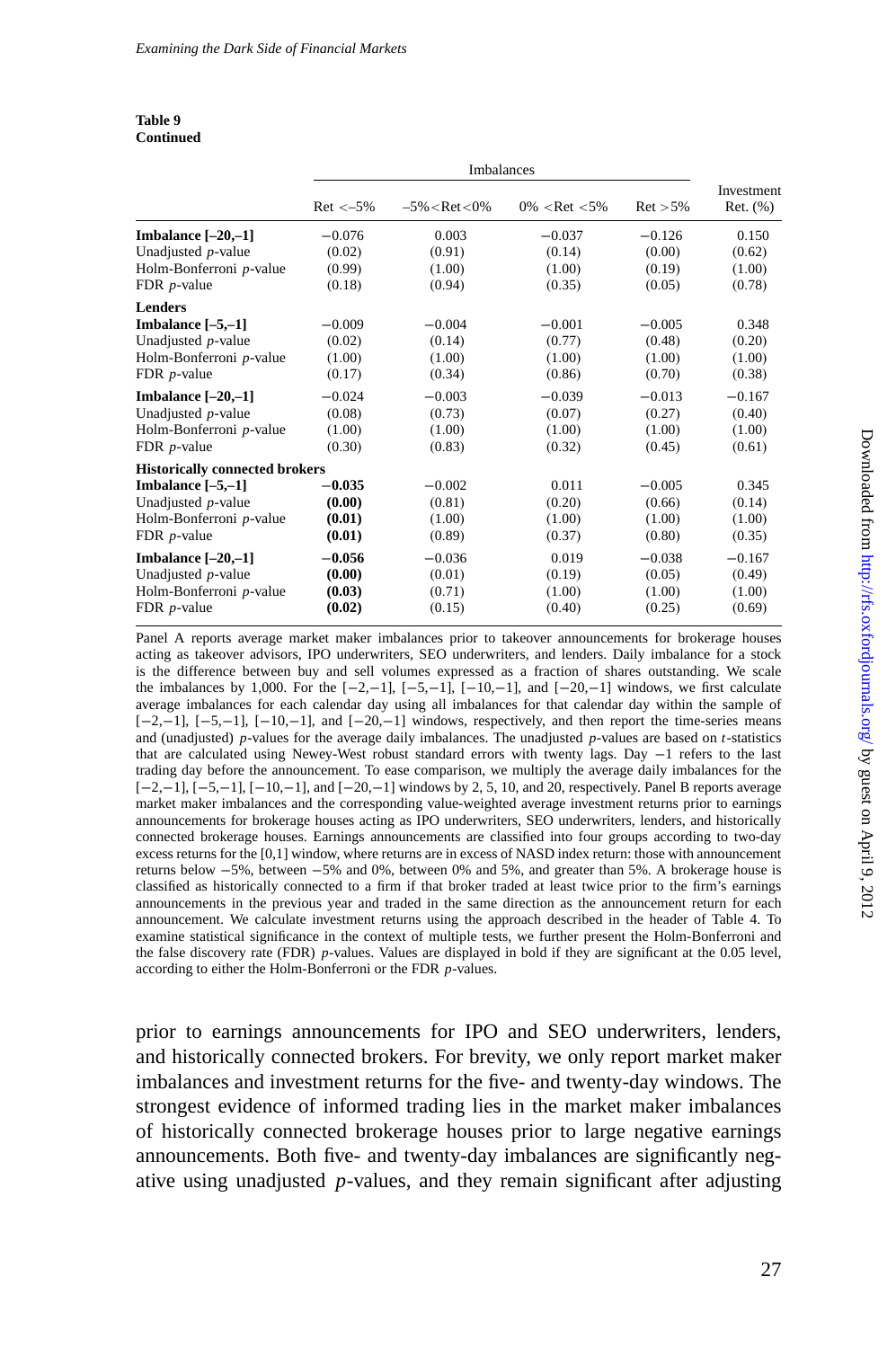for multiple testing. However, the twenty-day imbalances are also negative for large positive earnings announcements, which is consistent with the negative aggregate market maker bias in the data (as discussed in the data section). To address the concern that these imbalances might be affected by the aggregate bias in the data, we examine the market maker imbalances relative to the benchmark imbalances for the [−50,−21] window. In unreported results, we find that the adjusted market maker imbalances of historically connected brokers prior to large negative announcements are insignificantly negative. Additionally, the adjusted market maker trades of other connection types are unrelated to earnings announcements. The investment returns are also insignificant for all the connection categories, including the historically connected brokers. To summarize, the[re appears to be no evidence that connected](#page-32-0) market makers are trading profitably.

# **4.2 Trading by investor groups**

[Thoug](#page-33-0)h we examine the most important connections, such as investment banking, lending, and historical linkages, our examination m[ay not fully capture](#page-33-0) i[nstitu](#page-33-0)tional informed trading if a connection is time-varying and comes in forms other than investment banking and lending relationships. Therefore, in this section, [we further examine](#page-32-0) t[radin](#page-32-0)g by various institutional and individual investor groups at the aggregate level ahea[d of major announ](#page-33-0)c[ement](#page-33-0)s.

Several studies have also examined the informedness [of short-term trading](#page-32-0) [by ins](#page-32-0)titutions. Campbell, Ramadorai, and Schwartz (2009) infer institutional trading using TAQ data and find that institutions trade profitably prior to earnings announcements. Hender[shott, Livdan](#page-32-0), [and S](#page-32-0)churhoff (2011) use a data set of NYSE trades and find that institutions trade in the same direction as future earnings announcements from Reuters. In contrast, Kaniel et al. (2012) examine individual trades in NYSE stocks and show that individuals trade profitably ahead of earnings announcements. Kelley and Tetlock (2011) separate individual trades into aggressive and passive orders and find that aggressive orders predict earnings news but passive orders do not. Additionally, Boehmer and Wu (2008) observe that institutional nonprogram imbalances predict next-day returns, and Puckett and Yan (2011) find that short-term institutional trading earns abnormal returns. Boehmer and Kelley (2009) suggest that short-term institutional trading helps improve stock price efficiency.

We use the data constructed by Griffin et al. (2011) to examine trading by different investor groups prior to takeover and earnings announcements. Their four institutional investor groups, four individual investor groups, and a mixed group mainly arise from classifying brokerage house clients according to details posted on broker Web sites regarding their client base. We further adjust investor group imbalances by measuring the imbalance for each firm in excess of an industry/size benchmark imbalance, where we are seeking to control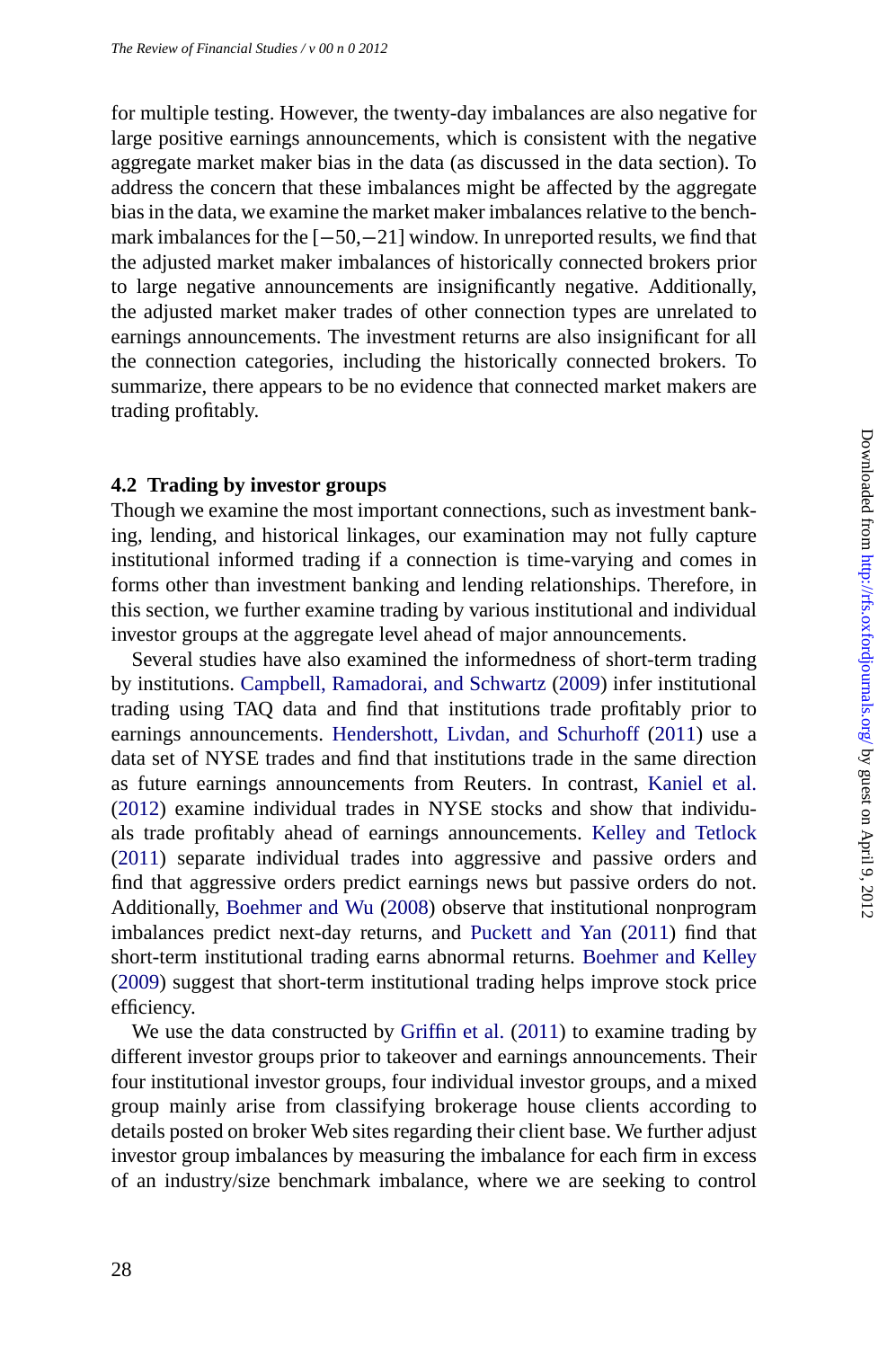for abnormal buying or selling of a particular set of stocks for extraneous reasons[,](#page-29-0) e.g., institutions moving into or out of small Internet stocks.<sup>23</sup> The industry/size benchmark is based on the average investor group imbalance for all other firms that are in the same size tercile within the same two-digit SIC code industry.

Figure 2 plots the cumulative (buy-sell) imbalances for the institutional and individual investor groups during the twenty trading days prior to the first news of a takeover. Panel A of Figure 2 sho[ws](#page-29-0) that the general institutional category is not a net buyer prior to takeovers. Clients of the three largest investment banks, 21 hedge funds, and derivative traders are not net buyers either, all having relatively small net activity. Interestingly, all four individual investor groups are net buyers. Panel A of Table 10 presents the twenty-day imbalan[ces](#page-30-0) for the nine investor groups along with statistical significances. Consistent with Figure 2, all four individual investor groups have significantly positive imbalances before adjusting for multiple testing. The individual general and individual day-trader groups remain significant with both Holm-Bonferroni and FDR tests, whereas the individual full-service and discount groups are only marginally significant with the FDR test.

We further plot the client trading activity prior to earnings announcements for each group in Panel B of Figure 2. For brevity, we only plot the large negative announcements (left panel) and large positive announcements (right panel). In contrast to being informed, individual investors are net buyers prior to earnings announcements with large negative  $(<-5\%)$  returns, whereas clients of large investment banks and hedge funds sell. Panel B of Table 10 presents the statistical significances, showing that individuals' buying (except for day traders) and hedge funds' selling prior to large negative announcements (<−5%) remain significant after controlling for multiple testing. Hedge funds are significant sellers ahead of positive announcements as well, indicating little [evidenc](#page-32-0)e of special timing. In unreported results, small positive and ne[gative](#page-32-0) announcements also show little evidence of informed trading by investor groups.

In general, the evidence for institutions at large is consistent with our connected trading findings. There is no evidence of institutions trading in the right direction prior to major announcements. The individual trading ahead of takeovers suggests that individuals are perhaps more brazen in trading on information for their own account, rather than for an institutional investor. For institutional investors, most of the volume is uninformative of future earnings announcements.

<sup>23</sup> Additionally, if any systematic classification errors exist in the reporting of ECN trades (as discussed in Griffin et al. 2011), then to the extent that these errors are similar across similar stocks, benchmarking should help control for these issues. In order to calculate industry/size-adjusted imbalances, we drop a firm if no other firm falls in the same size tercile of the same two-digit industry. This filter eliminates about 0.6% of our sample. Our results are similar without benchmarking and with other benchmarks, such as past turnover and return momentum.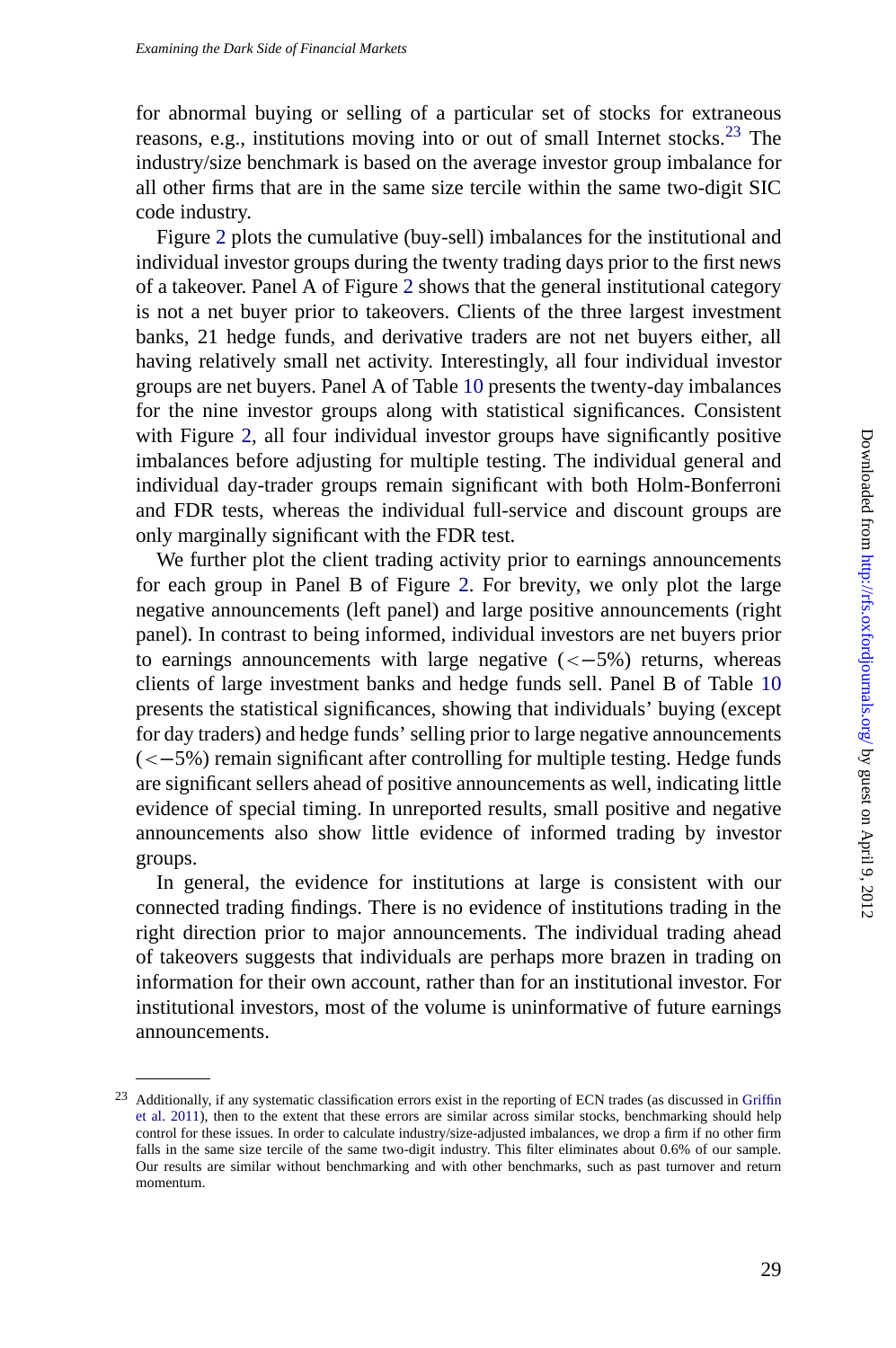<span id="page-29-0"></span>



### **Figure 2**

**Imbalances for investor groups prior to takeover and earnings announcements**

Panel A plots average cumulative industry/size-adjusted imbalances for various investor groups prior to takeover announcements. Our sample comprises 1,225 takeovers. Daily imbalance for a stock is the difference between buy and sell volumes expressed as a percentage of shares outstanding. We further calculate daily industry/sizeadjusted imbalance for a firm by subtracting the average daily imbalance for the portfolio containing all other firms that are in the same tercile of market capitalization within the firm's two-digit SIC industry. For each day during the  $[-20,-1]$  window, we plot the average cumulative imbalance across takeovers. Day -1 refers to the last trading day before the announcement. We also plot the buy-and-hold return in excess of the NASD index return. Panel B plots average cumulative industry/size-adjusted imbalances for various investor groups prior to earnings announcements. For brevity, we only plot imbalances prior to large negative announcements (two-day announcement return below –5%) in the left panel and prior to large positive announcements (two-day announcement return above 5%) in the right panel. The two-day announcement return is the buy-and-hold return in excess of the NASD index return in the [0,1] window, where day 0 is the earnings announcement date.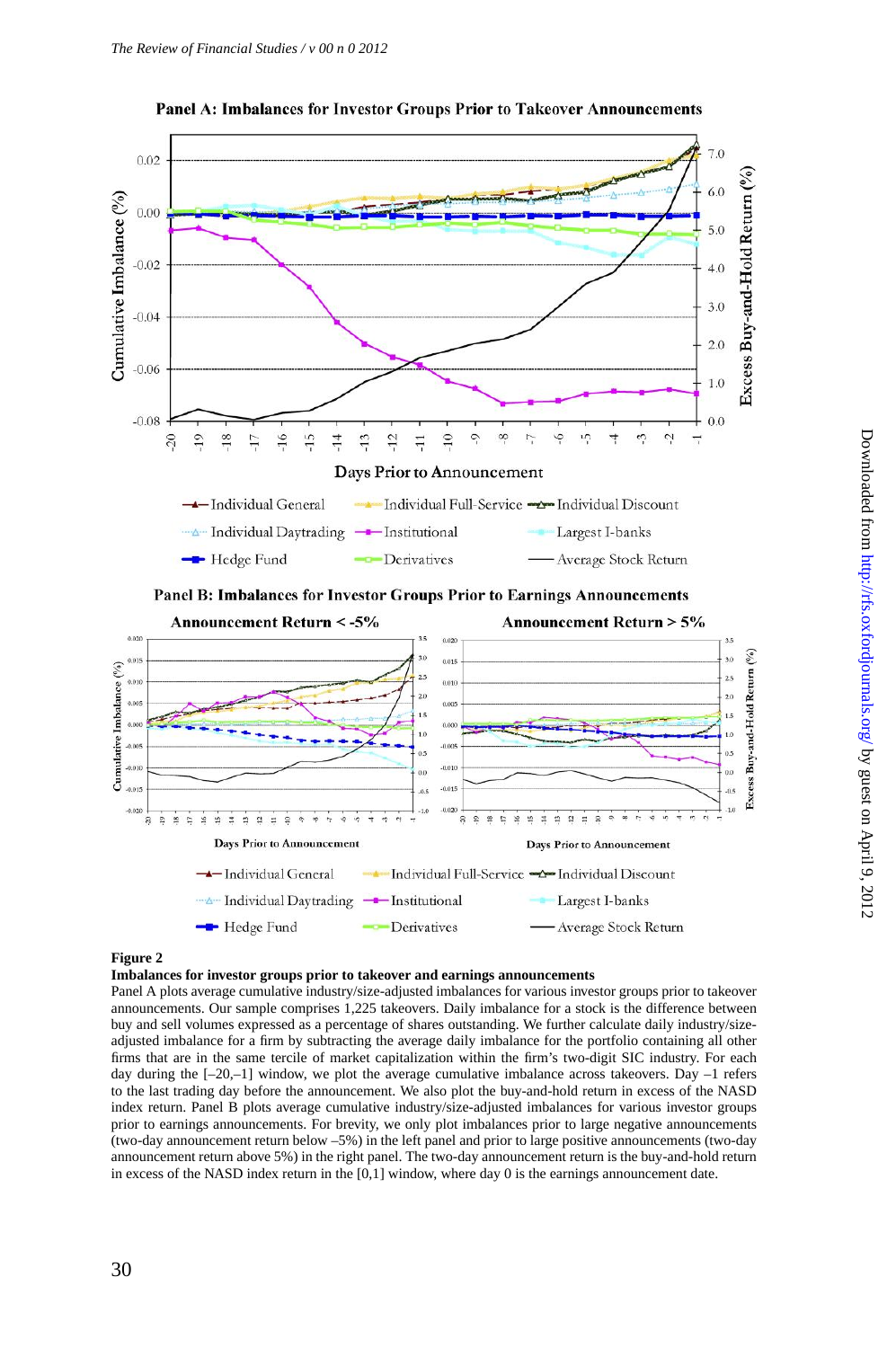<span id="page-30-0"></span>**Table 10 Trading by investor groups prior to takeover and earnings announcements**

|                                                            | Inst.                                                      | Largest<br>I-banks | Hedge<br>Fund | Deriv.   | Ind.<br>Gen. | Ind.<br>Full. | Ind.<br>Disc. | Ind.<br>Day. |  |  |
|------------------------------------------------------------|------------------------------------------------------------|--------------------|---------------|----------|--------------|---------------|---------------|--------------|--|--|
| <b>Panel A: Imbalances Prior to Takeover Announcements</b> |                                                            |                    |               |          |              |               |               |              |  |  |
| Imbalance $[-20,-1]$                                       | $-0.490$                                                   | $-0.091$           | $-0.020$      | $-0.021$ | 0.221        | 0.204         | 0.230         | 0.111        |  |  |
| Unadjusted p-value                                         | (0.11)                                                     | (0.50)             | (0.37)        | (0.71)   | (0.00)       | (0.02)        | (0.02)        | (0.00)       |  |  |
| Holm-Bonferroni p-value                                    | (1.00)                                                     | (1.00)             | (1.00)        | (1.00)   | (0.00)       | (0.35)        | (0.40)        | (0.01)       |  |  |
| FDR $p$ -value                                             | (0.24)                                                     | (0.63)             | (0.55)        | (0.78)   | (0.00)       | (0.06)        | (0.07)        | (0.00)       |  |  |
|                                                            | <b>Panel B: Imbalances Prior to Earnings Announcements</b> |                    |               |          |              |               |               |              |  |  |
| Announcement return $< -5\%$                               |                                                            |                    |               |          |              |               |               |              |  |  |
| Imbalance $[-20,-1]$                                       | $-0.020$                                                   | $-0.058$           | $-0.060$      | $-0.010$ | 0.156        | 0.256         | 0.253         | 0.017        |  |  |
| Unadjusted <i>p</i> -value                                 | (0.86)                                                     | (0.29)             | (0.00)        | (0.55)   | (0.00)       | (0.00)        | (0.00)        | (0.41)       |  |  |
| Holm-Bonferroni p-value                                    | (0.86)                                                     | (1.00)             | (0.01)        | (1.00)   | (0.00)       | (0.00)        | (0.00)        | (1.00)       |  |  |
| FDR $p$ -value                                             | (0.86)                                                     | (0.50)             | (0.00)        | (0.63)   | (0.00)       | (0.00)        | (0.00)        | (0.55)       |  |  |
| Announcement return $>5\%$                                 |                                                            |                    |               |          |              |               |               |              |  |  |
| Imbalance $[-20,-1]$                                       | $-0.110$                                                   | 0.068              | $-0.030$      | 0.013    | 0.035        | 0.076         | $-0.040$      | 0.003        |  |  |
| Unadjusted <i>p</i> -value                                 | (0.36)                                                     | (0.19)             | (0.00)        | (0.55)   | (0.20)       | (0.07)        | (0.37)        | (0.78)       |  |  |
| Holm-Bonferroni p-value                                    | (1.00)                                                     | (1.00)             | (0.05)        | (1.00)   | (1.00)       | (1.00)        | (1.00)        | (1.00)       |  |  |
| FDR $p$ -value                                             | (0.57)                                                     | (0.38)             | (0.01)        | (0.66)   | (0.36)       | (0.17)        | (0.52)        | (0.82)       |  |  |

Panel A reports average industry/size-adjusted imbalances for various investor groups during the [−20,−1] window prior to takeover announcements, where day −1 refers to the last trading day before the announcement. Our sample comprises 1,225 takeovers. Daily imbalance for a stock is the difference between buy and sell volumes expressed as a fraction of shares outstanding. We scale the imbalances by 1,000. We further calculate daily industry/size-adjusted imbalance for a firm by subtracting the average daily imbalance for the portfolio containing all other firms that are in the same tercile of market capitalization within the firm's two-digit SIC industry. We first calculate average imbalances for each calendar day using all imbalances for that calendar day within the sample of [−20,−1] windows, and then report the time-series means and (unadjusted) *p*-values for the average daily imbalances. The unadjusted *p*-values are based on *t*-statistics that are calculated using Newey-West robust standard errors with twenty lags. We further multiply the average daily imbalances by 20. Panel B reports average industry/size-adjusted imbalances for various investor groups during the [−20,−1] window prior to earnings announcements. Earnings announcements are classified into four groups according to two-day excess returns for the [0,1] window, where returns are in excess of NASD index return: those with announcement returns below −5%, between −5% and 0%, between 0% and 5%, and greater than 5%. For brevity, we only report results for large positive and large negative announcements. To examine statistical significance in the context of multiple tests, we further present the Holm-Bonferroni and the false discovery rate (FDR) *p*-values. Values are displayed in bold if they are significant at the 0.05 level, according to either the Holm-Bonferroni or the FDR *p*-values.

# **5. Conclusion**

We examine if brokerage-level trading patterns indicate evidence of information leakage from the brokerage houses' investment banking and lending relationships to favored clients. Even though we examine a host of different connections through takeover advising, IPO and SEO underwriting, and lending, we find little evidence to support that trading by the clients of these brokerage houses reflects the brokers' extensive connections. We also find no evidence that client trading of certain brokerage houses can persistently predict earnings announcement returns for the same firm. Consistent with differential trading ability, we do find evidence that clients of some brokerage houses consistently make profits in the twenty-day period prior to earnings announcements. The fact that the patterns are not prevalent immediately prior to the announcement and are not linked to any specific investment banking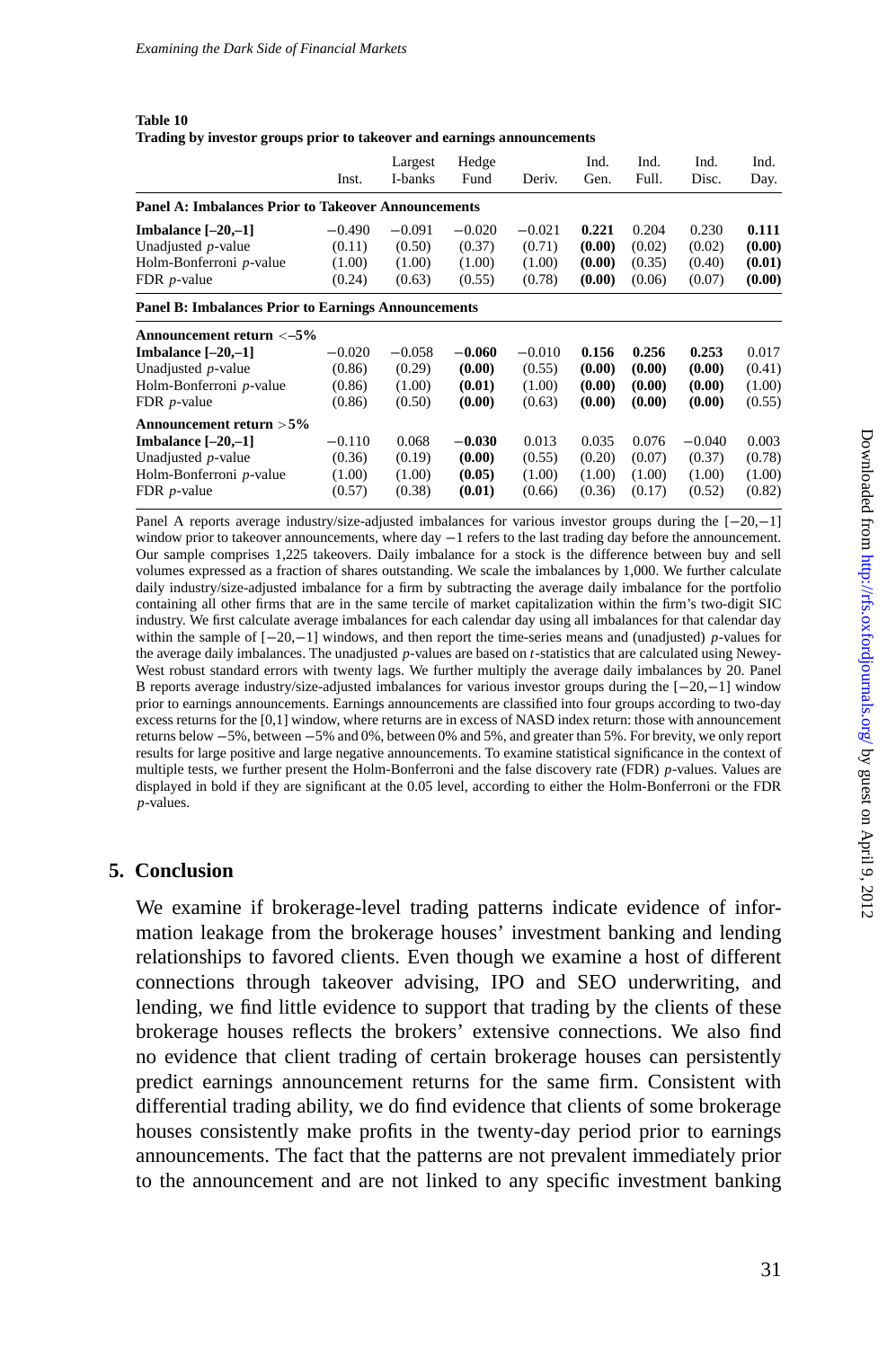<span id="page-31-0"></span>or lending activity makes it unclear whether the profits are due to private signals or simply the better use of public information. We also find no evidence that market makers themselves are using their investment banking and lending connections to trade profitably prior to takeover and earnings announcements.

Our finding of little evidence for trading on connections is in direct contrast to a growing body of literature that finds that institutions widely exploit their connections (e.g., Massa and Rehman 2008; Bodnaruk, Massa, and Simonov 2009; Jegadeesh and Tang 2010; Ivashina and Sun 2011). Though we acknowledge that institutions may trade on connections in some settings, we also believe our data and empirical approach allow for more powerful and comprehensive tests than do those in previous articles.

There are several possible implications for our findings. First, there is likely a sizeable set of academics searching for evidence in favor of connected trading by brokerage houses, as well as a publication bias toward more shocking inferences, suggesting that the current literature may disproportionally represent the subset of articles that find such evidence. Second, though our findings do not rule out other forms of insider trading on connections, they do suggest that connected trading is less common than the picture presented in the academic literature. Third, institutions are aware of the possibility of their trades being monitored and thus may carefully avoid trading in a traceable manner through their own trading desk. Our finding of individual investors trading ahead of takeover announcements suggests that connected individuals may choose to use inside information for themselves, instead of for their firms.

Overall, our findings suggest that institutional trading on connected information is not as rampant as one might expect from reading the U.S. financial press and the academic literature. We are not implying that insider trading is not a problem or that it is not worth further monitoring or examining. Such examination may need to be more sophisticated than the common detection mechanisms employed by regulators in the past and should entail higher frequency and more detailed data. We hope to see additional research that further measures the potential scope of insider trading.

#### **References**

Acharya, V., and T. Johnson. 2010. More Insiders, More Insider Trading: Evidence from Private Equity Buyouts. *Journal of Financial Economics* 98:500–523.

Arlidge, J., and P. Beresford. 2009. Inside the Goldmine. *Sunday Times,* November 8.

Barrett, P. M., K. Burton, and S. Kishan. 2011. The Rajaratnam Conviction: How Big a Victory? *Bloomberg Businessweek,* May 11.

Benjamini, Y., and Y. Hochberg. 1995. Controlling the False Discovery Rate: A Practical and Powerful Approach to Multiple Testing. *Journal of the Royal Statistical Society B* 57:289–300.

Bharath, S., S. Dahiya, A. Saunders, and A. Srinivasan. 2007. So What Do I Get? The Bank's View of Lending Relationships. *Journal of Financial Economics* 85:368–419.

Bodnaruk, A., M. Massa, and A. Simonov. 2009. Investment Banks as Insiders and the Market for Corporate Control. *Review of Financial Studies* 22:4989–5026.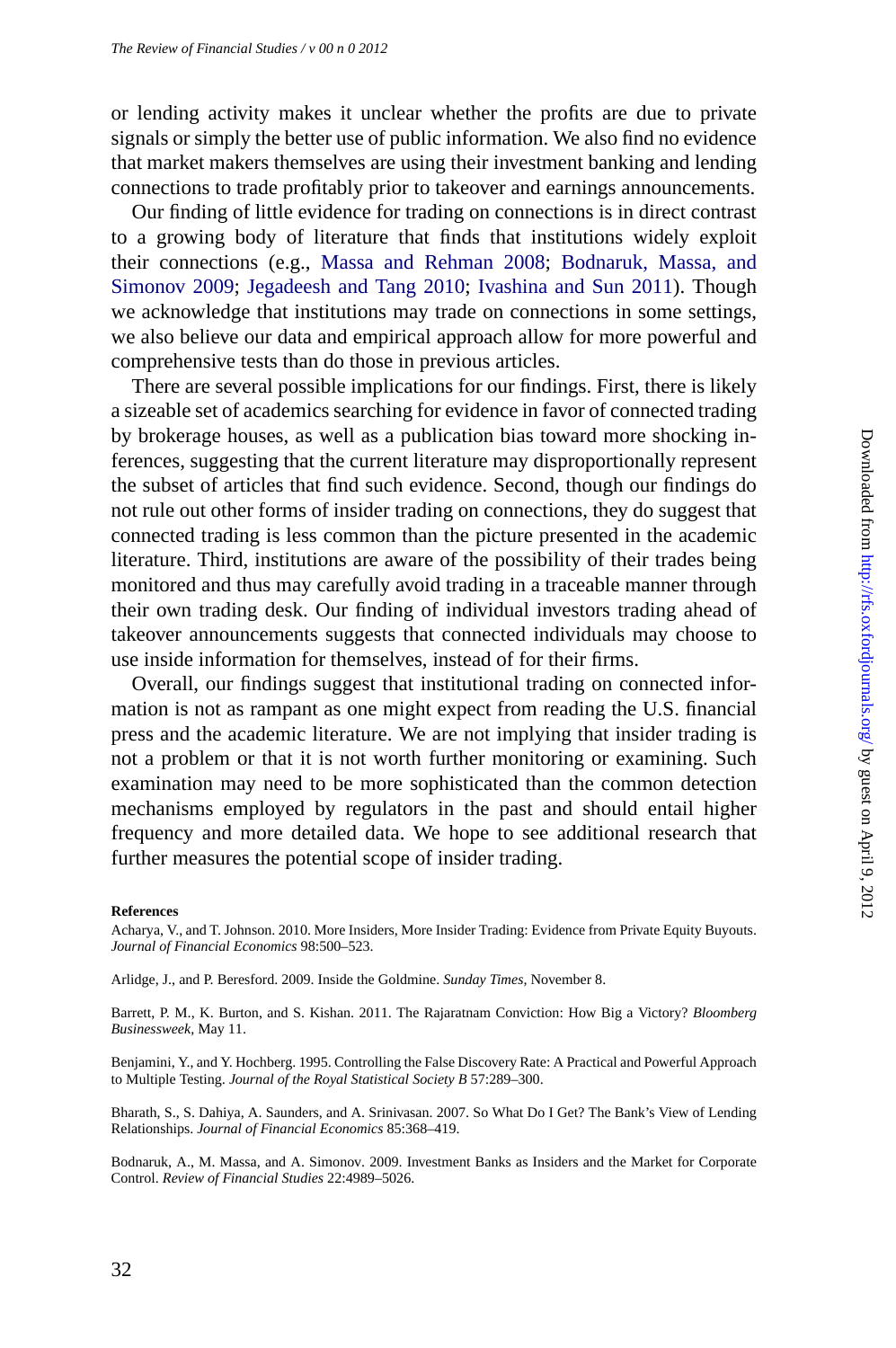<span id="page-32-0"></span>Boehmer, E., and E. Kelley. 2009. Institutional Investors and the Informational Efficiency of Prices. *Review of Financial Studies* 22:3563–94.

Boehmer, E., and J. Wu. 2008. Order Flow and Prices. Working Paper, University of Georgia.

Campbell, J., T. Ramadorai, and A. Schwartz. 2009. Caught on Tape: Institutional Trading, Stock Returns, and Earnings Announcements. *Journal of Financial Economics* 92:66–91.

Christophe, S. E., M. G. Ferri, and J. Hsieh. 2010. Informed Trading Before Analyst Downgrades: Evidence from Short Sellers. *Journal of Financial Economics* 95:85–106.

Cohen, L., A. Frazzini, and C. Malloy. 2008. The Small World of Investing: Board Connections and Mutual Fund Returns. *Journal of Political Economy* 116:951–79.

———. 2010. Sell-side School Ties. *Journal of Finance* 65:1409–37.

Cohen, L., C. Malloy, and L. Pomorski. Forthcoming 2012. Decoding Inside Information. *Journal of Finance*.

Corwin, S., and P. Schultz. 2005. The Role of IPO Underwriting Syndicates: Pricing, Information Production, and Underwriter Competition. *Journal of Finance* 60:443–86.

Coval, J., and T. Moskowitz. 2001. The Geography of Investment: Informed Trading and Asset Prices. *Journal of Political Economy* 109:811–41.

Dai, R., N. Massoud, D. Nandy, and A. Saunders. 2011. Hedge Funds in M&A Deals: Is There Exploitation of Private Information? Working Paper, York University.

Del Guercio, D., E. R. Odders-White, and M. J. Ready. 2011. An Analysis of the Price and Liquidity Effects of Illegal Insider Trading. Working Paper, University of Wisconsin-Madison.

Fama, E. 1998. Market Efficiency, Long-term Returns, and Behavioral Finance. *Journal of Financial Economics* 49:283–306.

Fulghieri, P., and M. Spiegel. 1993. A Theory of the Distribution of Underpriced Initial Public Offers by Investment Banks. *Journal of Economics and Management Strategy* 2:509–30.

Griffin, J., J. Harris, and S. Topaloglu. 2007. Why Are IPO Investors Net Buyers Through Lead Underwriters? *Journal of Financial Economics* 85:518–51.

Griffin, J., J. Harris, T. Shu, and S. Topaloglu. 2011. Who Drove and Burst the Tech Bubble? *Journal of Finance* 66:1251–90.

Griffin, J., N. Hirschey, and P. Kelly. 2011. How Important Is the Financial Press in Global Markets? *Review of Financial Studies* 24:3941–92.

Hendershott, T., D. Livdan, and N. Schurhoff. 2011. Are Institutions Informed about News? Working Paper, University of California-Berkeley.

Holm, S. 1979. A Simple Sequentially Rejective Multiple Test Procedure. *Scandinavian Journal of Statistics* 6:65–70.

Irvine, P., M. Lipson, and A. Puckett. 2007. Tipping. *Review of Financial Studies* 20:741–68.

Ivashina, V., and Z. Sun. 2011. Institutional Stock Trading on Loan Market Information. *Journal of Financial Economics* 100:284–303.

Jaffe, J. F. 1974. Special Information and Insider Trading. *Journal of Business* 47:410–28.

Jarrell, G., and A. Poulsen. 1989. Stock Trading Before the Announcement of Tender Offers: Insider Trading or Market Anticipation? *Journal of Law, Economics, and Organization* 5:225–48.

Jegadeesh, N., and Y. Tang. 2010. Institutional Trades Around Takeover Announcements: Skill vs. Inside Information. Working Paper, Emory University.